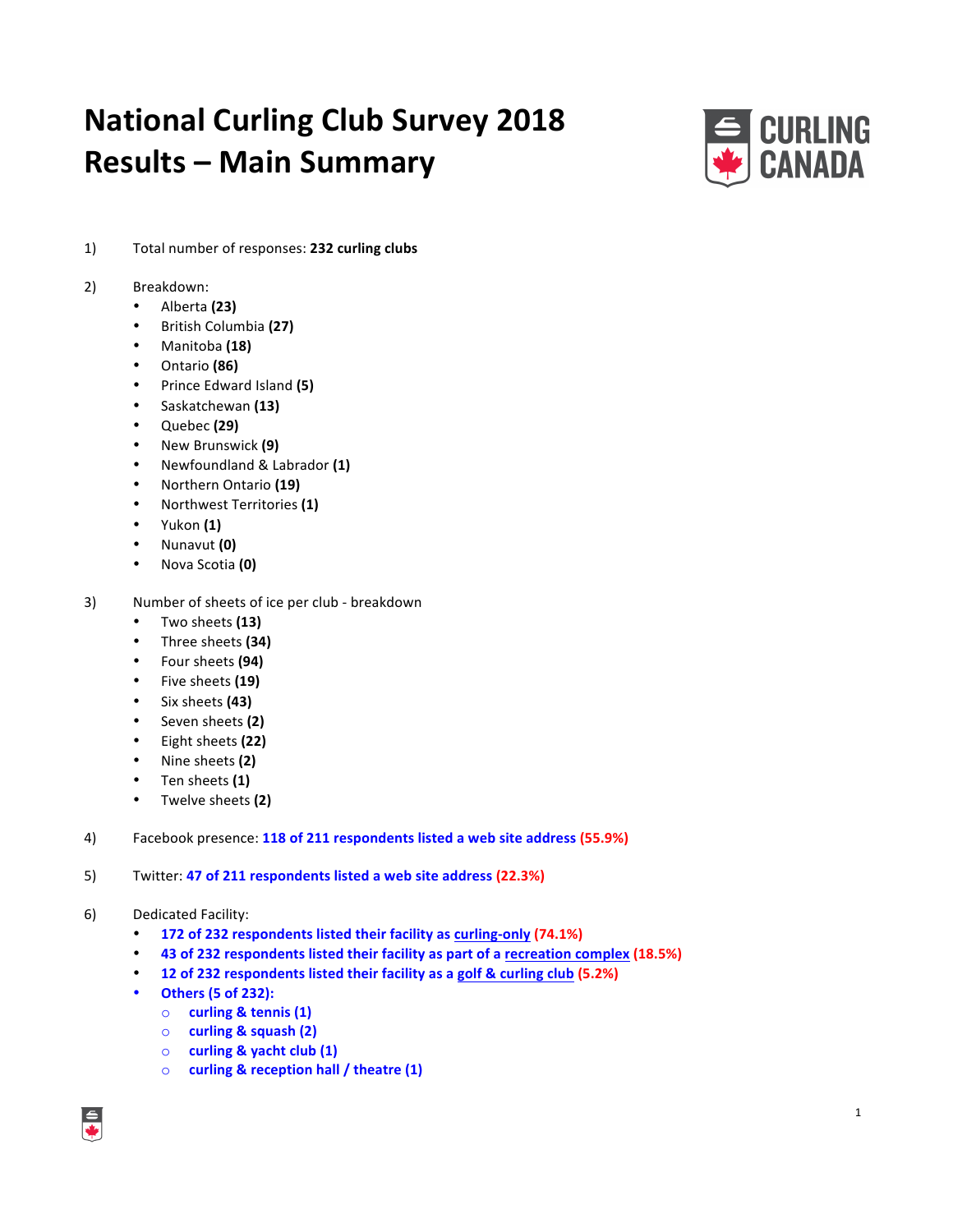## **7) Arena Floor:**

- **80 of 232 respondents listed their arena floor as sand (34.5%)**
- **152 of 232 respondents listed their arena floor as concrete (65.5%)**

#### **8)** State of Other infrastructure

- **Heating System in Club House:** 
	- o **No response: 12 of 232 (5.2%)**
	- o **Good shape: 156 of 220 (70.9%)**
	- o **New in the past 3 years: 37 of 220 (16.8%)**
	- o **Needs replacing: 27 of 220 (12.3%)**

#### • **Heating System in Arena:**

- o **No response: 22 of 232 (9.5%)**
- o **Good shape: 140 of 210 (66.7%)**
- o **New in the past 3 years: 29 of 210 (13.8%)**
- o **Needs replacing: 41 of 210 (19.5%)**
- **Ice Scraper**
	- o **No response: 4 of 232 (1.7%)**
	- o **Good shape: 155 of 228 (68.0%)**
	- o **New in the past 3 years: 46 of 228 (20.2%)**
	- o **Needs replacing: 27 of 228 (11.8%)**

#### • **Stones**

- o **No response: 1 of 232 (0.4%)**
- o **Good shape: 165 of 231 (71.4%)**
- o **New in the past 3 years: 26 of 231 (11.3%)**
- o **Needs replacing: 40 of 231 (17.3%)**
- **Water Re-circulation**
	- o **No response: 27 of 232 (11.6%)**
	- o **Good shape: 126 of 205 (61.5%)**
	- o **New in the past 3 years: 10 of 205 (4.9%)**
	- o **Needs replacing: 15 of 205 (7.3%)**
	- o **Don't have water re-circulation: 54 of 205 (26.3%)**
- **Jet Ice (or other water treatment)**
	- o **No response: 1 of 232 (0.4%)**
	- o **Good shape: 149 of 231 (64.5%)**
	- o **New in the past 3 years: 37 of 231 (16.0%)**
	- o **Needs replacing: 11 of 231 (4.8%)**
	- o **Not applicable: 34 of 231 (14.7%)**

#### • **Roof**

- o **No response: 1 of 232 (0.4%)**
- o **Good shape: 130 of 231 (56.3%)**
- o **New in the past 3 years: 33 of 231 (14.3%)**
- o **Needs replacing: 60 of 231 (26.0%)**

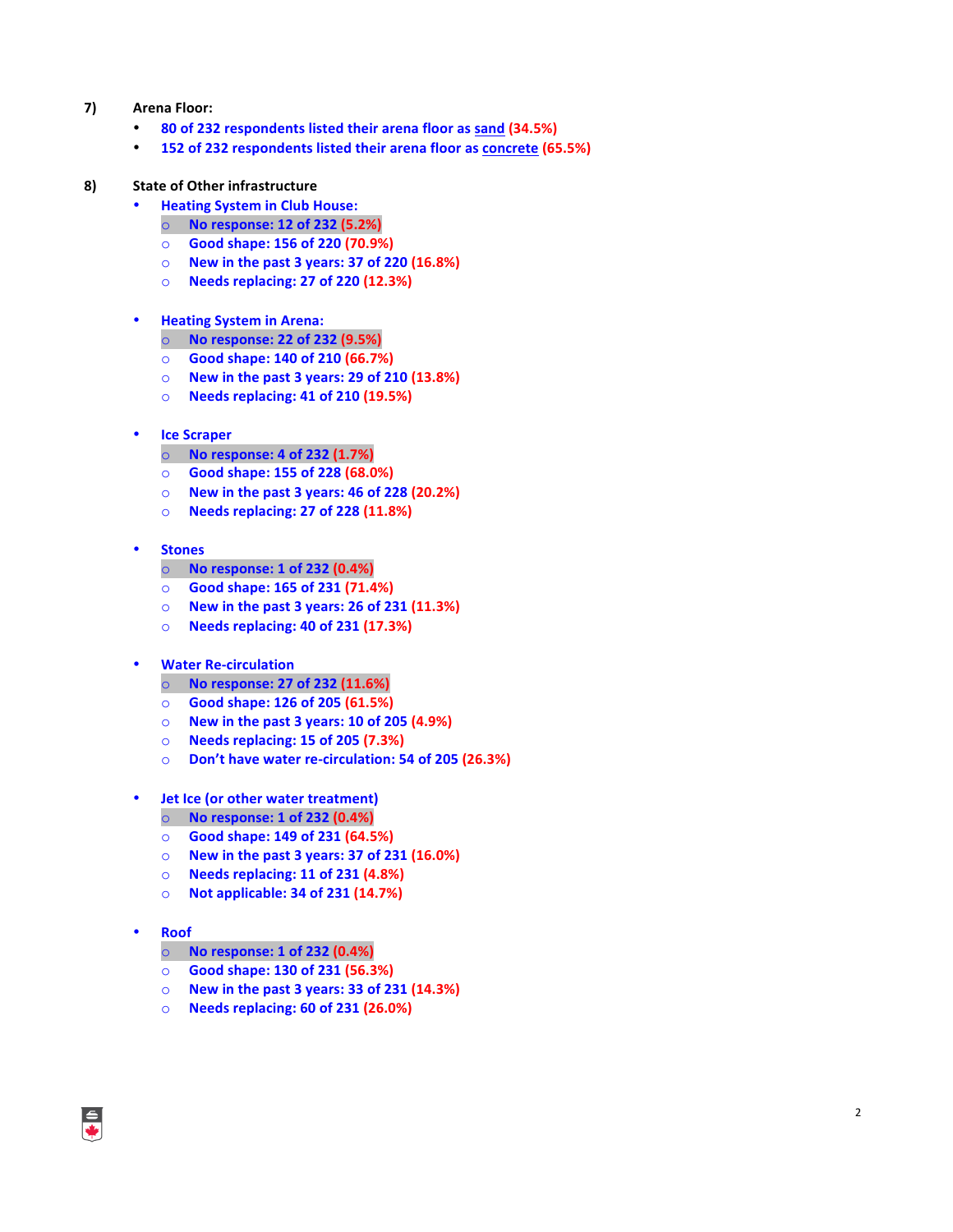- **9) Lighting; describe your arena lighting:**
	- **No response: 10 of 232 (4.3%)**
	- **LEDs: 78 of 222 (35.1%)**
	- **Mercury Vapor: 13 of 222 (5.9%)**
	- **Metal Halide: 10 of 222 (4.5%)**
	- **T5 Fluorescent: 66 of 222 (29.7%)**
	- **T8 Fluorescent: 55 of 222 (24.8%)**

## **10)** Since 2010, have your curling stones been re-conditioned, sharpened, inserted or replaced

- **YES: 128 of 232 (55.2%)**
- **NO: 104 of 232 (44.8%)**
- 11) If you answered YES to 10), were you satisfied?
	- **YES: 119 of 123 (96.7%)**
	- **NO: 4 of 123 (3.3%)**

## **12) How much are your property taxes:**

- **No response or do not pay taxes: 64 of 232 (27.6%)**
- **\$5,000 or less: 79 of 168 (47.0%)**
- **\$5,000-\$10,000: 40 of 168 (23.8%)**
- **\$10,000-\$15,000: 14 of 168 (8.3%)**
- **\$15,000-\$20,000: 11 of 168 (6.5%)**
- More than \$20,000: 24 of 168 (14.3%)

## 13) How much is your annual insurance bill:

- **No response 11 of 232 (4.7%)**
- **\$2,000 or less: 16 of 221 (7.2%)**
- **\$2,000-\$4,000: 39 of 221 (17.6%)**
- **\$4,000-\$6,000: 40 of 221 (18.1%)**
- **\$6,000-\$8,000: 36 of 221 (16.3%)**
- **\$8,000-\$10,000: 31 of 221 (14.0%)**
- **More than \$10,000: 31 of 221 (14.0%)**
- **Don't pay the insurance bill: 28 of 221 (12.7%)**

## **14) How much was your electricity bill for January 2017:**

- **No response 12 of 232 (5.2%)**
- **\$1,000 or less: 7 of 220 (3.2%)**
- **\$1,000-\$3,000: 54 of 220 (24.5%)**
- **\$3,000-\$5,000: 65 of 220 (29.5%)**
- **\$5,000-\$7,000: 18 of 220 (8.2%)**
- **More than \$7,000: 25 of 220 (11.4%)**
- **Don't pay the insurance bill: 51 of 220 (23.2%)**

## **15) Is your arena heated, and is so, how?**

- **No response: 1 of 232 (0.4%)**
- **YES: 194 of 231 (84.0%)**
- **NO: 37 of 231 (16.0%)**
- **If yes………**
- **Electricity: 40 of 194 (20.6%)**
- **Natural Gas: 128 of 194 (66.0%)**

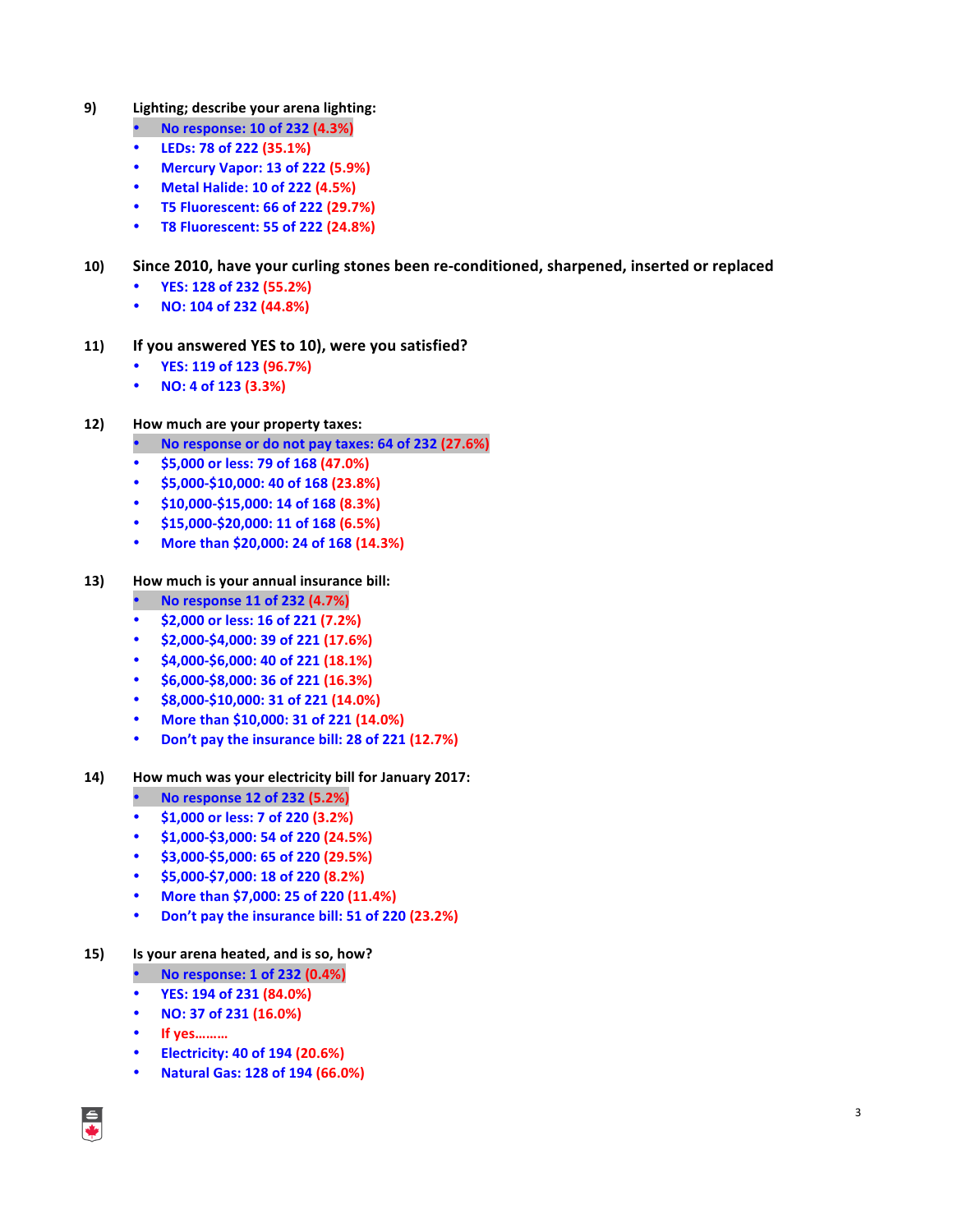- **Hot Water: 8 of 194 (4.1%)**
- **Oil: 3 of 194 (1.5%)**
- **Propane: 7 of 194 (3.6%)**
- **Heat Recovery: 3 of 194 (1.5%)**
- **Don't know: 5 of 194 (2.6%)**
- 16) What is the total membership of your curling club? Include all regular players who pay a membership or rental fee for the season. Include groups who rent your ice on a weekly basis. Do not include school groups who attend as part of their school's physical education programme:
	- **Did not answer 5 of 232 (2.2%)**
	- **Less than 100: 26 of 227 (11.5%)**
	- **101-200: 76 of 227 (33.5%)**
	- **201-300: 45 of 227 (19.8%)**
	- **301-400: 20 of 227 (8.8%)**
	- **401-500: 18 of 227 (7.9%)**
	- **501-600: 8 of 227 (3.5%)**
	- **601-700: 12 of 227 (5.3%)**
	- **701-800: 7 of 227 (3.1%)**
	- **More than 800: 15 of 227 (6.6%)**
- 17) Has a class graduating from the Rocks & Rings™ program been at your club to follow up on their gym experience with an on-ice try curling?
	- **Did not answer 10 of 232 (4.3%)**
	- **YES: 62 of 222 (27.9%)**
	- **NO: 160 of 222 (72.1%)**
- 18) Do you have an established relationship with any school (elementary, high school, college/university)?
	- **YES: 193 of 232 (83.2%)**
	- **NO: 39 of 232 (16.8%)**
- 19) How much are you charging for an unlimited curling membership for the entire 2017-2018 curling season?
	- **Not applicable: 55 of 232 (23.7%)**
	- **Less than \$150: 8 of 232 (3.4%)**
	- **\$151-\$250: 23 of 232 (9.9%)**
	- **\$251-\$350: 38 of 232 (16.4%)**
	- **\$351-\$450: 47 of 232 (20.3%)**
	- **\$451-\$550: 27 of 232 (11.6%)**
	- **\$551-\$650: 20 of 232 (8.6%)**
	- **More than \$650: 14 of 232 (6.0%)**
- 20) Annual fee for One Night a Week of curling for adults (do not include mixed-only leagues)
	- **Not applicable: 24 of 232 (10.3%)**
	- **Less than \$150: 11 of 232 (4.7%)**
	- **\$151-\$250: 55 of 232 (23.7%)**
	- **\$251-\$350: 71 of 232 (30.6%)**
	- **\$351-\$450: 42 of 232 (18.1%)**
	- **\$451-\$550: 21 of 232 (9.1%)**
	- **More than \$550: 8 of 232 (3.4%)**

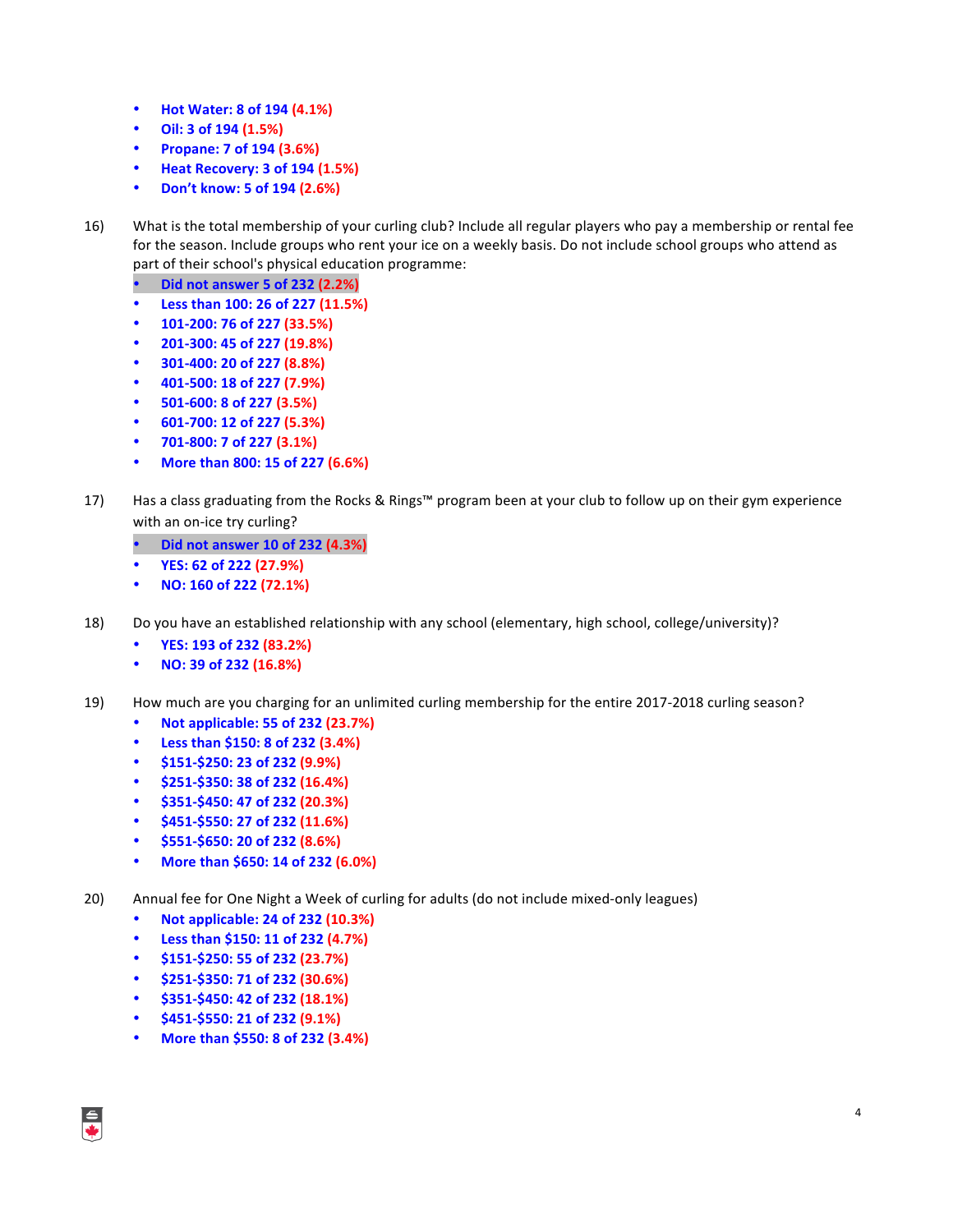- 21) Fee for a Full Season of One-Night-a-Week for Adults Learn-To-Curl League or a Rookie League.
	- **Not applicable: 121 of 232 (52.2%)**
	- **Less than \$100: 18 of 232 (7.8%)**
	- **\$101-\$200: 34 of 232 (14.7%)**
	- **\$201-\$300: 37 of 232 (15.9%)**
	- **\$301-\$400: 19 of 232 (8.2%)**
	- **More than \$400: 3 of 232 (1.3%)**
- 22) Fee for a Half Season or less One-Night-a-Week for Adults Learn-To-Curl League or Rookie League:
	- **Not applicable 114 of 232 (49.1%)**
	- **Less than \$50: 7 of 232 (3.0%)**
	- **\$50-\$100: 51 of 232 (22.0%)**
	- **\$101-\$200: 47 of 232 (20.3%)**
	- **More than \$200: 13 of 232 (5.6%)**
- 23) Annual fee for during-the-day curling Monday to Friday
	- **Not applicable 72 of 232 (31.0%)**
	- **Less than \$100: 9 of 232 (3.9%)**
	- **\$101-\$200: 43 of 232 (18.5%)**
	- **\$201-\$300: 56 of 232 (24.1%)**
	- **More than \$300: 52 of 232 (22.4%)**
- 24) Fees for Under 12 years of age or Little Rocks?
	- **Not applicable 44 of 232 (19.0%)**
	- **Less than \$50: 51 of 232 (22.0%)**
	- **\$50-\$100: 87 of 232 (37.5%)**
	- **\$101-\$150: 43 of 232 (18.5%)**
	- **More than \$150: 7 of 232 (3.0%)**
- 25) Fees for Youth Under-18 years of age?
	- **Not applicable 15 of 232 (64.7%)**
	- **Less than \$50: 29 of 232 (12.5%)**
	- **\$50-\$100: 94 of 232 (40.5%)**
	- **\$101-\$200: 86 of 232 (37.1%)**
	- **More than \$200: 8 of 232 (3.4%)**
- 26) Does your club charge supplemental fees over and above the annual membership fee?
	- **Initiation Fees: 14 of 232 (6.0%)**
	- **Capital Assessment: 39 of 232 (16.8%)**
	- **Lockers: 149 of 232 (64.2%)**
	- **Volunteers: 18 of 232 (7.8%)**
	- **Shares: 9 of 232 (3.9%)**
	- **None of the above: 71 of 232 (30.6%)**
- 27) Do you offer a payment plan or other payment options for membership fees?
	- **YES: 123 of 232 (53.0%)**
	- **NO: 109 of 232 (47.0%)**

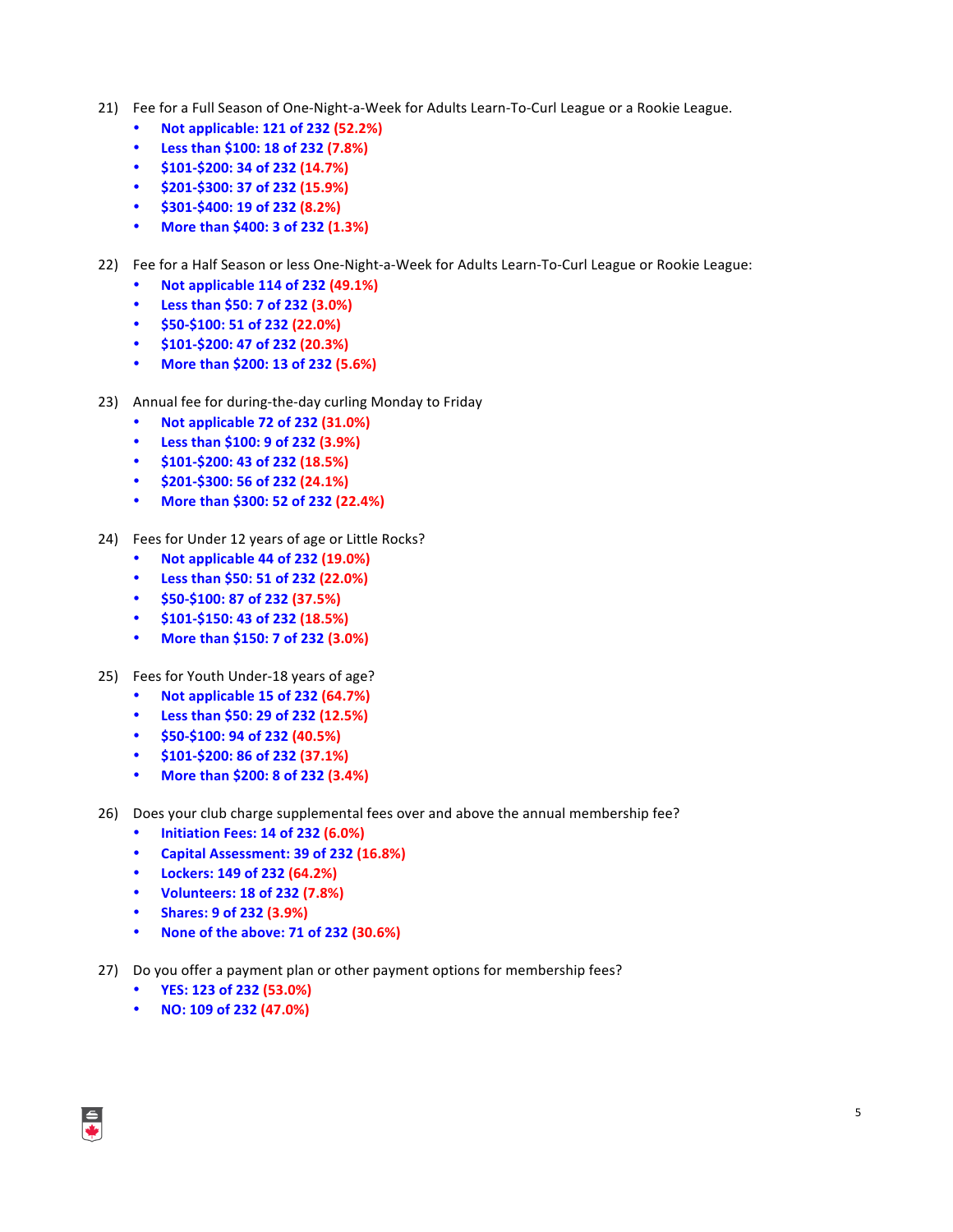- 28) Since the year 2010, has your membership....
	- **Increased: 81 of 232 (34.9%)**
	- **Decreased: 79 of 232 (34.1%)**
	- **No change: 72 of 232 (31.0%)**
	- **Why the increase:** 
		- $\circ$  A full time manager overseeing the operation and well paid staff that allows for positive member experience. A recognized elite player within the community supporting the club as the business leader at the club and within the community and the club facility was part of the revitalized renovations. NEW concrete pad, NEW lounge and NEW lights and NEW junior program equipment and NEW look! GREATLY HELPS!
		- $\circ$  Adult Learn to Curl program has resulted in steady new membership replacing older curlers.
		- $\circ$  Adult Learn to Curl, more marketing expenditures
		- $\circ$  Afternoon league and youth (due to coaches and youth steering committee effort
		- $\circ$  Better marketing and more curling options such as shorter seasons and learn-to-curl.
		- $\circ$  Better presence on the internet / social media
		- $\circ$  Brand new facility in 2012. Because we are 12 sheets very little curling at 9:00pm at night. 9:15pm draw used to be number one complaint
		- $\circ$  Business Plan and effort
		- $\circ$  Club expanded from 2 to 4 sheets in 2010. Introduction of learn to curl. Marketing club (mail-out and offering a deal to try curling)
		- o Fun Leagues. Shorter games. Improved community engagement.
		- o *Groupe 30 a 50 ans plus élevé*
		- $\circ$  Half season novice leagues with amended rules
		- $\circ$  Hard work of volunteers. Selling the sport as affordable. Making the club a fun and social place to be. Exploit all of the national championships in the Fredericton area. Arena ice for little rockers and juniors
		- $\circ$  In 2010 all our mills closed, we are slowing increasing from about 80 back up to almost 100
		- $\circ$  Increase in Mixed curling
		- $\circ$  Increase in our daytime seniors and Friday Ladies program. Other nights are axed during the week and were also at max in 2010. Our junior curling is at max and has been for 10 years with programs 5 times per week Weekend curling only on bonspiels.
		- o Introduction of Adult Learn to Curl Program
		- o Learn to Curl
		- o Learn to curl program One new rental league
		- $\circ$  Learn to Curl program, combined with new "rookie" league
		- $\circ$  Les liques de jours sont de plus en plus populaire, notre tournoi d'initiation (4-bouts), membres remplaçants
		- $\circ$  Marketing campaigns, change in fee structure, change in corporate structure
		- $\circ$  Marketing/novice programs
		- $\circ$  Most new members are senior retirees
		- $\circ$  New Junior program
		- o New management, better ice conditions, membership drives.
		- $\circ$  New members running the competitive night
		- $\circ$  Open houses and word of mouth.
		- $\circ$  Other city clubs closing
		- $\circ$  Our L2C program and local promo/advertising
		- $\circ$  Population increase and another club closed
		- o *Promotion nouveau membres, plus de retraites*
		- $\circ$  Significant upgrades to lounge & cafe, ice quality best in city!
		- $\circ$  Social curling no schedule, no scores lots of pot lucks
		- $\circ$  Steady growth due to influence of our Adult Learn to Curl program.
		- $\circ$  Very active marketing program has increased membership
		- $\circ$  We are doing new recruitment and open houses

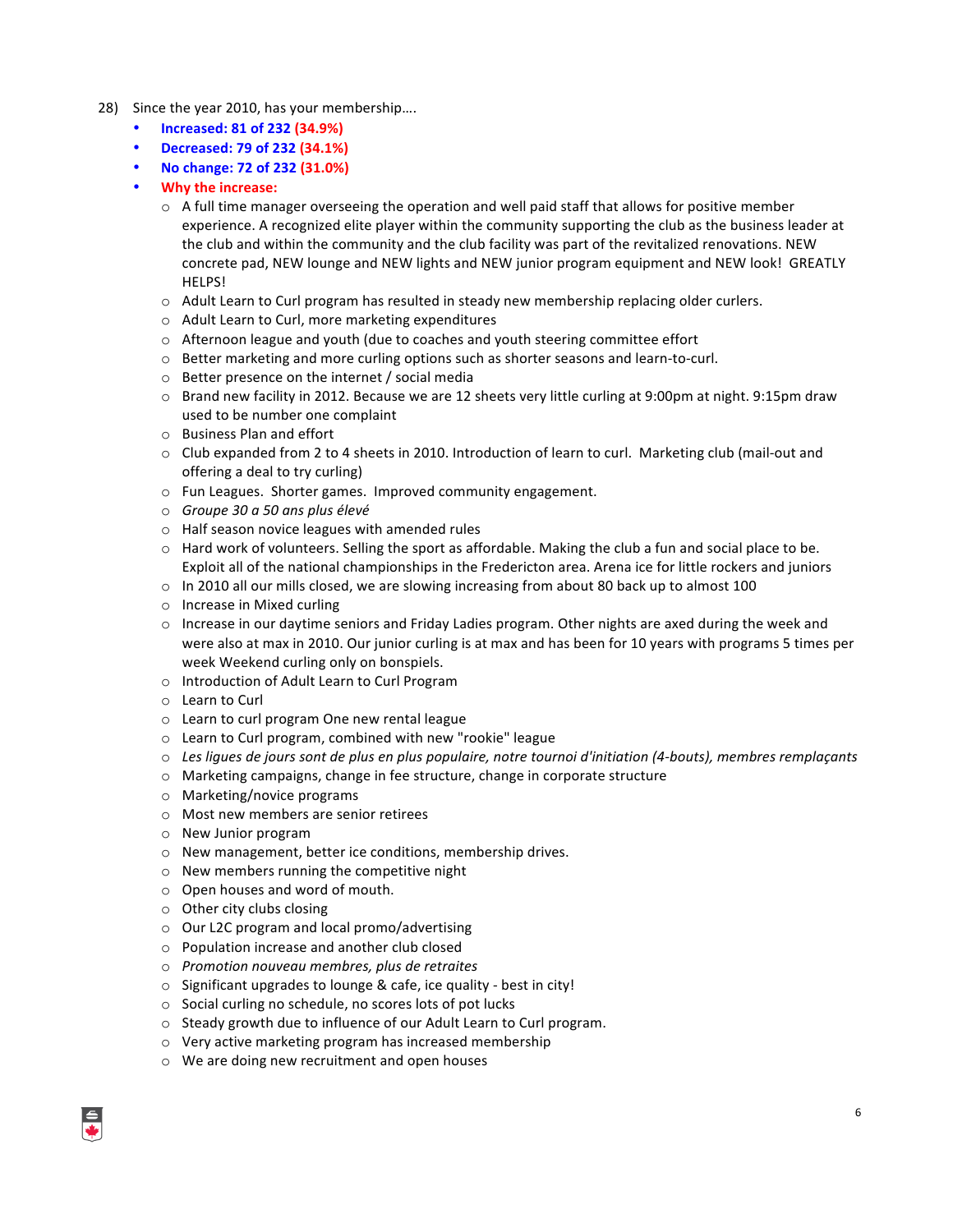- $\circ$  We believe there are a few reasons: families that used to curl "pre-kids" now have kids that are old enough to stay home so these families are returning. Our Board has really worked to market curling in the Municipality and our RM Recreation Contacts have assisted with this. We have "loosened" the format of Mixed League to only requiring the Skip or Third to be of the opposite gender or must be a Junior Curler of either gender - this flexibility has been well received; we have promoted Jr. Curling through community and schools, and have run learn-to-curl sessions.
- $\circ$  We did not renew several rental contracts so that we could have the ice time for our graduating Rookies (learn To Curl), which they filled.
- $\circ$  We implemented a 2 for 1 fee for new mixed curlers on Friday nights, which increased membership, and many of these new curlers have stayed and joined other leagues.
- $\circ$  We initiate a membership drive. Added 50 members
- $\circ$  We lose members due to life events, typically. But in the same breath, we have gained a healthy number of new members since introducing our Beginner League last season.

#### • **Why the decrease?**

- $\circ$  Age and demographic.
- $\circ$  Age and new member "churn" related.
- $\circ$  Age and other interests.
- $\circ$  Age of members. Not understanding the game and or clubs. No one sets expectation.
- $\circ$  Aging curling population. No recruitment program
- $\circ$  Aging demographic. Parents more involved with their kids activities. National Hockey League team returning to area.
- $\circ$  Aging membership but learn to curl and development league are helping.
- $\circ$  Aging membership.
- $\circ$  Aging membership.
- $\circ$  Aging membership. Younger generation is not as interested in curling... yet.
- $\circ$  Aging membership...not enough younger adults curling.
- $\circ$  Aging population, 2 other facilities close by that offer cheaper rates due to all volunteer facilities.
- $\circ$  Aging population, many people only curl once a week vs. the 2 or 3 they use to curl, and snowbirds.
- $\circ$  Aging population.
- $\circ$  Aging population. Population decreasing.
- $\circ$  Attrition...lack of youth coming in 2010 to 2015. Last two years going back up.
- $\circ$  Average age increasing & people moved to find work.
- $\circ$  Change in demographics people are not retiring as young as they did; most people are working into their 70s and do not have the energy for extra curricular activities; Increase cost of living so funds are sometimes an issue; we do offer payment plans for curling dues. No one wants to curl late draws anymore; they would soon curl over the dinner hour; once they are home from work they do not want to go out again.
- $\circ$  Changing age demographics, and the lack of juniors
- $\circ$  City in population decline, and demographic switch becoming one of the oldest cities per capita in the country
- $\circ$  Commute is getting bad, some people can't make it to the club for the early games and some say they can be out at the club late because of the need to get up & go.
- $\circ$  Competing clubs, Aging Demographics
- $\circ$  Cost, age of members.
- $\circ$  Demographics (aging population) small population base. Seemingly less interest in sporting activities overall.
- o Demographics.
- $\circ$  Difficult to attract younger curlers.
- o Fee restructuring
- $\circ$  In our small town we don't see a big influx of new curlers. We have an aging curling membership that some are only curling half a year as they are retired and go away in January and February and some have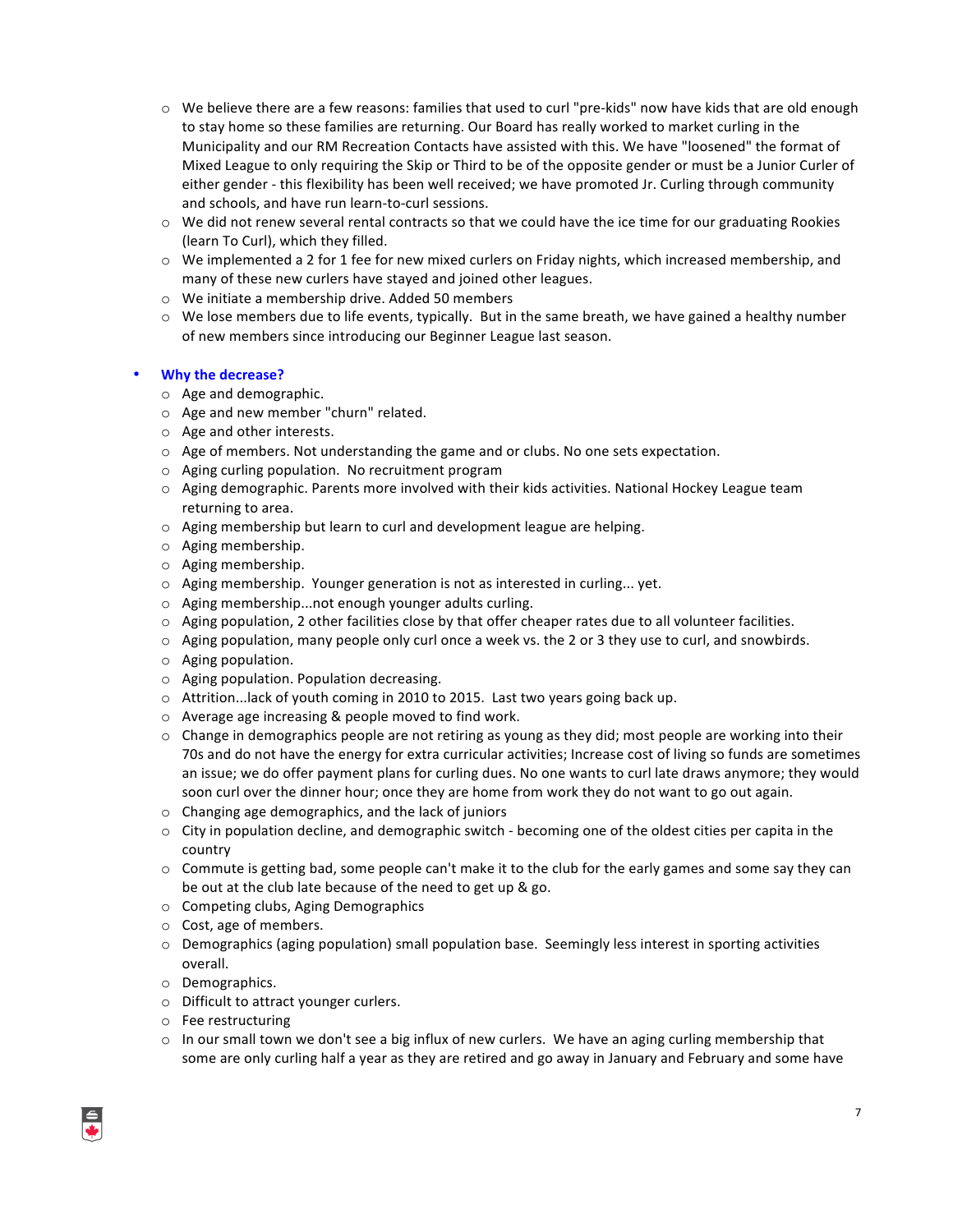family priorities like taking care of aging parents.

- $\circ$  Industry closings and cutbacks in area. Women's hockey, not enough time in the day for families to commit to membership, cost of living.
- $\circ$  Large pulp mill closure and relocation of families.
- $\circ$  Less people in town, kids playing other sports all year around.
- $\circ$  Losing our veteran curlers and the younger (20-30 year olds) generation is not curling.
- o Mixed league decline but other leagues maintaining older couples unable to continue in the sport, less younger people living in city-
- $\circ$  No juniors lost them to Hockey, Age most of our members are 45+ and some are now snowbirds in the winter
- $\circ$  Not getting enough younger curlers.
- $\circ$  Not sure. People too busy!! Running with kids, as leagues in hockey are getting bigger so parents don't have time to do their sports??
- o Old age and medical reasons.
- $\circ$  Old curling people die.
- $\circ$  Older curlers leaving or dying and younger people do not want to commit to a full season. Curling used to be taught in schools here but no longer so newcomers do not come with any experience.
- $\circ$  Older members retiring and younger members kids in hockey programs.
- $\circ$  Other clubs offering discounted pricing to entice curlers, don't really know how they are doing and keeping up with upkeep of equipment I think most of these clubs are one major failure from closing. (Manitoba)
- $\circ$  Our curling was closed for 3 years while a new one was being built. Some of our previous members stayed where they went when our Club closed. Some retired from curling.
- o Our membership has gradually decreased for years but went up in 2017/18 by about 10 members. The reason appears to be cost, age, etc.
- $\circ$  Our membership is unfortunately mostly seniors and due to health and other affects of aging, we lose many every year.
- $\circ$  People getting older are outpacing the new players coming in.
- $\circ$  People move away, age and job loss leaving less disposable income.
- $\circ$  People moving or ageing. Poor recruitment program for new members.
- $\circ$  People moving to bigger cities, people going south and some just want change. Membership getting older.
- $\circ$  Retirees think they can travel whenever they want, they die, and our community doesn't offer good paying jobs so that young people can curl. Plus young parents take kids to hockey because they are NHL bound you know.
- $\circ$  Significantly unknown
- $\circ$  Significantly. Population trends.
- $\circ$  They built a hockey rink in the town and members went to play hockey.
- $\circ$  Time. Dynamics of the community. Many parents with kids who are involved in a lot of things and need to travel. Many kids in a lot of activities. Currently our senior program is doing the best as far as membership
- $\circ$  Too few new members compared to those who have left.
- $\circ$  Unable to recruit new members and older generation is retiring. New curlers recruited have babies and stop curling.
- $\circ$  We eliminated day curling. We have since re-established.
- $\circ$  We offer youth leagues on Sunday afternoons only, we say no to a lot of kids who ask for an after school league as we don't have a volunteer to run that.
- $\circ$  Wish we knew!
- $\circ$  Work, kids and health
- $\circ$  Younger members are not replacing aging members. Symptom of many clubs.
- **No change comments:**
	- $\circ$  Consistent with a few minor ups and downs.
	- o *Curling a la télévision et plus de retraites.*

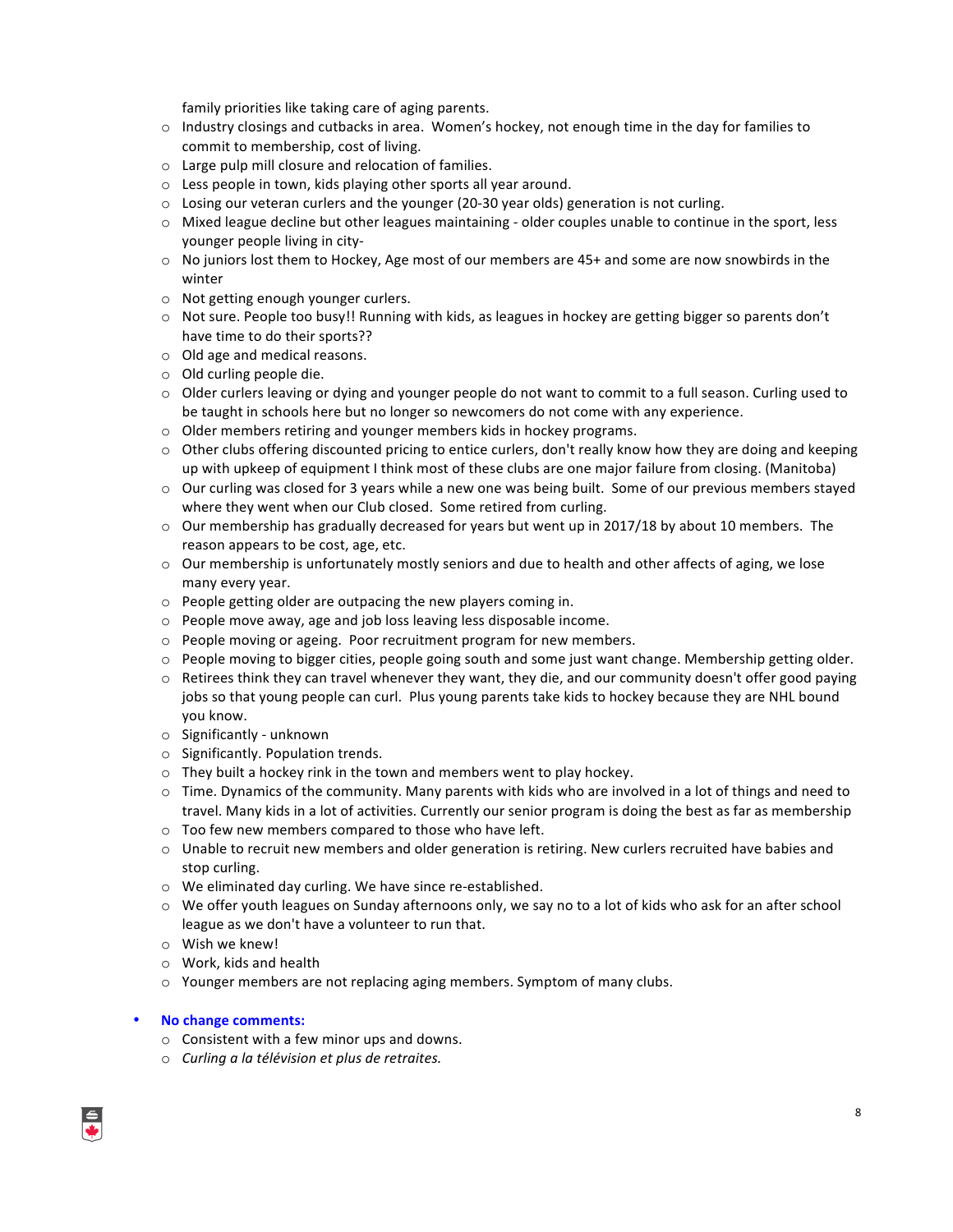- $\circ$  Cycles up and down depending on the year.
- o *Fermeture récente du club Longue Pointe.*
- $\circ$  Increased with the start of Learn to Curl program but leveled out with losing aging members due to various health reasons.
- $\circ$  It has fluctuated but is on an upward trend right now. Three factors for recent increase: aggressive advertising, great curling school, more people moving into the area, particularly retirees.
- $\circ$  It is now about the same as 2010 but went down and is now back up.
- o *Ligues de jour.*
- $\circ$  Membership dropped from 2010 to 2014 due to normal attrition and lack of marketing. Membership has increased in the last 4 years due to a very successful adult Learn to Curl program and improved marketing.
- $\circ$  New members replace retired members balancing out the stats.
- $\circ$  Seniors have died off, but little rocks have increased.
- $\circ$  Very consistent numbers. Our membership has shown little changes for the past 10 years.
- $\circ$  Went up shortly after 2010 but back down to 2010 numbers in recent years.
- 29) Since the year 2010, have your rental groups (those who rent ice each week all year)....
	- **No response: 9 of 232 (3.9%)**
	- **Increased: 44 of 223 (19.7%)**
	- **Decreased: 24 of 223 (10.8%)**
	- **No change: 148 of 223 (66.6%)**
	- **Don't have rentals: 7 of 223 (3.1%)**
- 30) What database program / software do you use to collect and store information about your members? • **No response: 28 of 232 (12.1%)**
	- **Curling Club Manager: 21 of 204 (10.3%)**
	- **Curling.io: 3 of 204 (1.5%)**
	- **Curling Manager: 14 of 204 (6.9%)**
	- **Microsoft Excel: 88 of 204 (43.1%)**
	- **Microsoft Access: 11 of 204 (5.4%)**
	- **By hand: 16 of 204 (7.8%)**
	- **Other: 51 of 204 (25.0%)**
- 31) How many curlers do you have every week? This includes anyone curling once a week. It also does not matter if one person plays 4 times per week. Simply identify the number of players in each regular time slot and add them up. For example, you have 12 regular draws each week in a 4-sheet club and each league is full. You would have 32 people times 12 leagues = 384 players per week. Remember, only the regularly scheduled weekly leagues regardless of status.

## • **Did not answer: 41 of 232 (17.7%)**

- **Less than 100: 17 of 191 (8.9%)**
- **101-200: 40 of 191 (20.9%)**
- **201-300: 36 of 191 (19.8%)**
- **301-400: 23 of 191 (18.8%)**
- **401-500: 21 of 191 (11.0%)**
- **501-600: 10 of 191 (5.2%)**
- **601-700: 7 of 191 (3.7%)**
- **701-800: 7 of 191 (3.7%)**
- **801-900: 5 of 191 (2.6%)**
- **901-1000: 8 of 191 (4.2%)**
- **More than 1000: 17 of 191 (8.9%)**

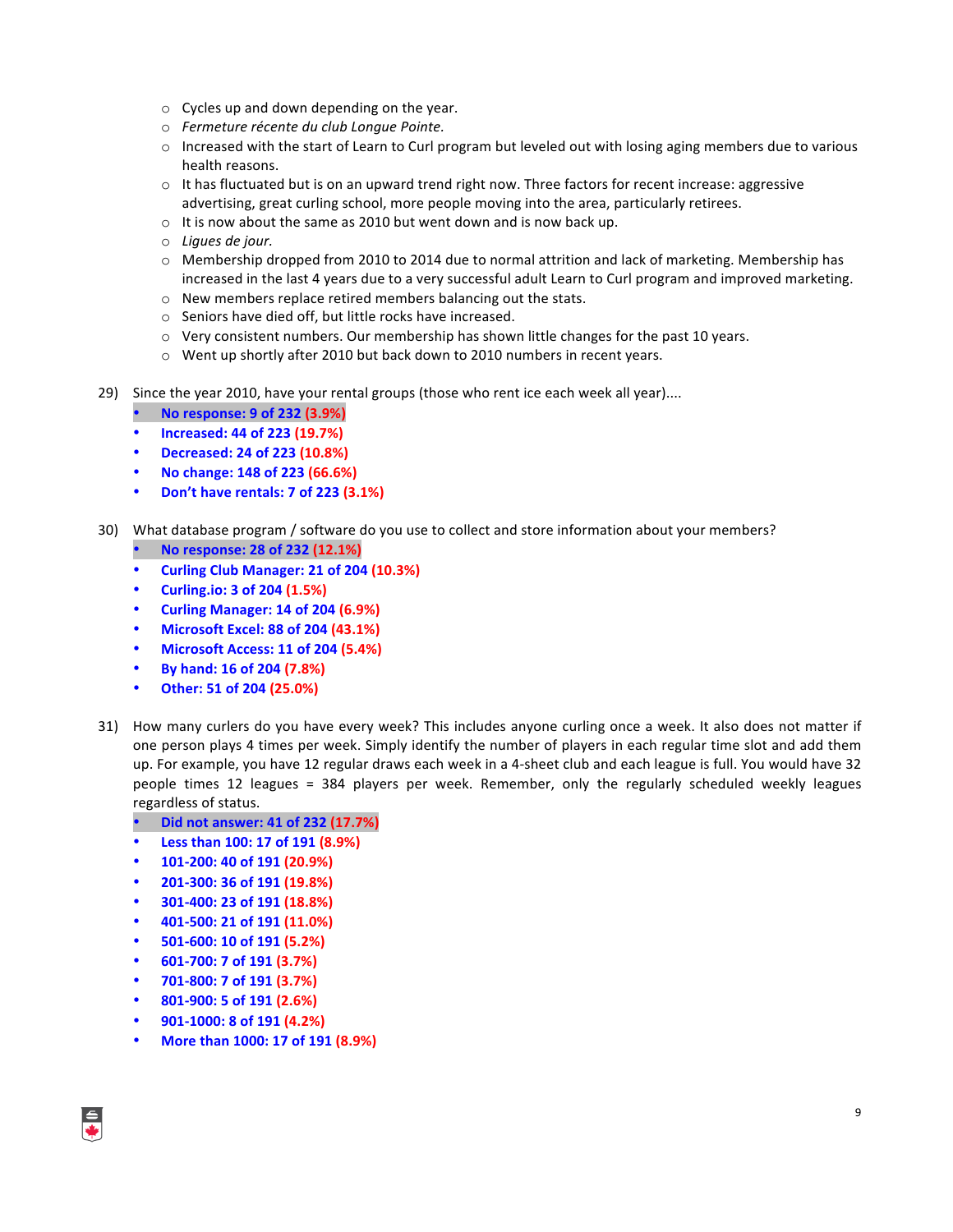- 32) During your latest recruiting efforts, did your membership committee or Board of Directors target any group in particular for recruitment?
	- **No answer: 12 of 232 (5.2%)**
	- **YES: 77 of 220 (35.0%)**
	- **NO: 143 of 220 (65.0%)**
	- **If YES, what groups?** 
		- $\circ$  18-40 year for our fun leagues.
		- $\circ$  18-40 year olds.
		- $\circ$  20-30 year olds.
		- $\circ$  25 to 35 year olds.
		- $\circ$  25-45 year olds.
		- $\circ$  25-55 year olds.
		- o *50+ et les jeunes 25-35.*
		- o Adults 20-60, best return on investment.
		- o Adults over 18.
		- $\circ$  Ages 20-45 year olds.
		- $\circ$  All people under 35 years old.
		- o Children 8-18, Men and Women 25-35 year olds.
		- $\circ$  Children aged 5-9 year olds.
		- $\circ$  Children aged 6-11 year olds.
		- $\circ$  Day members and juniors for 2017-2018 Young person under 35 years old for 2016-2017 We are planning Ladies for next year.
		- o *Écoles secondaires*
		- o Every group possible.
		- o High school kids
		- o *Hommes et femmes 25-45.*
		- o House hockey league men 20-50.
		- o Indigenous communities.
		- o *Jeunes du primaire et les industries.*
		- $\circ$  Juniors and couples.
		- o Juniors.
		- o Juniors.
		- $\circ$  Ladies Only Learn to Curl night and a 55+ daytime Learn to Curl, in addition to all Learn to Curl clinics.
		- $\circ$  Men & women 21 plus new to curling.
		- o Men and Women 25 year olds.
		- $\circ$  Men and women aged 20-40 year olds.
		- o Millennials.
		- o New curlers, new Canadians, young adults.
		- $\circ$  New curlers, one-time curlers, both male and female, 35-60 year olds.
		- $\circ$  New residents in our community,
		- $\circ$  New-comers to area,
		- o Newcomers (age 55 plus) and Juniors 13-17.
		- $\circ$  Non-curlers any age/gender.
		- $\circ$  Not particularly, other than targeting within the neighborhood.
		- o Our Day Ladies targeted the public for recruitment.
		- $\circ$  Over 50, men and women.
		- $\circ$  People aged 20-50 year olds.
		- $\circ$  Players from our annual community bonspiel.
		- $\circ$  Retirees club will contact any new retiree to see if they wish to join.
		- $\circ$  Retirees who have recently moved into the area, young people on social media.
		- $\circ$  Seniors 55 plus, junior high school age.

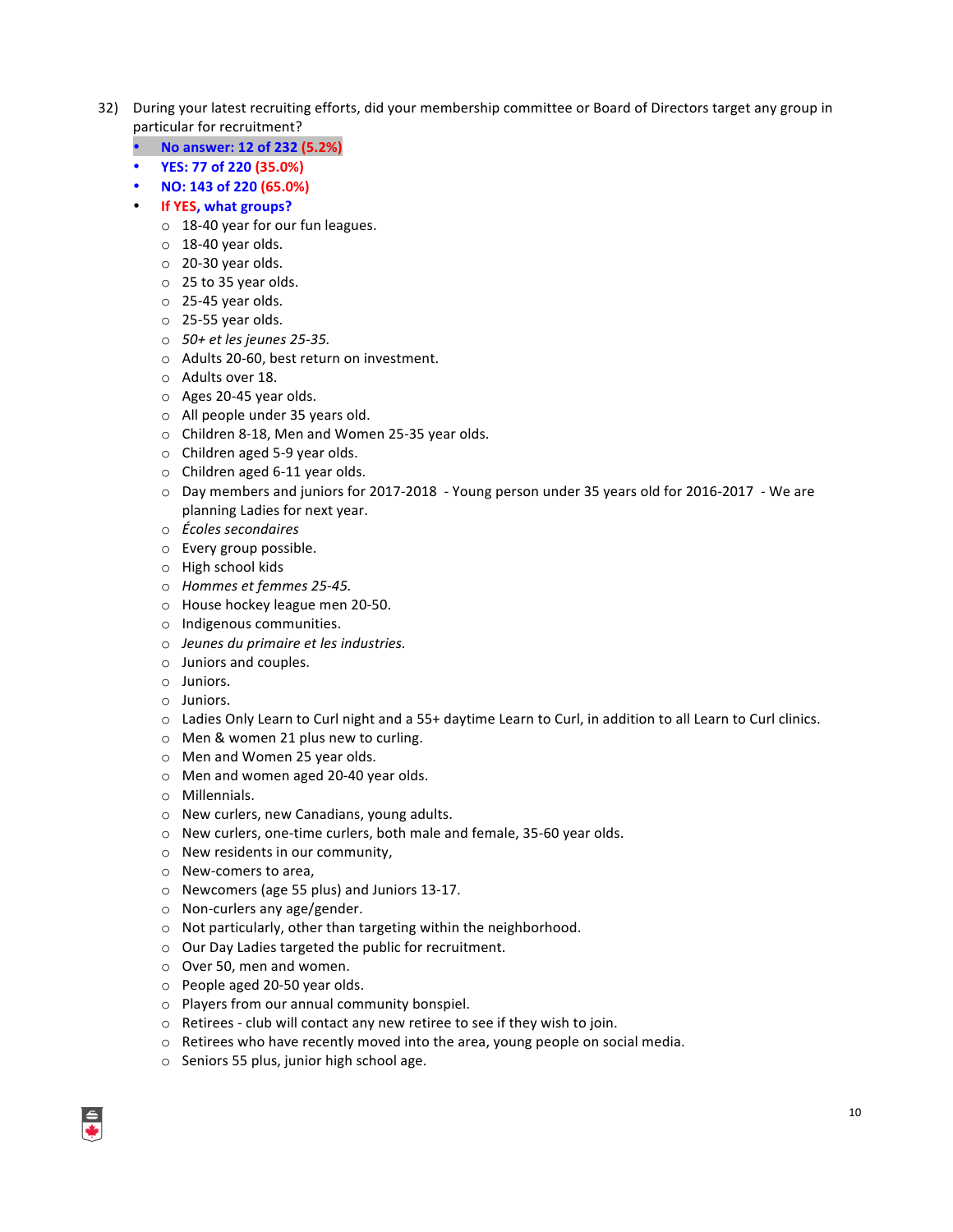- o Seniors.
- o Seniors.
- o Seniors.
- o Seniors.
- $\circ$  Targeting Young Adults...mainly women aged 25 to 50 years old.
- o *Tous les groupes d'âge.*
- $\circ$  Under 12.
- $\circ$  Under 18.
- $\circ$  Usually mixed ages 30-45 years old.
- $\circ$  We send out curling notices to entire town & area.
- $\circ$  We worked on little rocks and junior curlers.
- o Women
- $\circ$  Women 20-50 and Men 20-35 year olds.
- $\circ$  Women for Thursday Night ladies league- as well as younger men.
- $\circ$  Women, ages 35-55 years old.
- $\circ$  Young adults under age 50 year olds.
- $\circ$  Young couples for mixed leagues.
- $\circ$  Youth age 7 to 18 years; Zero experience adult curlers.
- o Youth and new Canadians.
- $\circ$  Youth, young adults, new to Canada.
- o Youth.
- o Youth.
- o Youth.
- 33) Does your club have a committee or person responsible for membership recruitment?
	- **No answer: 38 of 232 (16.4%)**
	- **YES: 178 of 194 (91.8%)**
	- **Do nothing: 16 of 194 (8.2%)**
- 34) Briefly describe what you do for a Try Curling Day at your club:
	- **No answer: 45 of 232 (19.4%)**
	- **YES: 171 of 187 (91.4%)**
	- **Don't do it: 16 of 187 (8.6%)**
	- **Descriptions:**
		- $\circ$  30 minutes focused on balance and launching from hack. Get them playing as soon as possible.
		- $\circ$  30-minute lesson with tours and snacks provided.
		- $\circ$  4 Funspiels per year where you can invite anyone. Free curling for first 5 weeks for new curlers. If you stay past 5 weeks you pay full membership.
		- $\circ$  A basic training session, including what the game is about and basic rules and then actual ice time.
		- o Ad in newspaper, on radio, Facebook, TryCurlingNow, Twitter, emails.
		- $\circ$  Ad in paper, free 2 hour clinics 4 times per year.
		- o Advertise & Instruct.
		- $\circ$  Advertise heavily. Arrange for coaches and helpers. Allow anybody who wants an opportunity to throw rocks.
		- o Advertise on Facebook and local papers, Curl On, open house, brief teaching.
		- $\circ$  Advertise on Facebook; informal instruction with approx. 3-4 instructors. Runs about a 1 1/2 hour.
		- o Advertise on the radio and through Facebook. Go directly onto ice and start lessons. We keep it simple. And then play a couple of ends.
		- $\circ$  Advertise through radio ads.
		- o Advertise with flyers and will try radio.
		- $\circ$  Advertise word of mouth.

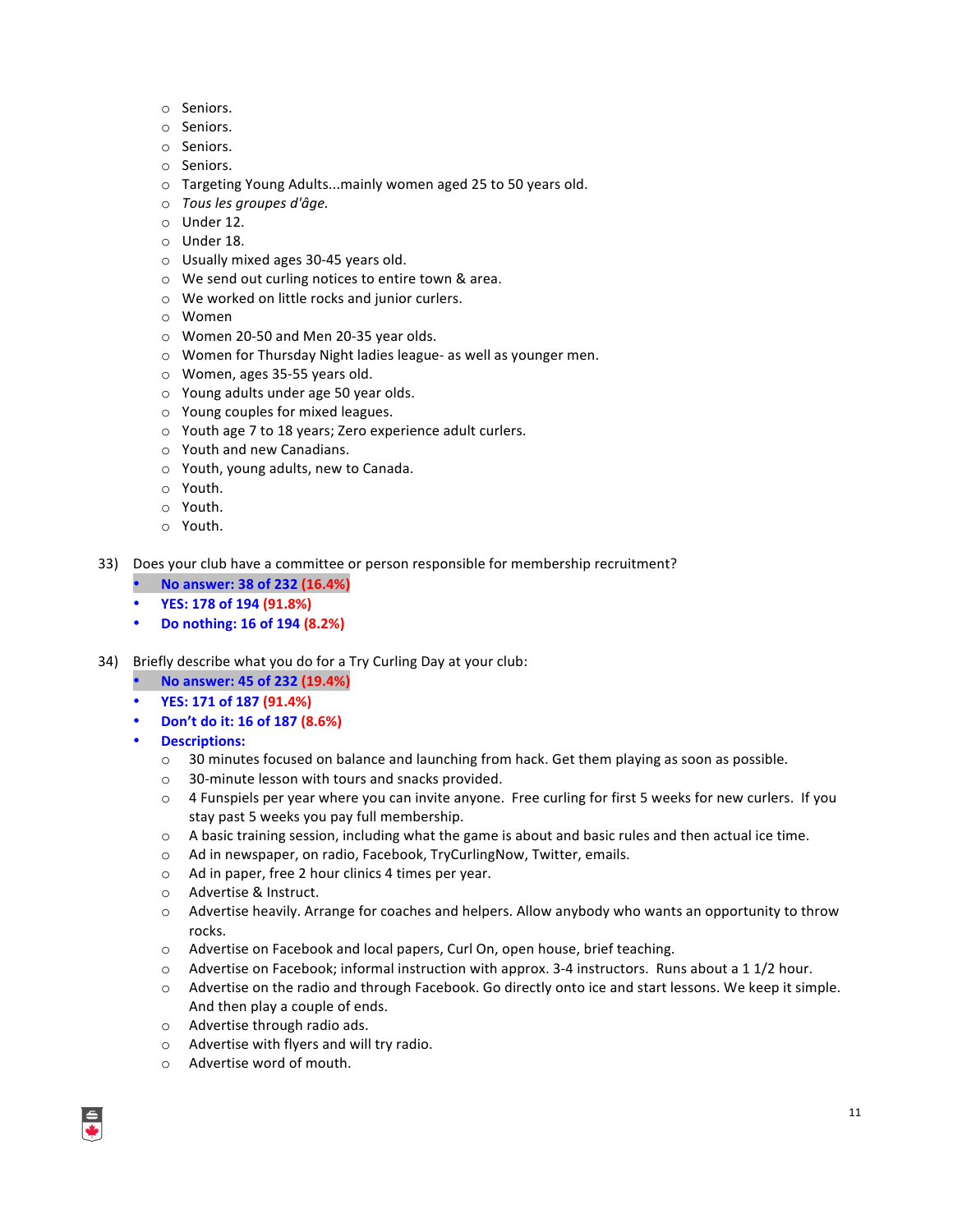- $\circ$  Advertise, off ice introduction and on-ice participation.
- $\circ$  After advertising an event, we start by bringing people into our lounge to give a brief description of how to play, we go through a safety discussion, participants sign waivers and then we bring them on the ice - 4 people to one of our coaches and we demonstrate the basics and then get them throwing rocks without being to technical on the instruction. After, we invite participants back to our lounge & review our learn to curl programs.
- $\circ$  An evening jitney for new members, learn to curl clinics for 2-4 week sessions.
- $\circ$  At the start of the season the club has learn to curl for a week.
- o *Au début de la saison et après les fête nous fessons des essais libres.*
- $\circ$  Basic on ice instruction, sweeping, delivery, etiquette, all free.
- $\circ$  Begin season with learn to curl (free).
- $\circ$  Brief review of safety, get into delivery position, throw a few rocks, 2 or 3 end game.
- $\circ$  Certified instructors, short intro lessons off and on ice, finishing with game play and socializing in lounge. Depending on the date/time, sessions range from 1.5 hours to a full 7-hour day.
- $\circ$  Coaching clinics and practice times.
- $\circ$  Curling clinic in the fall before regular leagues start.
- $\circ$  *Des bénévoles expliques hors glace les principales règles et d'autres sur la glace montrent les techniques de glisse et autres rudiments et par la suite des tirs de pierres sont faits par les futurs joueurs.*
- $\circ$  Do a "Bring-a-Friend" day with curling and snacks or pizza.
- $\circ$  Do a specific day; we encourage members to find spares that are not regular curlers.
- $\circ$  Drop in curling, start of the season clinics.
- $\circ$  Early season have instruction on the ice for all those interested. We also have a league where they play a game for a minimum fee and schedule 4 nights with instruction.
- o *Enseignement de base du curling.*
- o *Essai le lancer des pierres sur glace.*
- $\circ$  Evening curling instruction 3-4 nights at Open House.
- $\circ$  Explain the game and basics of curling.
- $\circ$  Family Day sponsored by the Recreation Centre.
- $\circ$  Flyers, Community Event Calendars, Lawn Signs, Facebook Post, Mobile Sign.
- $\circ$  For the first time; in 2018, we are running 3 x 2 hour "Try Curling" get acquainted sessions on Ontario Family Day.
- $\circ$  Free curling clinics; youth bring a friend; youth curler parent events.
- $\circ$  Free curling clinics.
- $\circ$  Free curling four times a year along with a social event.
- $\circ$  Free ice time with instructor, optional drop in times.
- $\circ$  Free intro to curl 3 sessions three times a season try throwing rocks for an hour with a push to join our learn to curl.
- o Free learn to curl clinics.
- o Free Learn to Curl Program on Sundays.
- o Free Learn-to-Curl Day in September and January/February.
- o Fun event. Show basics. Have pizza. Explain membership.
- $\circ$  Give a quick lesson and play a couple of 6 end games with supervision lunch.
- $\circ$  Give some basic instructions for 1/2 hour and then play 2 ends.
- $\circ$  Have held Open Houses, advertising free curling, lessons, providing equipment for use. Special first year rates for new members attending. Have had entertainment and draws for free membership.
- o Have offered free instruction, coffee & donuts.
- $\circ$  Have open house with novice clinic; learn to curl program through the local 55 plus centre, junior free 6week curling program through schools, novice clinic to start the season se well.
- $\circ$  Host a clinic for beginners and bring a friend to curling.
- $\circ$  Host a learn to curl clinic.
- $\circ$  Host an open curling clinic first week of the season.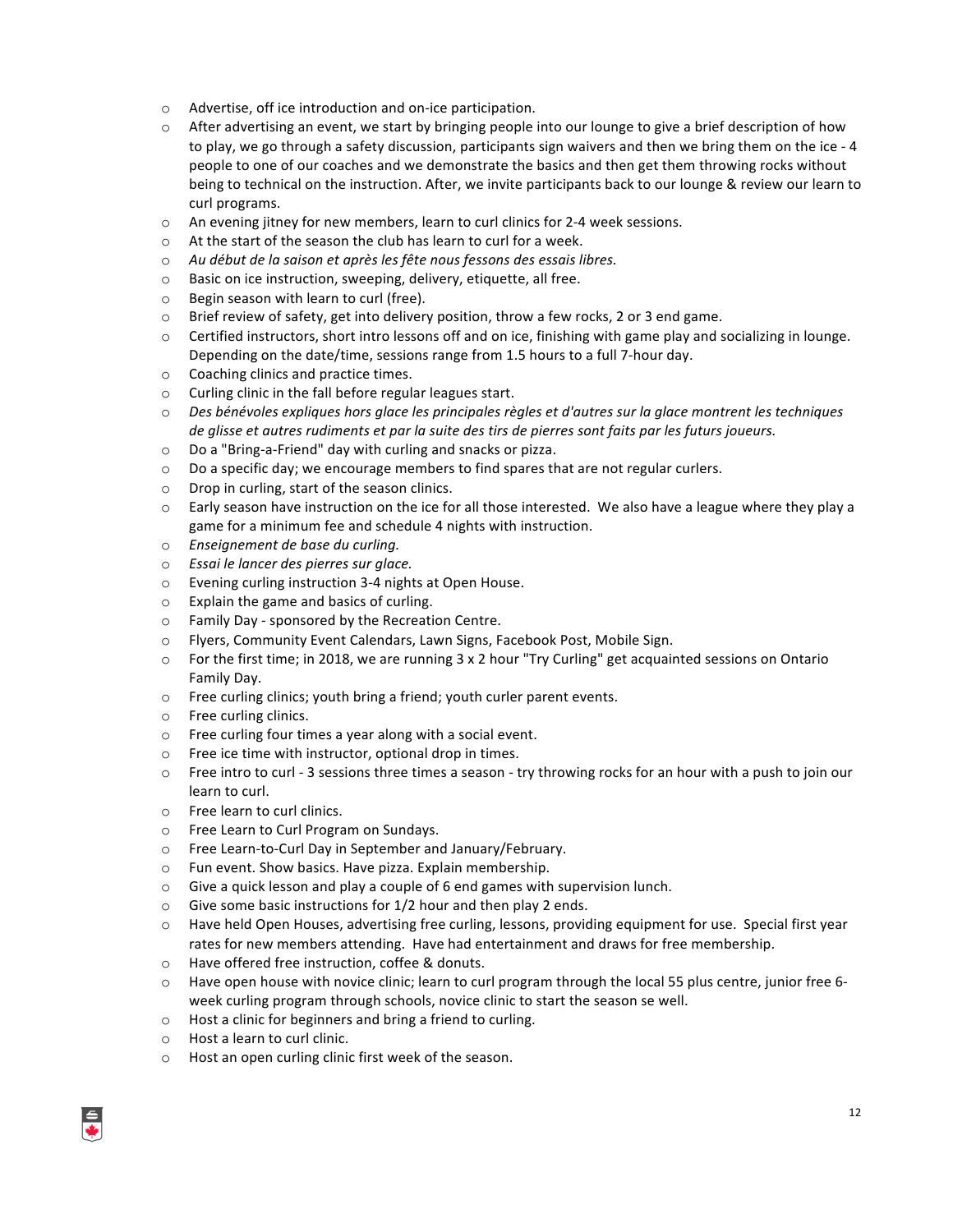- $\circ$  Host meet & greet for newcomers. Explain the game, instructors give some on-ice instruction.
- $\circ$  Include a meal for a social outing.
- o Initiation avec instructeur.
- $\circ$  Instructors on ice showing basics.
- $\circ$  Intro talk/instruction, on-ice basics, refreshments.
- $\circ$  Introduce people to the game in a fun and friendly manner.
- $\circ$  Introduction, security, trying on the ice with an instructor, short game if possible.
- $\circ$  Invite new people to come out and try walking, throwing, sweeping, and moving rocks. We have 4-6 "instructors" on ice and 3-4 in the lounge to answer questions.
- $\circ$  Invite people in; give them a tour and then a brief introduction to curling. If a non-curler, we try to get them to sign up for L2C. If a curler, we talk to them about our leagues.
- o Last year we had drop in stick curling Wednesday mornings.
- o Learn to curl clinic.
- $\circ$  Learn to curl for newcomers at beginning of season.
- $\circ$  Learn to curl session taught by club coaches.
- o Learn to Curl.
- $\circ$  Local advertising, posters, school visits, wine and cheese.
- o *Nous offrons 4 heures d'essaie 4 fois par saison.*
- $\circ$  Novice 3-day clinic, two introductory curling leagues.
- $\circ$  Off-ice instruction followed by on-ice with coaches.
- $\circ$  Offer a couple Sundays before the season and offer learn to curl program.
- $\circ$  Offer a structured program a couple times a year as well as a weekly drop in league to try out the sport.
- o Offer Clinics at \$5 Fee.
- $\circ$  Offer community bonspiel with instruction and lunch.
- $\circ$  Offer for free, short intro lesson, get them on the ice throwing, get mini games going
- $\circ$  Offered free curling on specific nights to come and try curling.
- On donne les règlements de sécurité, les règlements du jeu, on pratique la glisse, on pratique les lancers, *on laisse jouer en restant proche pour aider et répondre au question.*
- $\circ$  Once a month open house to try curling.
- $\circ$  One evening early in the year as a learn to curl session.
- $\circ$  One-hour intro session, safety, sweeping, sliding, throwing.
- $\circ$  Online ads with links to sign up, teach basics, play 2 ends, food & refreshments.
- $\circ$  Only the program that Curl BC offered.
- $\circ$  Open curling every Sunday, open to the community curling 3 times a year.
- o Open funspiel at start of season.
- $\circ$  Open House at beginning of season and open house on family day.
- $\circ$  Open House at beginning of season.
- $\circ$  Open House every fall. We have volunteer help instruct on the ice. We bring food trucks into parking lot attract new people during our open house; we also contact a craft brewery on day of open house for tasting. On Olympic years we have an Open House on the last day which draws lots of people we then have a 3 or 4-week fun league.
- $\circ$  Open house on family day.
- $\circ$  Open house to start the season, no charge with instructors to teach
- o Open house twice a year
- $\circ$  Open House twice a year with coaches available to teach.
- $\circ$  Open House week, open house days, free coaching on demand.
- $\circ$  Open house with instruction small groups.
- $\circ$  Open house with instructors and opportunities to try various curling skills, for all ages. Plus coffee and treats.
- $\circ$  Open house, serve snacks, in-class instructions about safety, how curling works, sweeping, delivery. Then we spend 1 1/2 hours on ice instructions.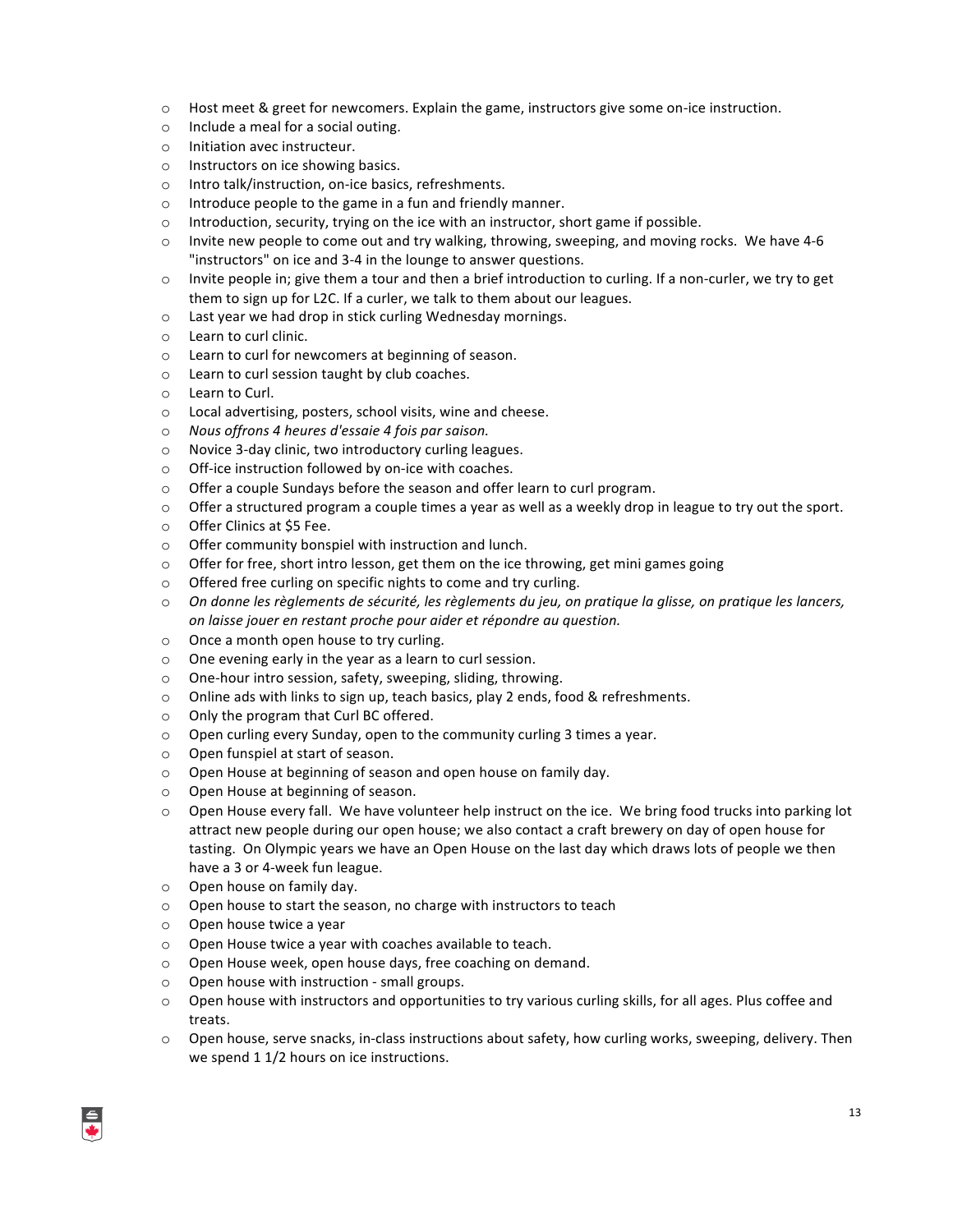- o Open house.
- o Open house...try curling.
- o Open houses throughout the season.
- o Open Houses.
- $\circ$  Open ice on Tuesdays to Teach members how to curl.
- o Open ice slot, volunteer or hired instructor, free of charge.
- $\circ$  Open ice, instructors, equipment provided.
- $\circ$  Organize a curling and social night every Friday.
- $\circ$  Passe les règles et video de base, montré un tire, comment balayer, supervisé un bout.
- $\circ$  People must register. Instruction (groups of 8) and a chance to play a short game.
- o *Porte ouverte rencontre et présentation du club.*
- $\circ$  *Portes ouvertes, pratique libre, offre de formation, tournoi invitation aux entreprises et organismes.*
- o *Portes ouvertes.*
- $\circ$  Prior to our season opening, we offer a number of free Learn to Curl Clinics. In addition we do it again in January. We are able to sign new curlers into our 8 Week Novice League, which eventually filters into our regular leagues.
- o Provide 2 hours of curling with an instructor.
- $\circ$  Provide equipment and coaches. Provide some off-ice instruction and then spend time on the ice. Approximately 60 minutes in length
- o Provide instructors, equipment and fun!
- $\circ$  Recreational curling invites people to league night.
- o Run an open house.
- $\circ$  Stress safety, demonstrate, and get them to try.
- o Sunday afternoon open ice.
- $\circ$  Sunday night drop-in learn to curl sessions.
- $\circ$  Teach new people to curl using a structured process that takes about 30 minutes, and then allow them to try a fun end or two.
- $\circ$  Teach people the basics of parts of a sheet; basics of sweeping; basics of a slide; then throw a couple of rocks.
- $\circ$  The town has a drop-in curling program, where people can come and try curling. Our club hopefully will get curlers from this group.
- o Théorie; démonstrations: technique de glisse, lancer de la pierre, balayage; essais des techniques *démontrées; joute.*
- $\circ$  There is the opening for Rookies Rock learn to Curl in early October that is advertised heavily thru local media and with OCA help this year with try curling now. We also invite public in for 4 fun social bonspiels every year.
- $\circ$  This is our first year and we have had 4 Try curling days. We do 1.5 hour sessions following the Curling Canada template. After each on-ice session we spend some social time with the group and discuss our Adult Learn to curl program as well as the other leagues available. We have also introduced a social league on Fridays so encourage them to attend.
- $\circ$  Those interested in trying curling, can come in and get a one on one with our staff / junior leaders. We offer family drop in times on Sundays at 3:30 - 5pm and we have one of our junior leaders help beginners on the ice. We have come out and try it on Family day. We really don't do a lot of come out and try it for adults as we are focused on so many school groups throughout the day that we are limited with ice.
- o *Tournois avec des non membres.*
- o trycurling.com.
- $\circ$  Two (2) hour guided practice.
- $\circ$  Two (2) hours of instruction and one (1) of hour curling.
- o Two free "learn to Curl" with instructors.
- $\circ$  *Un* instructeur apprend au joueur la base de la glissade, comment donner le tour à la pierre et les règles de *base du jeu et la sécurité sur les glaces.*

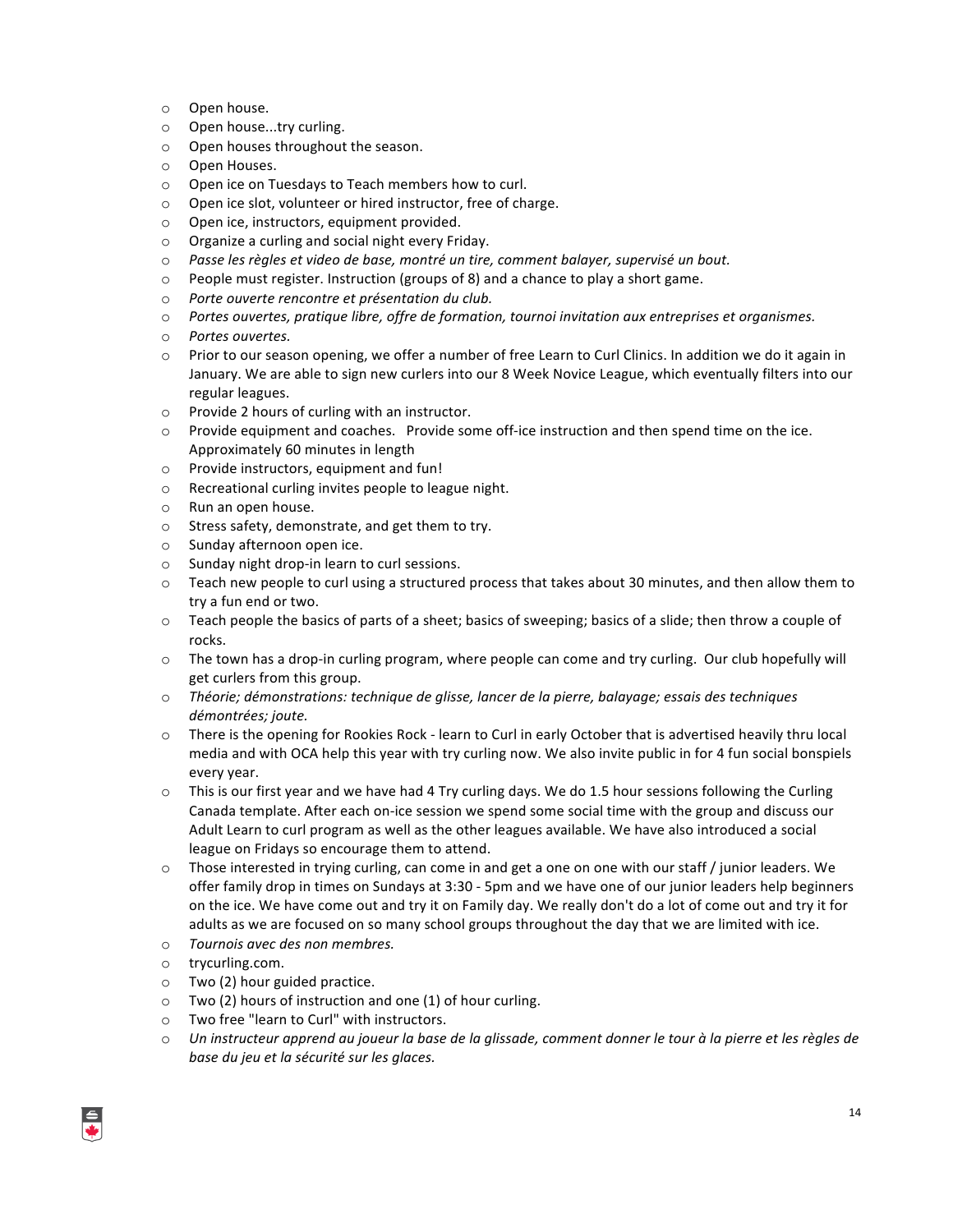- o *Un tournoi en début de saison.*
- $\circ$  Use Curling Canada guide & demonstrate both on and off the ice for an entire week.
- $\circ$  Usually have an open house with instruction provided.
- $\circ$  Very casual, offer free ice for those interested in trying it.
- $\circ$  Volunteers teaching the basics of curling from safety to game play.
- $\circ$  We advertise throughout the community in various ways. We generally have an open time slot for people to attend. When they arrive we have our volunteers offer them some food and drink, go over the basic safety and instruction on what curling is and how to play. Then we set them up with the proper equipment and take them onto the ice.
- $\circ$  We did this for kids. Went to schools with rocks and rings and then after gym time we took kids to club.
- $\circ$  We do have a number of corporate rentals that provide exposure for our Adult Learn To Curl program.
- $\circ$  We do one at the first of the year and we offer drop in on Wednesday nights and also offer instruction sessions every Wednesday night.
- o We have 4 nights before curling starts where people can drop in.
- $\circ$  We have a learn to curl curriculum (2 hours)
- $\circ$  We have a try curling week one-week prior to start of curling in October, new members can come out each night and get instruction.
- $\circ$  We have an Open House. We advertise in social media and radio. We have volunteers available to give people tutorials.
- $\circ$  We have had drop in learn / try to curl where we have club members volunteer to help anyone that wants to try curling.
- $\circ$  We have learned to curl only.
- o We have no luck with that but do have some when we offer Learn to Curl.
- $\circ$  We have open curling every other Friday night.
- $\circ$  We have open house at beginning of year and can come on Sunday mornings when we have practice times available.
- $\circ$  We have six \$5 Fridays, we have free lessons, and we accept new curlers into 2 leagues.
- $\circ$  We have tried an open house concept, bring a friend curling idea but do not seem to have success at this.
- $\circ$  We have two evenings in October and one 'Burger' Saturday that we advertise. We have experienced curlers available to teach/assist and encourage. Our total turnout last fall was five people, two of which have joined.
- $\circ$  We have two free try curling days a year. One fall and one spring.
- $\circ$  We hold a free curling clinic at the beginning of the season.
- $\circ$  We hold a Try Curling night free.
- $\circ$  We hold open houses, send out pamphlets, advertise on Facebook, and advertise in the newspaper. We have several members that have been trained by the OCA that give demonstrations and on ice instruction to the people that come to the club.
- $\circ$  We offer a BBQ during our Saturday "Kinks Out Clinic" during Open House Week in October.
- o We offer Learn to curl all season long.
- $\circ$  We offer Try Curling days at the start of the season (this year it will be at the same time as our open house); we also offer a public family day event and weekly Learn 2 Curl (casual drop-in try curling events).
- $\circ$  We really target schools for in-school curling and use Curling and Cocktail nights to get new people out.
- $\circ$  We run 2-hour sessions with instruction and a short game multiple times a year.
- $\circ$  We run a number of fun shot bonspiels for non-curlers to try curling throughout the year.
- $\circ$  We tried to have fun family night but they were not we'll attended.
- o We will get someone to help new curlers anytime.
- $\circ$  Welcome table, Waiver forms, equipment, 1 instructor to 4 students, food, and league information.
- $\circ$  Work with the new Canadians group.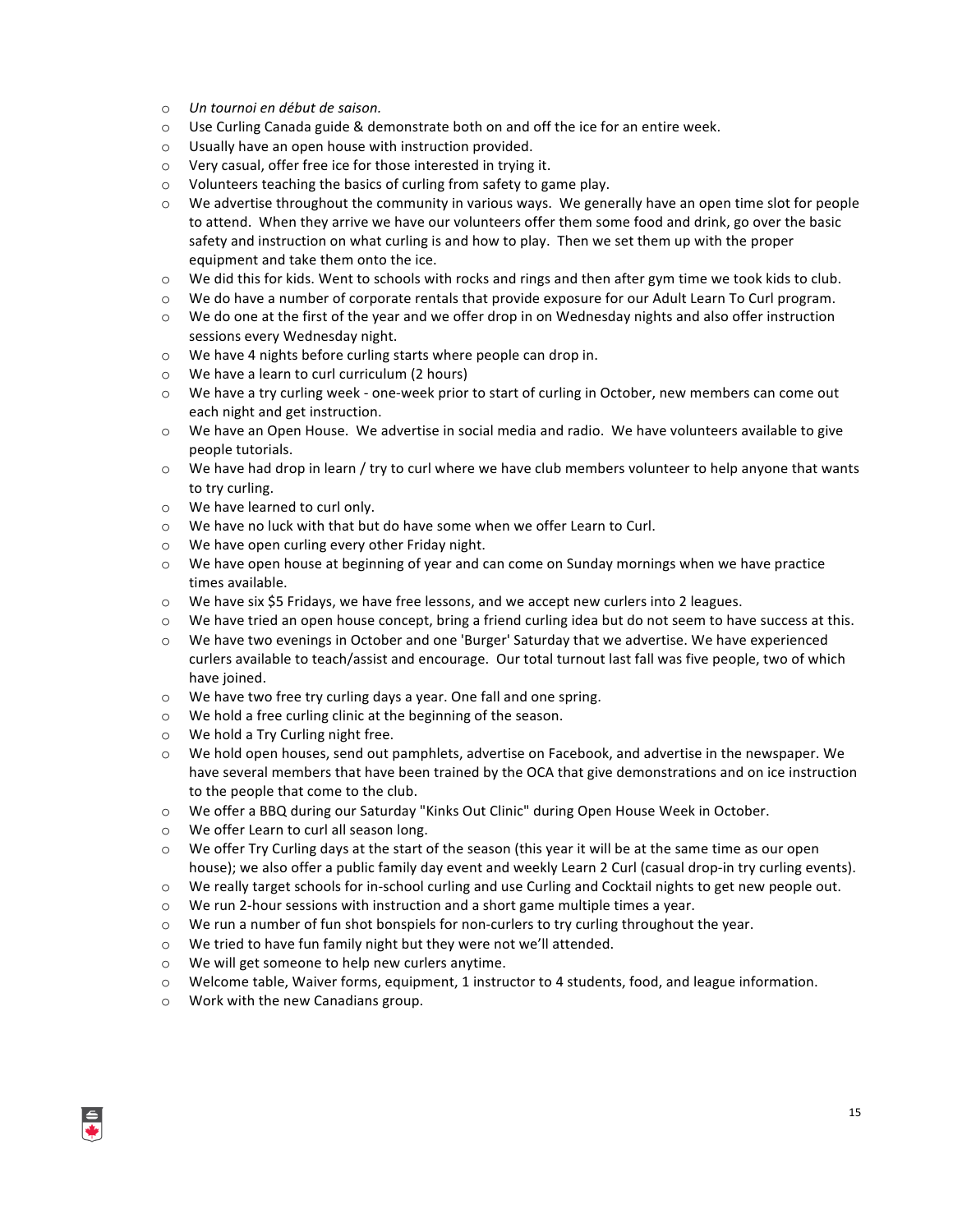- 35) During your recruiting efforts, what methods did you use and which of these methods did your club find most successful in getting people in the club to try curling?
	- **No answer: 26 of 232 (11.2%)**
	- **Mainstream Media: 139 of 206 (67.5%)**
		- o **Successful (54.7%)**
		- o **Unsuccessful (45.3%)**
	- **Social Media it: 160 of 206 (77.7%)**
		- o **Successful (81.3%)**
		- o **Unsuccessful (18.7%)**
	- **Member-Get-A-Member: 105 of 206 (51.0%)**
		- o **Successful (73.3%)**
		- o **Unsuccessful (26.7%)**
	- **Promotions: 91 of 206 (44.2%)**
		- o **Successful (62.6%)**
		- o **Unsuccessful (37.4%)**
	- **Other answers: 8 of 206 (3.9%)**
- 36) Does your club operate a youth or little rock curling program (12 years of age and under):
	- **No answer: 2 of 232 (0.9%)**
	- **YES: 168 of 230 (73.0%)**
	- **NO: 62 of 230 (27.0%)**
	- Average number of players per club = 24
- 37) Does your club operate a junior curling program (ages 13-17):
	- **No answer: 3 of 232 (1.3%)**
	- **YES: 186 of 229 (81.2%)**
	- **NO: 43 of 229 (18.8%)**
	- Average number of players per club = 25
- 38) Does your club operate a mixed doubles league?
	- **No answer: 3 of 232 (1.3%)**
	- **YES: 68 of 229 (29.7%)**
	- **NO: 161 of 229 (70.3%)**
	- **Average number of players per league = 31**
- 39) Do you have a scheduled rookie or novice league for Adult curlers with 0-3 years or experience?
	- **No answer: 3 of 232 (1.3%)**
	- **YES: 70 of 229 (30.6%)**
	- **NO: 159 of 229 (69.4%)**
	- Average number of players per league = 32
- 40) Does your club host invitational or open bonspiels that you as a club organize: **NOTE:** we experienced a 'glitch' in the survey template delivering unreliable results. We will not publish any **results for this question.**
- 41) Do you offer skill development programs / clinics for novice and intermediate curlers throughout the curling season?
	- **No answer: 1 of 232 (0.04%)**
	- **YES: 156 of 231 (67.5%)**
	- **NO: 75 of 231 (32.5%)**

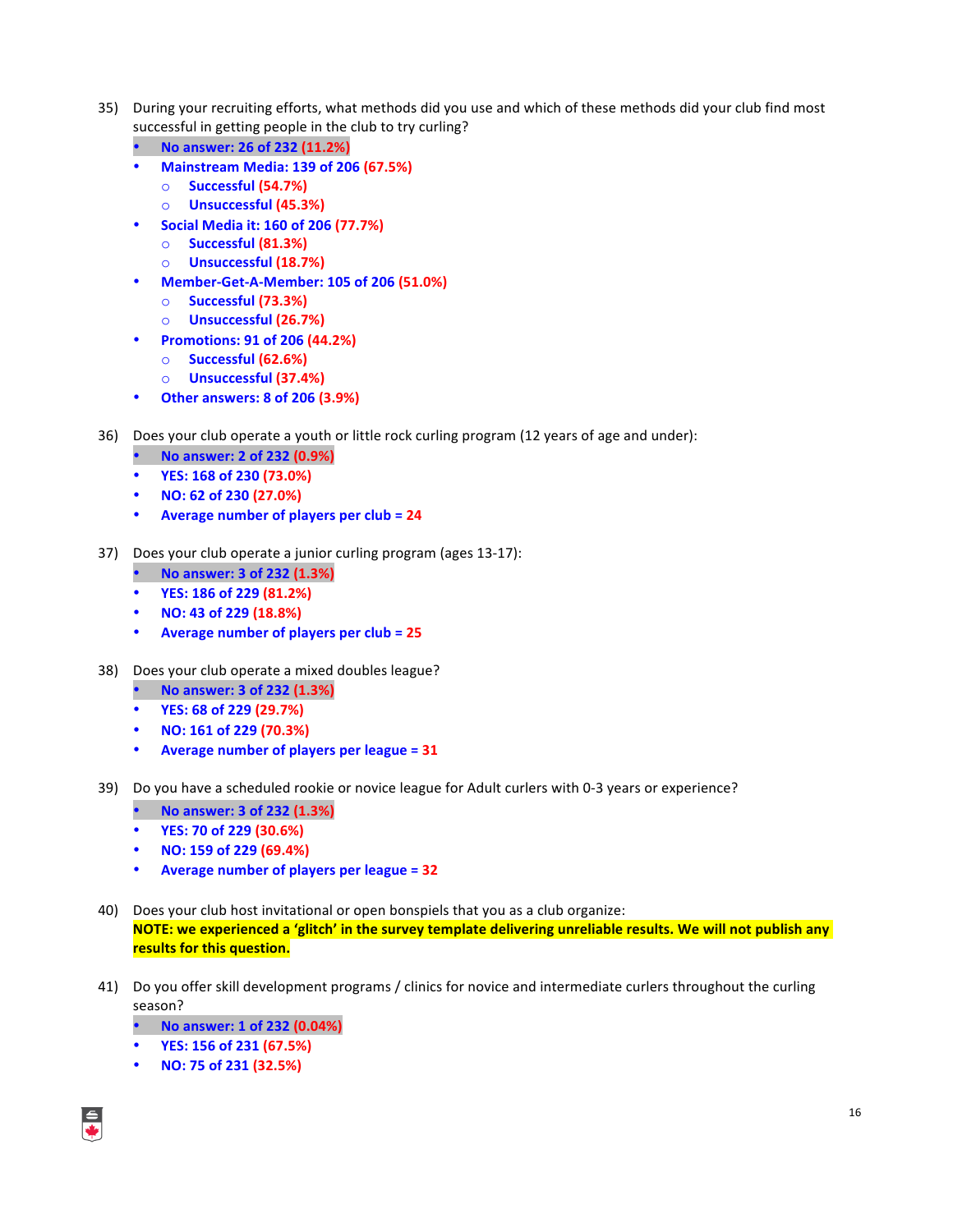- 42) Does the club have trained instructors / coaches to deliver programs / clinics?
	- **No answer: 2 of 232 (0.09%)**
	- Yes, we have more than enough instructors: 67 of 230 (29.1%)
	- **We have a few instructors but could use more: 122 of 230 (53.0%)**
	- **Not enough: 41 of 230 (17.8%)**
- 43) Do you have a curling equipment pro shop on site?
	- **YES: 118 of 232 (50.9%)**
	- **YES, but limited offering: 16 of 232 (6.9%)**
	- **NO: 98 of 232 (42.2%)**
- 44) Do you have a Point of Sale system at the curling club?
	- **YES: 87 of 232 (37.5%)**
	- **NO: 145 of 232 (62.5%)**
- 45) Do you have WiFi service available to members & guests?
	- **No answer: 1 of 232 (0.04%)**
	- **YES: 182 of 231 (78.8%)**
	- **NO: 49 of 231 (21.2%)**
- 46) Do you operate with paid or contracted staff?
	- **YES: 199 of 232 (85.8%)**
	- **NO: 33 of 232 (14.2%)**
- 47) If you answered yes to Question #46, what positions? **NOTE:** we experienced a 'glitch' in the survey template delivering unreliable results. We will not publish any **results for this question.**
- 48) Salaries MANAGER
	- **no response: 131 of 232 (56.5%)**
	- **less than \$20,000 per year: 25 of 101 (24.8%)**
	- **\$20,001 - \$30,000: 20 of 101 (19.8%)**
	- $$30,001 $45,000:12$  of 101 (11.9%)
	- \$45,001 \$60,000: 26 of 101 (25.7%)
	- **more than \$60,000: 18 of 101 (17.8%)**

#### Salaries ICE TECHNICIAN

#### • **no response: 90 of 232 (38.8%)**

- **less than \$20,000 per year: 54 of 142 (38.0%)**
- **\$20,001 - \$30,000: 34 of 142 (23.9%)**
- \$30,001 \$45,000: 23 of 142 (16.2%)
- \$45,001 \$60,000: 17 of 142 (12.1%)
- **more than \$60,000: 14 of 142 (9.9%)**
- 49) Does your club have a capital reserve where funds are held for replacement of critical equipment? • **No answer: 4 of 232 (1.7%)**
	- **YES: 164 of 228 (71.9%)**
	- **NO: 64 of 228 (28.1%)**

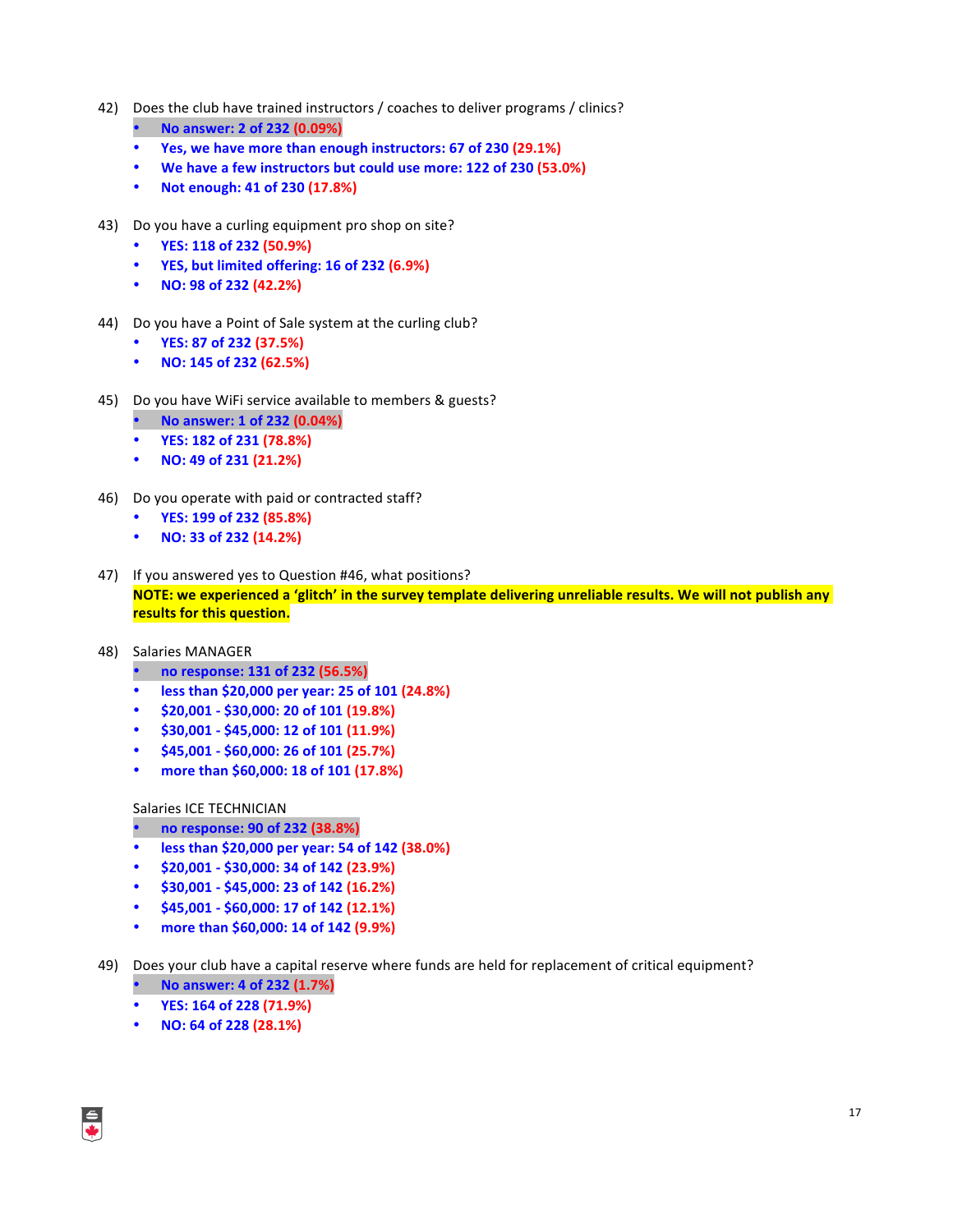- 50) Does your club operate in the non-curling season?
	- **No answer: 1 of 232 (0.04%)**
	- **YES: 128 of 231 (55.4%)**
	- **NO: 103 of 231 (44.6%)**
- 51) If you answered yes to Question #50, what type of off-season activities do you have?
	- **Weddings: 69 of 232 (29.7%)**
	- **Socials / Anniversaries: 100 of 232 (43.1%)**
	- **Meetings: 79 of 232 (34.1%)**
	- **Rental of the arena floor: 66 of 232 (28.4%)**
	- **Other:**
		- $\circ$  a yard sale on the ice surface in the off season
		- $\circ$  art show
		- $\circ$  auctions, community garage sale
		- o ball hockey, homeshow
		- o *camps de jour pour les jeunes*
		- o card evenings
		- o caribana costume and float manufacture
		- $\circ$  city project
		- $\circ$  clothing shows
		- o curling camps, summer spiels
		- o *divers et garderie pour enfants*
		- $\circ$  dog training
		- o dry-land training for strength conditioning group.
		- $\circ$  fair, antique show, food shows
		- o farmers market and Bingo
		- o flea market
		- o flea market, fair, 4H
		- $\circ$  full service restaurant trade shows, concerts, full marina facility
		- o garage sales, 4H and Scouts
		- o garage sales, trade shows
		- $\circ$  Global Trade Expo-speakers, Bridge Club Tournament, Bocce Tournament
		- $\circ$  golf show, clothing show, wrestling event, etc
		- o graduation, summer fair
		- $\circ$  harbour City rollers; BC Summer Games (dance parties, volunteer appreciation); quilters
		- $\circ$  high school prom
		- $\circ$  home show and mineral show
		- o kids Camp
		- o kids programs
		- o kids summer camp
		- $\circ$  local fair board
		- o outdoor show
		- $\circ$  outside grassed area around the building for music concerts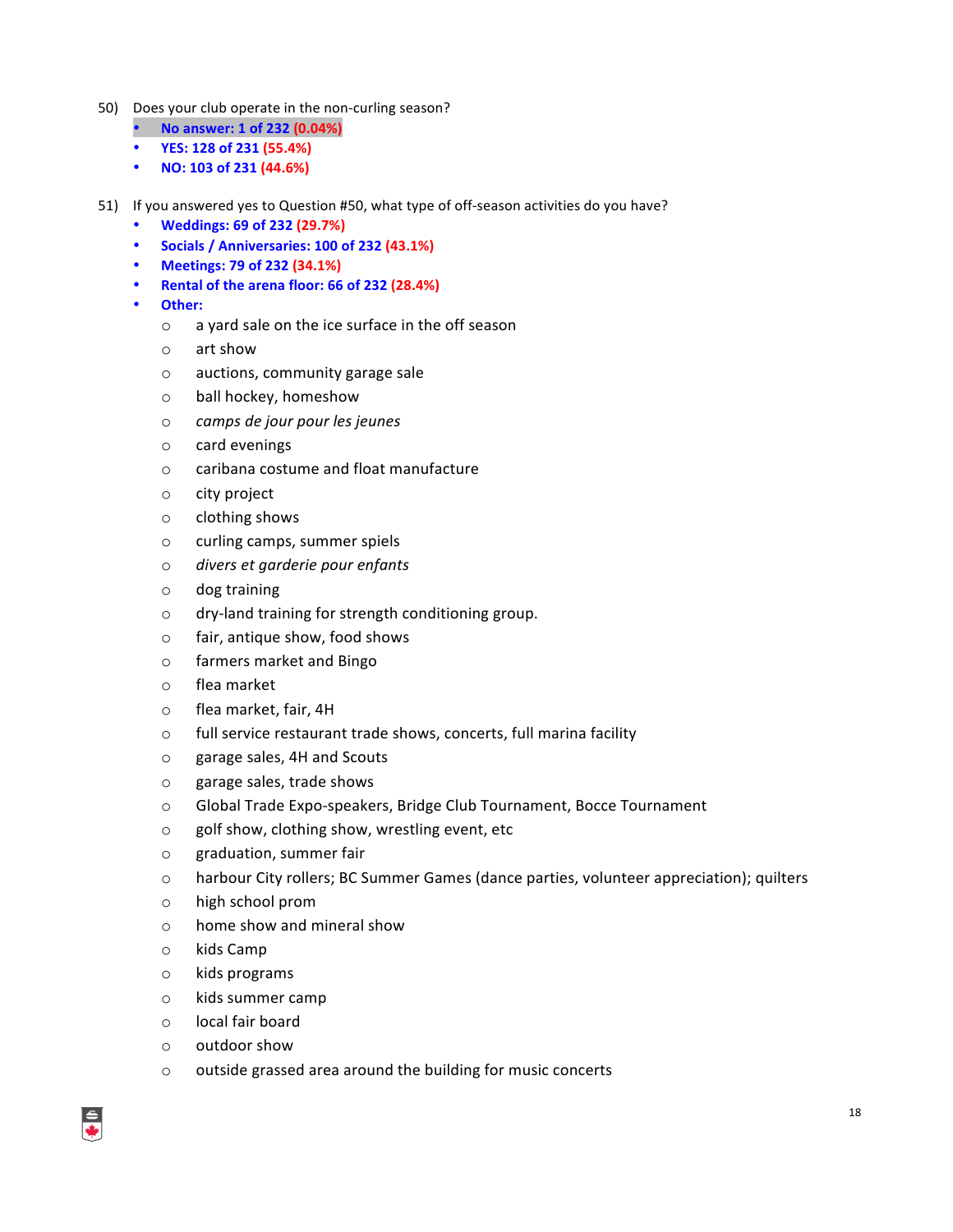- o pickleball
- o *pickleball, activités sociales*
- $\circ$  quilting guild
- $\circ$  shuffle board
- o shuffleboard
- o shuffleboard, pickleball, dog shows
- o soccer Camp 6 weeks in summer
- $\circ$  social club
- $\circ$  stamp show, quilt show, etc.
- o summer ice, music festival
- $\circ$  trade Show in May; Fire & Water Music Festival; Recreation Center children's summer day camps
- $\circ$  trade shows
- o trade shows "Lifestyles"
- $\circ$  trade shows, celebrations of life, religious festivals, corporate events
- o trade shows, charitable events
- $\circ$  trade shows/ pickle ball/roller derby
- 52) Is your curling club responsible for the operation of the bar?
	- **YES: 210 of 232 (90.5%)**
	- **NO: 22 of 232 (9.5%)**
- 53) If you answered yes to Question #52, what do you serve?
	- **Draught beer: 139 of 232 (59.9%)**
	- **Local craft beer: 139 of 232 (59.9%)**
	- **Non-alcoholic options (other than soft drinks): 169 of 232 (72.8%)**
	- **Wine: 193 of 232 (83.2%)**
	- **"Good" wine: 71 of 232 (30.6%)**
	- **Cocktails: 125 of 232 (53.9%)**
- 54) Do you accept credit and/or debit cards in the lounge or for membership fees?
	- **No answer: 2 of 232 (0.09%)**
	- **YES: 136 of 230 (59.1%)**
	- **NO: 94 of 230 (40.9%)**
- 55) Does your club accept on-line payment for memberships, services and/or other charges?
	- **No answer: 1 of 232 (0.04%)**
	- **YES: 87 of 231 (37.7%)**
	- **NO: 144 of 231 (62.3%)**
	- **Other:**
		- o e-transfer on trial this year
		- o e-transfers
		- o e-transfers
		- o e-transfers are accepted
		- $\circ$  e-transfers for the purchase of our annual holiday raffle tickets.
		- o e-transfers,

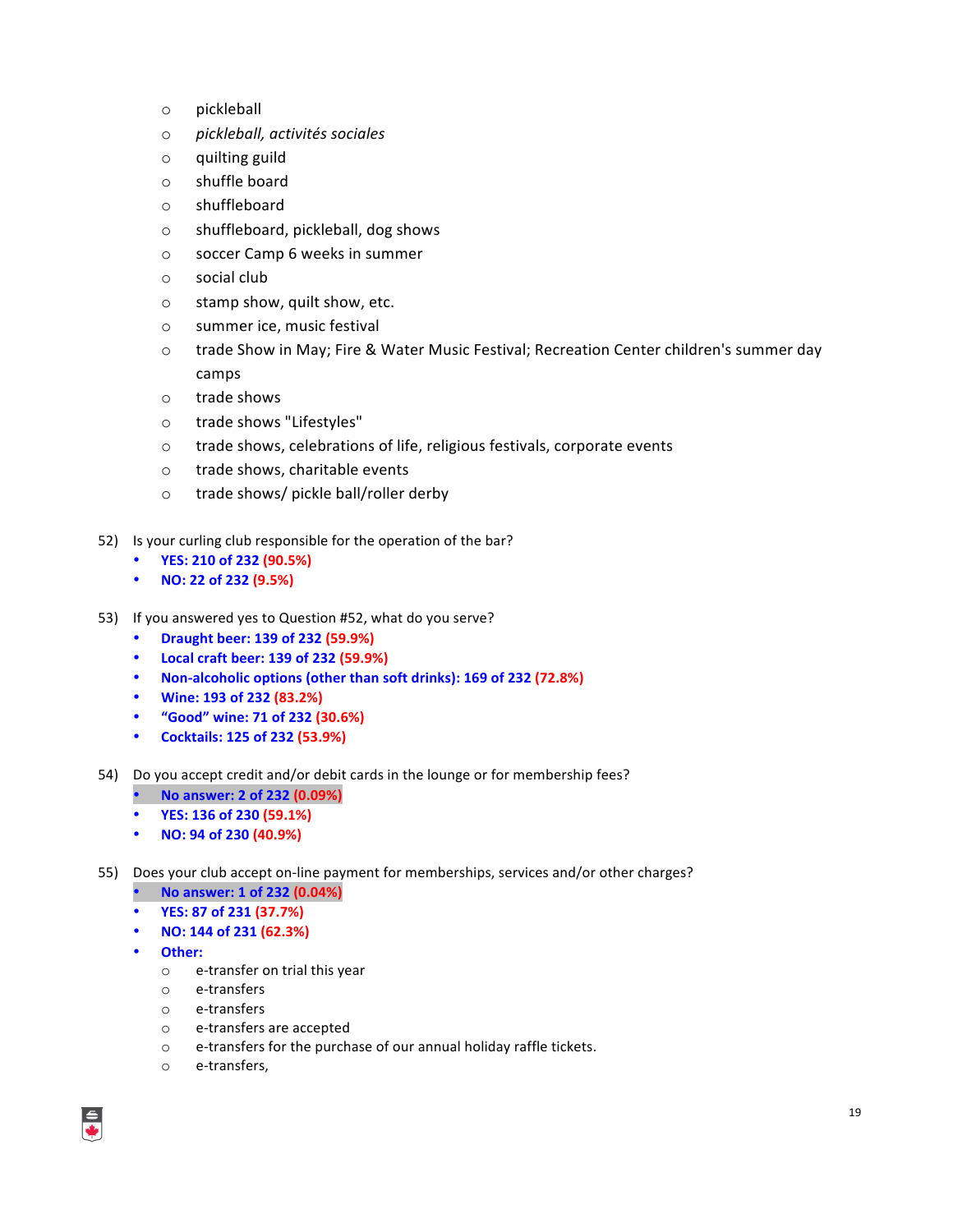- $\circ$  I recently implemented a PayPal Account for a bonspiel that I am in charge of and it has worked out really well. Unfortunately, some board members are against updating how money etc. is handled and refuse to look at POS Debit/credit card machines as the costs may be prohibitive.
- o not yet, but we hope to in time for next season
- $\circ$  trying to set this up for next season
- o we accept online e-transfers
- o working on e-transfer for next year though!
- 56) Does your club have a food service operation?
	- **YES: 146 of 232 (62.9%)**
	- **NO: 86 of 232 (37.1%)**
- 57) If you answered yes to Question 56), describe the operation (i.e. only open for bonspiels; serve lunch and dinner daily).
	- 7 days a week  $11:00$  to  $11:00$
	- 9am to early afternoon mid-week, then 4 9:30pm. 9am-10:30pm Saturday, 10am-3:30pm Sunday
	- bonspiel
	- bonspiel and rentals
	- bonspiel lunches, lounge rental dinners if requested
	- bonspiel only
	- bonspiel, events, during league play.
	- bonspiels
	- bonspiels
	- bonspiels
	- bonspiels
	- bonspiels
	- bonspiels & monthly steak BBQ after curling
	- bonspiels & snacks
	- bonspiels and club functions
	- bonspiels and other curling events, banquet hall events
	- bonspiels and other special events
	- bonspiels and super league
	- *bonspiels et fin de semaine*
	- bonspiels only
	- bonspiels only
	- bonspiels only
	- bonspiels only
	- bonspiels only or other functions booked by management
	- bonspiels or fundraising events.
	- bonspiels or rental events
	- bonspiels, brunch et dîner de noel
	- bonspiels, events, and regular Friday night dinners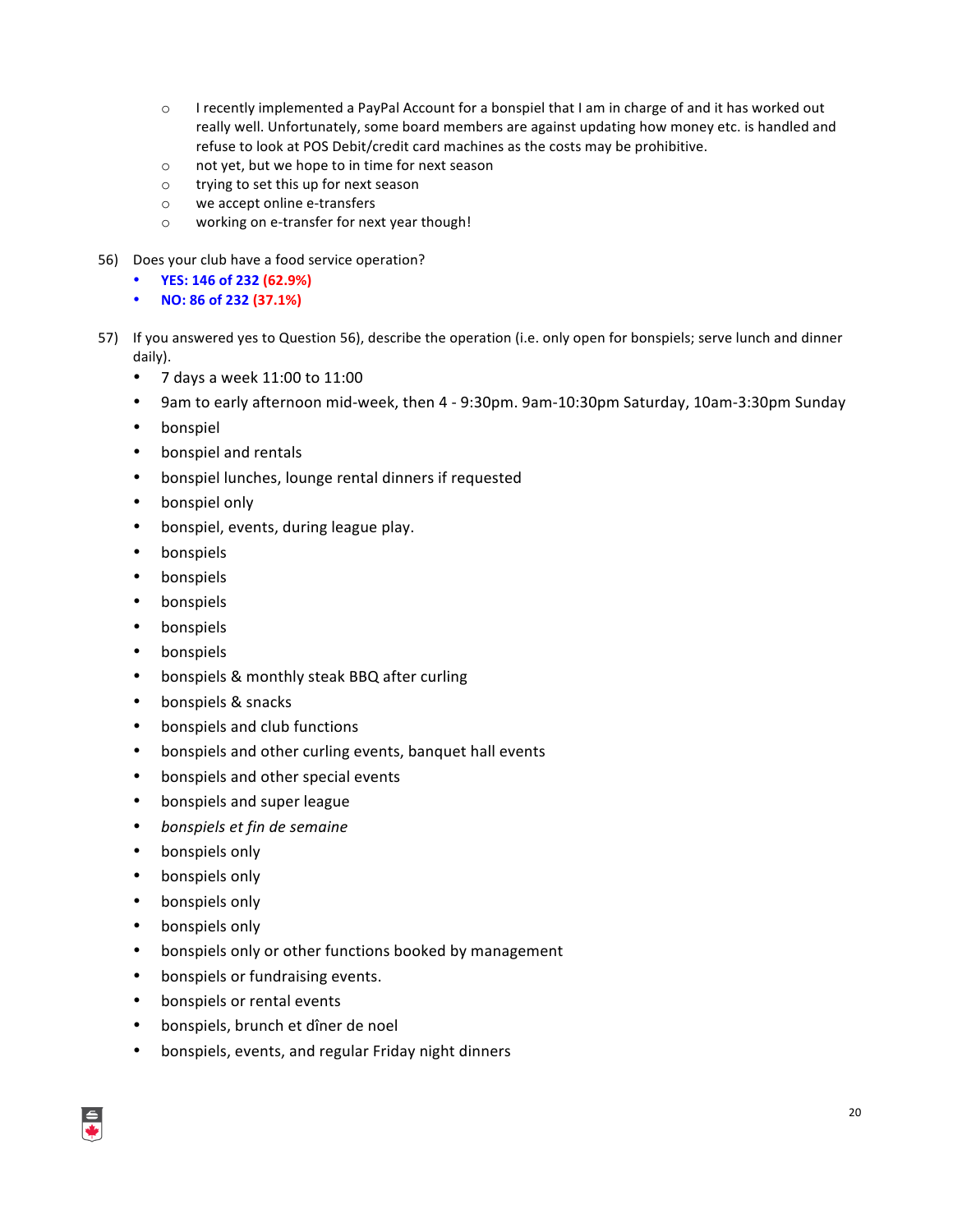- bonspiels, lunch and dinner for certain leagues
- bonspiels, other events
- bonspiels, special events, Monday Eve, Tuesday lunch dinner, Thursday lunch
- bonspiels/daily coffee snacks-new facility 80 seat restaurant-open 7 days a week year round-full catering kitchen
- bonspiels/events and some leagues
- bonspiels/volunteer workers and some food donations
- breakfast, lunch and dinner
- by event either volunteer or catered
- catering company rents the kitchen
- *chef lors de locations ou événements*
- concession open daily (lunch/dinner), in addition, a full catering kitchen serves meals for 25-400 people approx. 80 times a year
- contracted out, looking at other options
- contracted to external provider
- contracted, open during curling times
- *cuisine utilisée 2-3 fois semaine + bonspiels*
- daily concession
- daily evening service & bonspiels
- During ALL curling GAMES including league, and events.
- en tout temps on a sandwich, chocolat, chips, fromage, noix et arachides lors des tournois, il y a régulièrement un service de repas plus complets
- events and bonspiels
- F&B are open breakfast to dinner every day of operations.
- for after league games always and daily from 2pm close (1 am).
- for bonspiels
- for spiels and memberships
- Full kitchen only for bonspiels, snacks on league nights
- full service restaurant open 7 days a week
- full-time chef cooking group meals on demand
- independent food provider on-site
- it is run independently during our regular curling draws and bonspiels
- kitchen available for special events and rentals
- kitchen only for bonspiels
- leased out to local family Restaurant
- limited to rentals & spiels
- lunch and bonspiels
- lunch and dinner
- lunch and dinner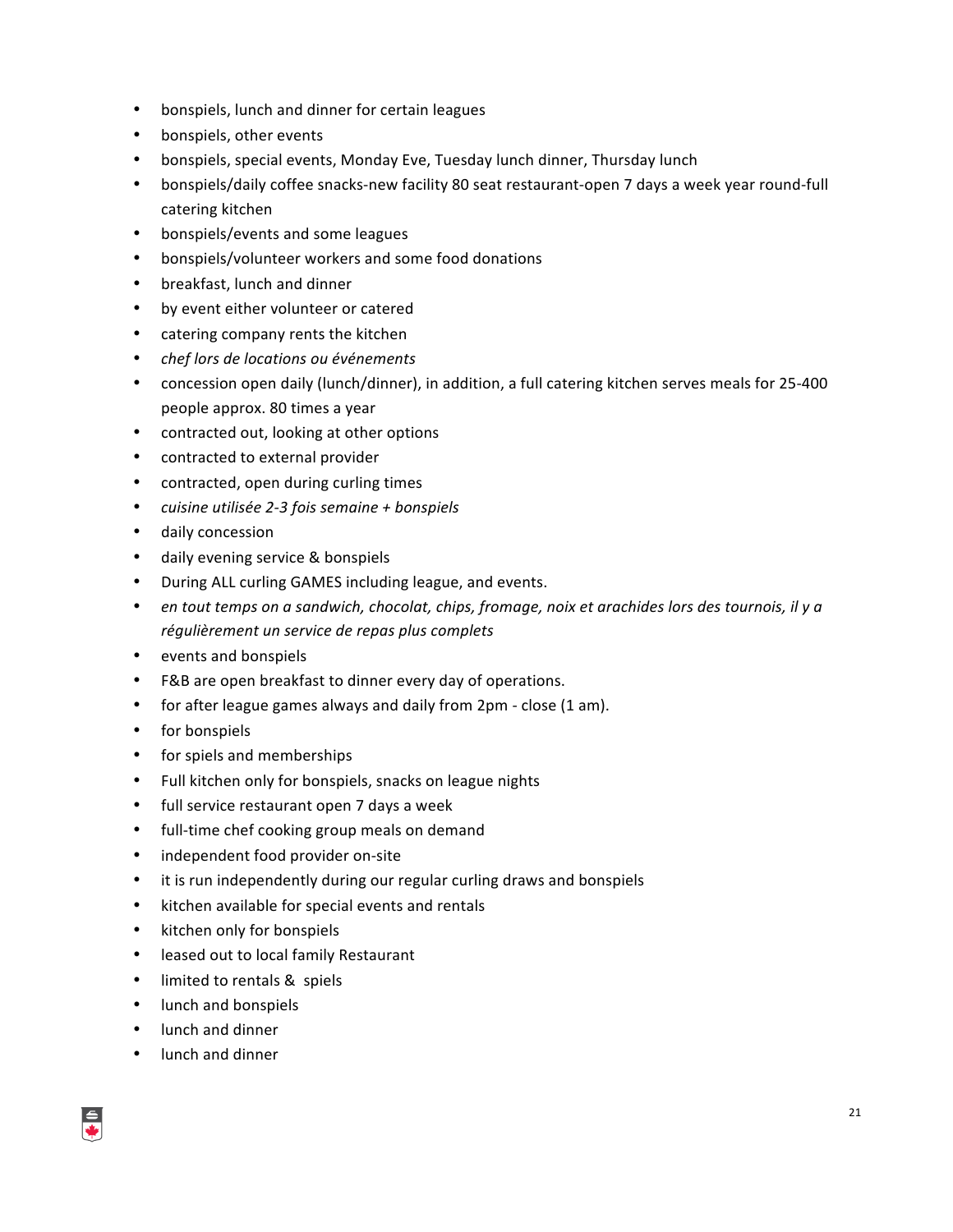- lunch and dinner daily
- lunch and dinner daily. banquets
- lunch and dinner daily. side restaurant
- lunch and dinner served daily
- lunch Thursday-Sunday, dinner daily
- Lunch Tues & Thurs; Dinner Wed & Fri; Bonspiels; Mid-season & end of season league celebrations; rentals
- lunch& supper at bonspiels, pot lucks, etc
- mostly lunches, and all bonspiels
- multi-Purpose, multi-Outlet, year round food and beverage operation that contains both casual and upscale offerings
- not daily, only for events / spiels we bring in a caterer
- only at bonspiels
- only available for booked events
- only bonspiels or clinics
- only catered options for bonspiels
- only during bonspiels
- only during bonspiels and Interclub where we host teams from other clubs.
- only for bonspiel
- only for bonspiels
- only for bonspiels
- only for our bonspiels
- only on events
- only open during bonspiels and OCA events
- only open for bonspiels
- only open for bonspiels
- only open for bonspiels
- only open for bonspiels
- only open for bonspiels and inter-club events
- only open for bonspiels and some club events.
- only open for bonspiels.
- only open for bonspiels/tournaments
- only open for Seniors League
- only special events
- Open 10am to 11pm
- open 7 days a week 9-9 and special events
- open 7 days, lunch and dinner
- open 8:00am to 9:00pm daily throughout the winter season
- open all day, every day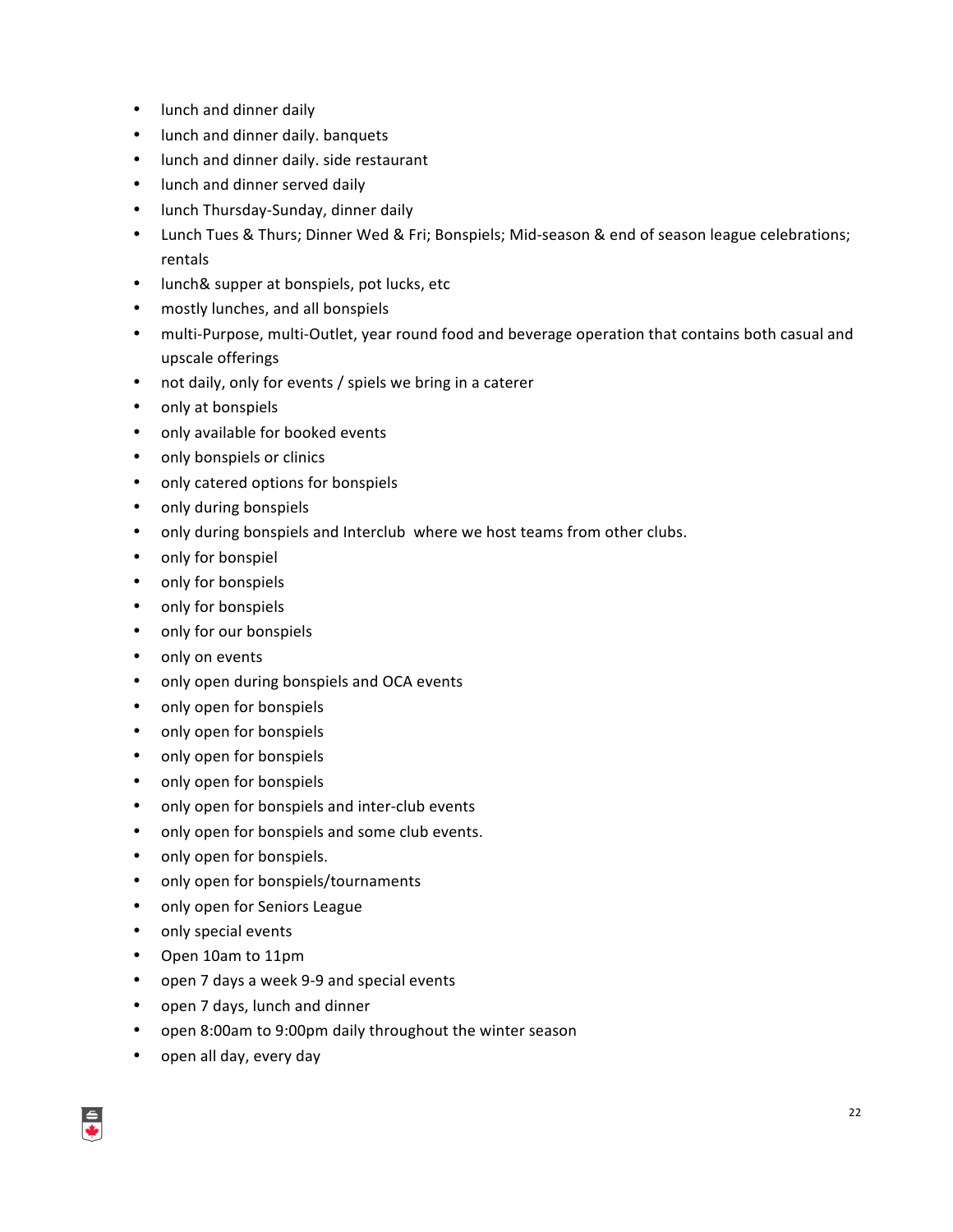- open as required Manned by volunteers
- open Daily
- open daily
- open daily and is contracted out. The facility rents the space. We are guaranteed rental money however they get the profits from sales.
- open daily as part of the country club operations
- open daily for all meals if curling is on
- open daily for breakfast and lunch. Open extended hours during bonspiels.
- open daily lunch and dinner
- open during all scheduled league play and bonspiels
- open during the curling season (lunch and dinner)
- open every day for breakfast, lunch, dinner, bonspiels, windups and special functions
- open for bonspiels
- open for bonspiels
- open for bonspiels
- open for bonspiels and events
- open for bonspiels and events, i.e. Christmas parties etc
- open for bonspiels and fundraisers
- open for bonspiels and other events
- open for bonspiels only
- open for bonspiels only, run by volunteers
- open for bonspiels or club rentals
- open for evenings and funspiels and events
- open for leagues and bonspiels
- open for mens, ladies league play and all bonspiels
- open for special events
- open for spiels
- open most of the day. Lunch, dinner and close after the late draw goes on the ice.
- open only for bonspiels and rental events
- open only for special events
- open part time, Ladies lunches, Wednesday dinners, bonspiels
- open week days and weekends for spiels/events
- open year round
- opened daily for dinner, open all day for bonspiels
- our caterers provide all our needed, food service
- rentals and fund raising
- *repas pendant les bonspiels et les soirées sociales*
- rink kitchen open all the time. Run by the curling club during bonspiel
- run by local caterer open for bonspiels, leagues and rentals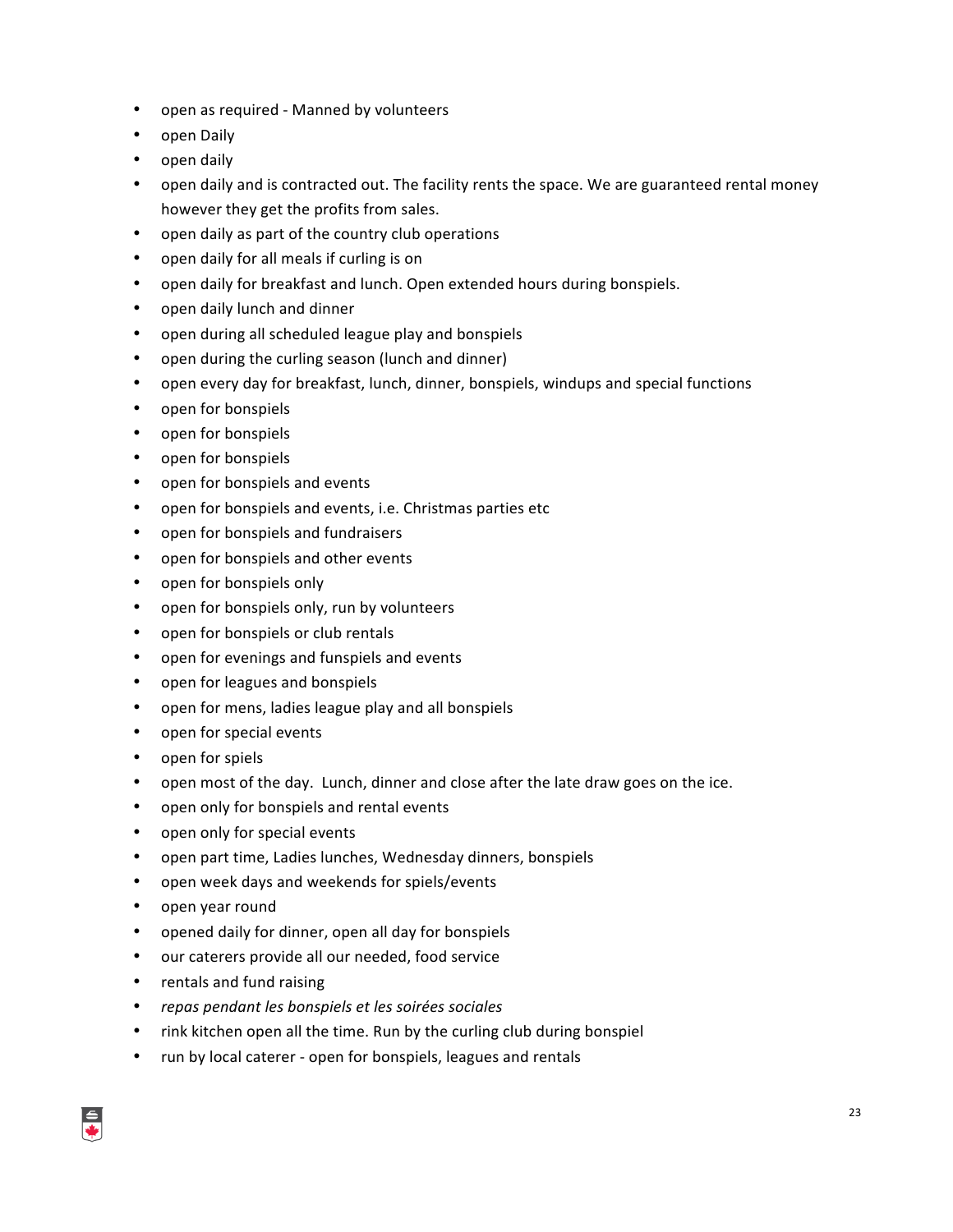- senior day time lunch, bonspiels and competitive night league
- serve lunch
- *service de traiteur*
- *seulement événements spéciaux*
- *seulement lors des tournois*
- seulement ouvert pour les bonspiels et certains tournois (déjeuner et dîner
- sub-contracted out
- the club holds 2 large suppers each year in recognition of sportsmen and sportswomen. We also host a Salmon Supper each summer. occasionally provide suppers for outside groups.
- the kitchen is open when our leagues are running
- *tous les jours*
- used only for bonspiels and weddings and other social activities
- we have a caterer that operates out of the club
- we offered Canteen services during three bonspiels this year.
- we provide appetizer type foods that can be prepared with a small fryer, as well as bagged chips, popcorn and a few other things. We provide soup and a bun for some leagues - mostly seniors during the day.
- 58) If you sell sponsor advertising, describe where the advertising is located (i.e. in the ice)
	- **Arena walls: 183 of 232 (78.9%)**
	- **In the ice: 181 of 232 (78.0%)**
	- **•** Scoreboards: 102 of 232 (44.0%)
	- **Clubhouse: 37 of 232 (15.9%)**
	- **Publications: 52 of 232 (22.4%)**
	- **League sponsors: 117 of 232 (50.4%)**
	- **•** Others referenced:
		- o Web pages
		- o Stones & handles
- 59) Describe other fundraising activities and the financial impact on the club's operation?
	- 300 Club, progressive 50/50; steak and lobster night
	- 4 fundraisers during year/helps a great deal
	- 50/50, draw tickets for prizes. Very important to raise funds for the future replacement fund.
	- 50/50 draws (for bonspiels) and pull tickets that are available at set times. The impact is not great, as these are minor fundraisers We do have a casino that we work every 2 years.
	- 50/50 draws, gift basket draws, draw to the button contest all gather perhaps \$1500
	- 50/50 during special events
	- 50/50 is big
	- 50/50 tickets weekly and generate approx. \$5000.00 each season
	- $\cdot$  50/50, draws
	- $50/50$ 's / poinsettias sales =  $5%$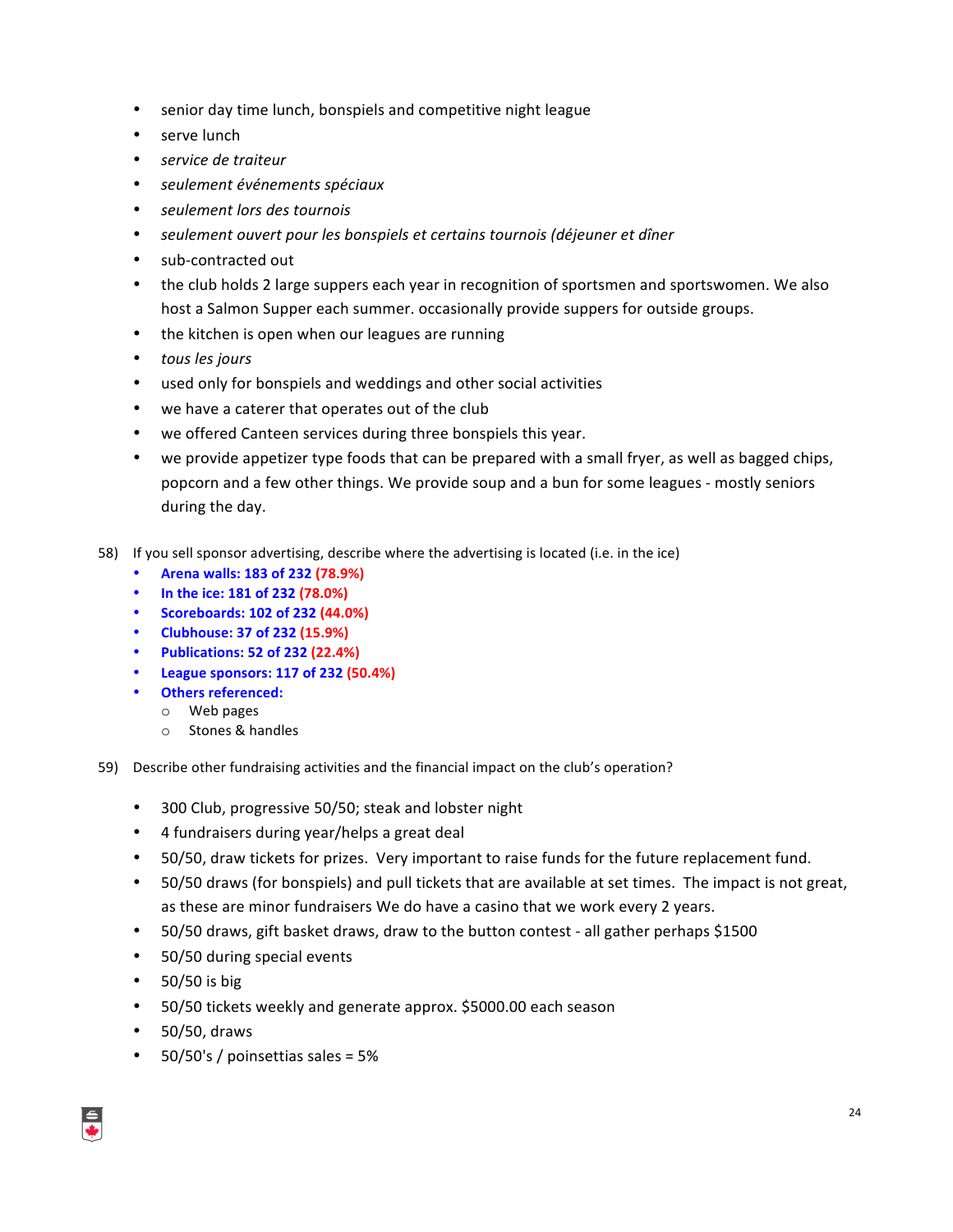- annual community bonspiel, 50-60 teams annually over 11 day period, 50% of our annual revenue almost
- annual Fundraising dinner, league sponsorships
- annual reverse dinner draw, VLTs restaurant and banquet operations, chase the ace
- annual themed gala and silent auction \$4000 & currently working on a "donation tree" leaves can be purchased at differently levels - \$1000, \$500, \$350 or \$200
- Assist with local fair at beer tent
- auctions 50\50
- banquet with live and silent auction, yard sale, pizza sale, Paint night
- bingo, 50/50
- bingo and cash calendars are sold, significant positive impact
- bingo to pay junior ice time 10,000
- bonspiels raffles etc approx. \$20,000 in fundraising
- bonspiels, 50/50, yard sale, comedy night,(\$20.000.00)
- book sales, flower sales, Dinners, golf tournament, community events.
- car rally euchre bocce ball Europe trips community service bar tending club rentals selling rock handles
- cash calendars (2K), Drive 4 UR Community (3K)
- cash draw of 2-\$1000 draws and \$500. Every member has to sell a book of tickets
- casino every three years
- casino funding
- casino raises \$30,000 every 3 years
- casino, big chunk of revenue required for operation
- casino, grey cup pool
- casino, pull tickets, outdoor advertising
- casinos, Juniors events, Raffles,
- casinos. Every 3 years nets us \$25,000
- Chase The Ace for the previous 2 years and has helped our club do upgrades to the ice shed and head house
- Chase The Ace draw
- Chase The Ace this year
- Chase The Ace, approx. \$4000 last time
- chicken and Wine Bonspiel brings in 1/3 of clubs lounge bar revenue into club in two afternoons and evenings. Revenue ranging from \$10,000 to \$22,000 in recent years (at \$5 per drink)
- chiller fundraiser dinner, junior raffle, had varying impact depending on event
- comedy nights etc
- *cotisation des membres et services de bar et cuisine représentent la majorité es revenus annuels.*
- dances, helping to new floor funding
- day curlers / day ladies do great fundraising and then select what they want to buy for the club. is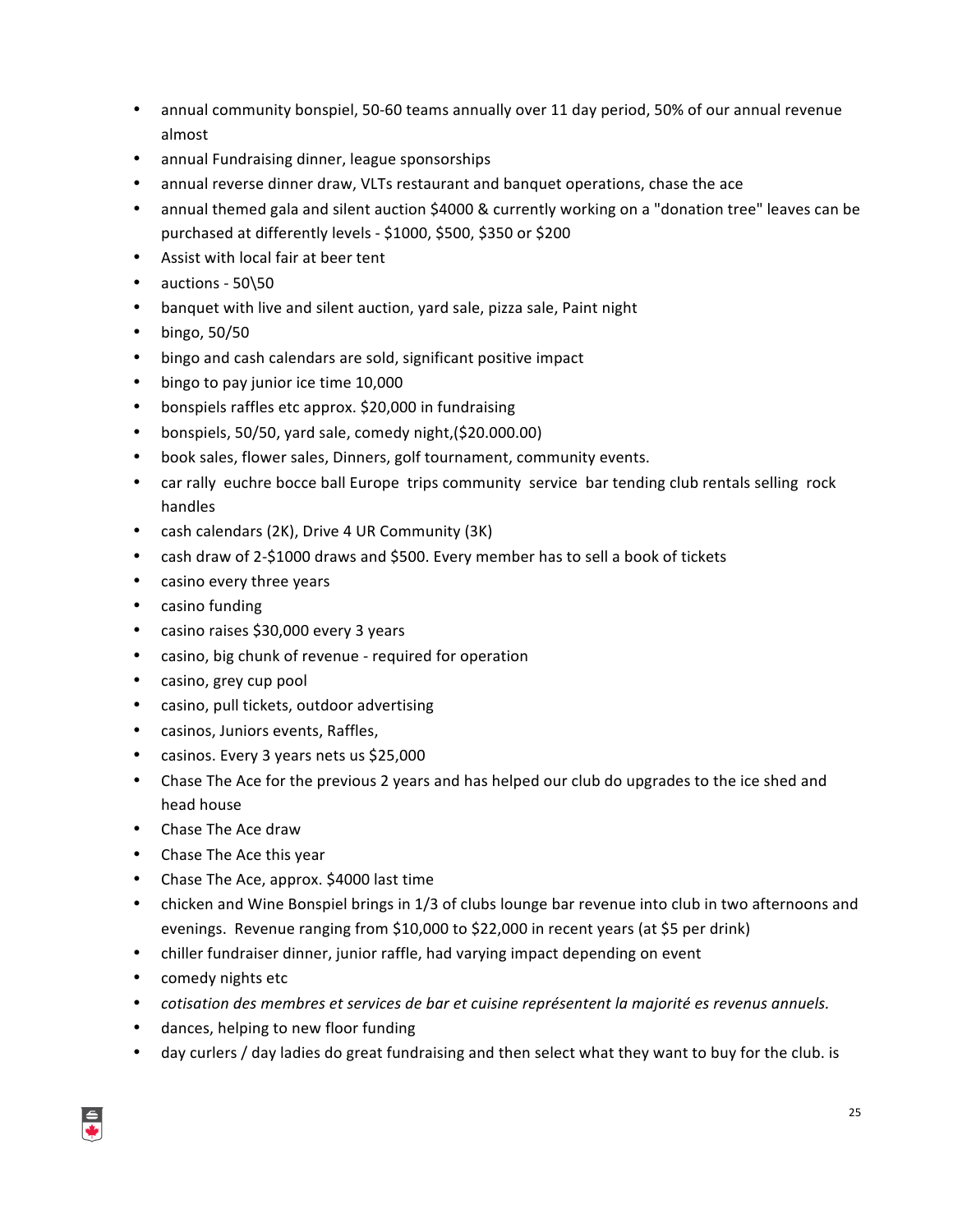cutlery or security system

- dinner on each Friday open to member and non members
- dinner/dances, Bonspiels, raffles, Silent Auctions, etc.
- dinners
- dinners, poker nights
- donations from community organizations, raffles, 50/50 draws
- donations from local businesses approx. \$6,000/year
- donations of members for facility upgrades we also have a grant application pending.
- donations,
- donor wall, community garage sale, bake sales, community dance
- each leagues, dances, donor board,
- earthquake kits, meat purchase, 50/50
- engraving of rock handles helped with the cost of a major renovation project
- event hosting provides 60-70 percent of operating budget
- farming project shared with arena \$30 000 a year
- flea market profit goes into our Capital fund.
- *frais de remplacements, moitié - moitié*
- Friday Card Draw- Has paid for most of our repairs the last two seasons
- Friday evening socials, 3 bonspiels, rentals, weddings, celebration of life (2), catering to a few events
- fun fair, ticket sales, horse races canteen
- fundraising for a \$100,000 roof. Expect to complete within 6 months
- gaming
- garage Sales, Auctions, Markets 8% of revenue
- golf day, dances, vendors exhibiting between \$5,000 & \$10,000
- golf tournament
- golf tournament
- golf Tournament, Tea Sales, bonspiels
- golf Tournament. Minimal impact at this time
- golf tournaments,
- grant applications and donations exceeding \$800,000 since 2015 have had a significant impact on our ability to make large and medium sized facility improvements.
- grants
- grants & other fund raising activities
- Grey cup pool
- Grey cup raffle
- Helps to keep our members league costs down
- hold large annual raffle draw, funds go to capital projects
- holiday raffle  $(57,000)$ , 3 chase the ace raffles  $(51560.00)$
- hosting GSOC raised \$50,000 and increased member involvement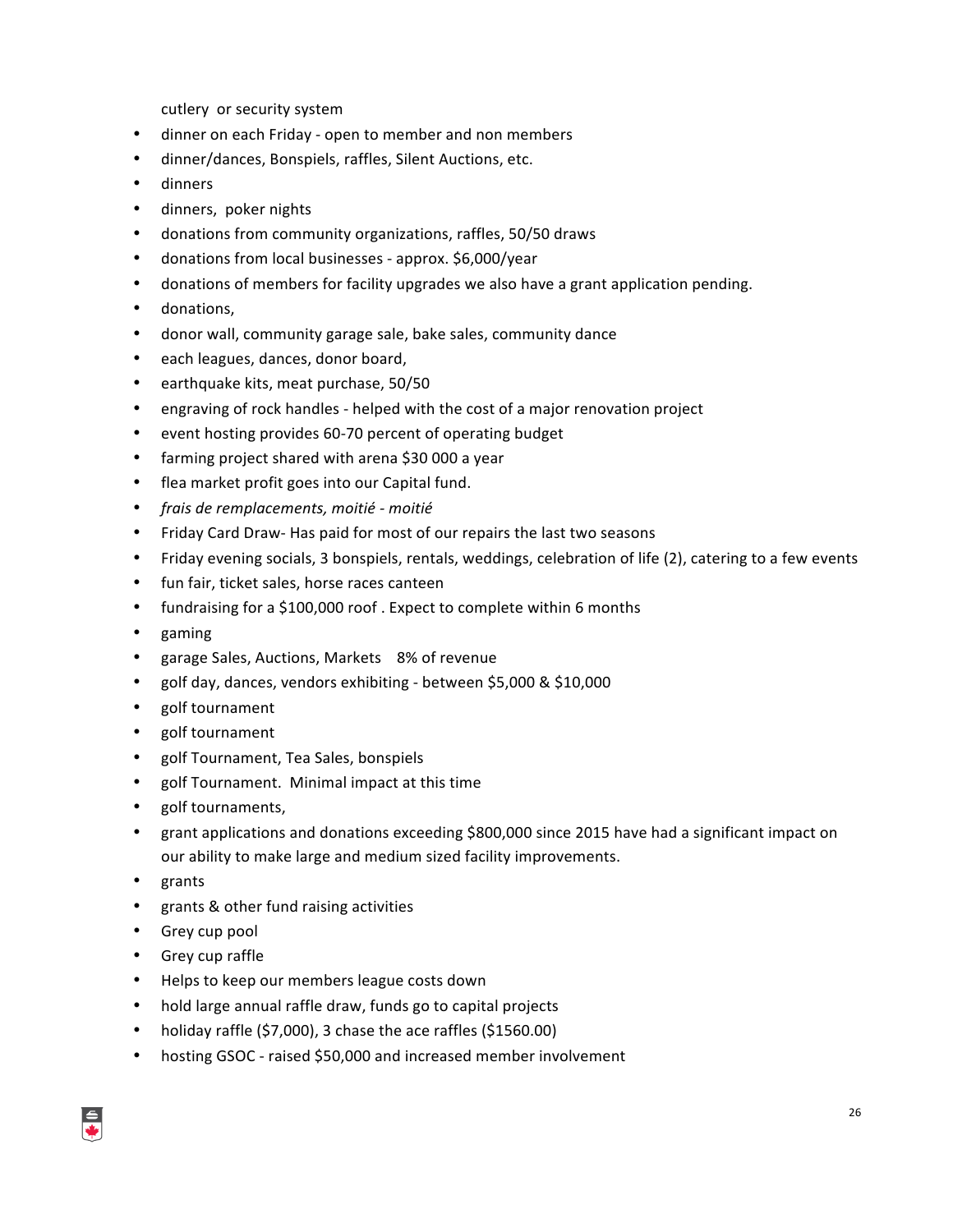- in house bonspiels, bar, 50/50 & 'magic square' (like a turkey shoot)draws
- in-club bonspiels
- live Auction, raffle and Silent Auction
- locations des salles et location des glaces : 30% des revenus du club
- loonie Auctions. Best "bang for the buck"
- lotteries
- lottery tickets for youth curling
- lottery tickets, bonspiels, jitneys
- make chicken pot pies, major year end banquet and auction
- meat roll off, Liquor for Year. (\$2500)
- Mug Board (mugs with personalized names on the wall)
- multiple events worth 30k in the budget
- operate bars at local events, major income (20% of revenue)
- our clubhouse rentals and bonspiels are our main source of income.
- paint night for juniors. bingos. and break open tickets.
- paint socials and raffles, not a significant impact on the club's operation
- pond spiel, charitable lottery +\$54000/year
- quiz Night in the spring helps pay the bills.
- raffle draws help maintain our bank account
- raffle once a year and have a silent auction at the mixed bonspiel.
- raffle tickets, football pool, request for money donations from members (as of Jan 2018), silent auction. Generates small amounts of money, although we are hoping the request for money donations will see high dollar amounts.
- raffles
- raffles
- raffles
- raffles
- raffles  $$3,000.00$  per year.
- raffles within the club and non-curling social events adds about \$10,000/year
- raffles- moderate income, 50/50 weekly -moderate income
- raffles, 50/50s, mostly
- raffles; Host Provincial events and raise monies through sponsorship
- rentals are a make or break situation for us our membership like many places is suffering. We are a low-income area and young people can't afford to curl. We currently are doing raffles for Blue Jay/Leaf games and the income will be significant.
- rentals during summer months
- run a trip of the month raffle through SLGA. this covers a portion of our lease with our Town.
- sausage grind sale and ticket draws.
- season long 50/50 \$1600/season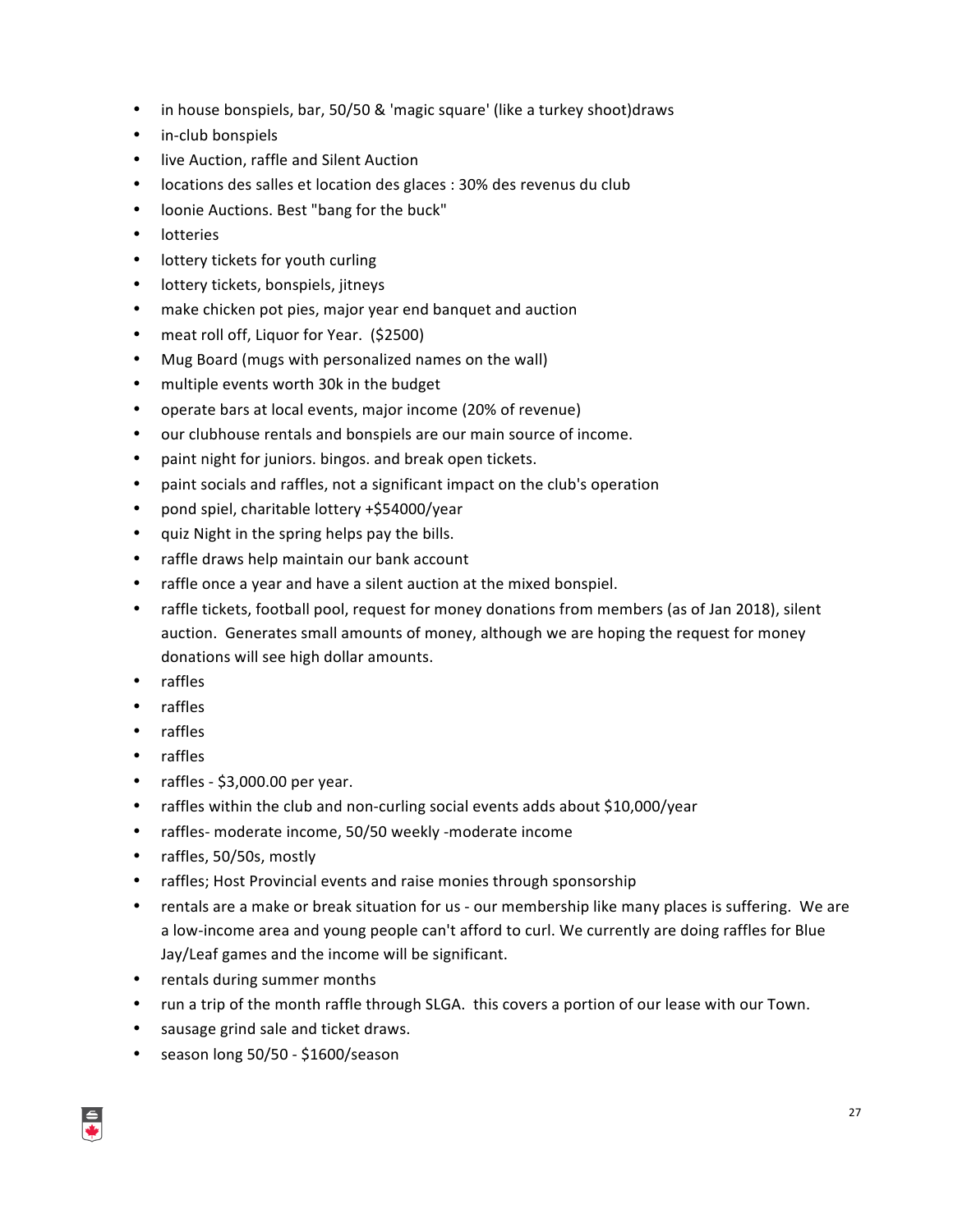- sell tickets on a vacation as a fundraiser.
- selling rock handles; bottle drives raffles, dances; kids xmas with santa
- selling tickets for 50/50 draws at bonspiels and club events; selling tickets for draw prizes at bonspiels and club events
- silent auctions, and trivia nights
- some Raffles, Local grocery store gift cards and other events. These events vary from year to year depending on who has the enthusiasm.
- *souper benefice*
- spring Gourmet Dinner
- steak sale
- successful recycling program. We gather metal, batteries, and electronics. Our team sort, strips and hauls the "junk". Over the past 3 years we have raised \$20,000.00.
- summer beef on a bun brings in about \$800
- summer yard sales, Friday night curling socials, special event days ( super bowl, olympics, family) that we also included Try curling. These events have increased not only our income but also our exposure to non-curlers. would not have survived without these ventures.
- Tournoi de bonne entente fait avec les commerces.
- trivia Night, Comedy Night, golf tournaments, Fun-Spiels(to encourage new members)
- trivia night, raffle, sausage sale These things would raise about \$800-\$1000 each
- various activities throughout the year with the goal of raising \$10,000 per year. We have achieved this goal for the past 7 years. We organize events (trivia nights, do raffles, host curling events (junior provincials) etc. It is getting harder and harder though as many volunteers are needed and we have less volunteers.
- various raffles and 50/50's such as "bartenders delight", "grey cup", "Hockey Pool", Calcutta auctions during bonspiels, monthly 50/50 draws; raising around \$10k/yr
- we are non-profit and are able to work Bingo sessions. This raises some decent money and helps greatly.
- we have had book sales, etc to support rock refurbishing
- weekly 50-50 draw, donations and fundraising from bonspiels and other social events.
- wine tasting and dances
- work at a casino once every 3 years very important revenue
- yard and bake sale, provide bar services to local events. Couldn't operate club without them
- yard Sale, Bar operation, Bonspiels, Ice and hall rentals
- yard sale, golf tournament, raffles, 50/50, paint night, new year's party
- Yuk Yuk night, Euchre night, meat fundraiser, various bonspiels account for about 20% of revenue
- 60) How is your club governed?
	- **Board of Directors 207 of 232 (89.2%)**
	- **Part of a larger organization: 24 of 232 (10.3%)**
	- **Privately-owned: 1 of 232 (0.4%)**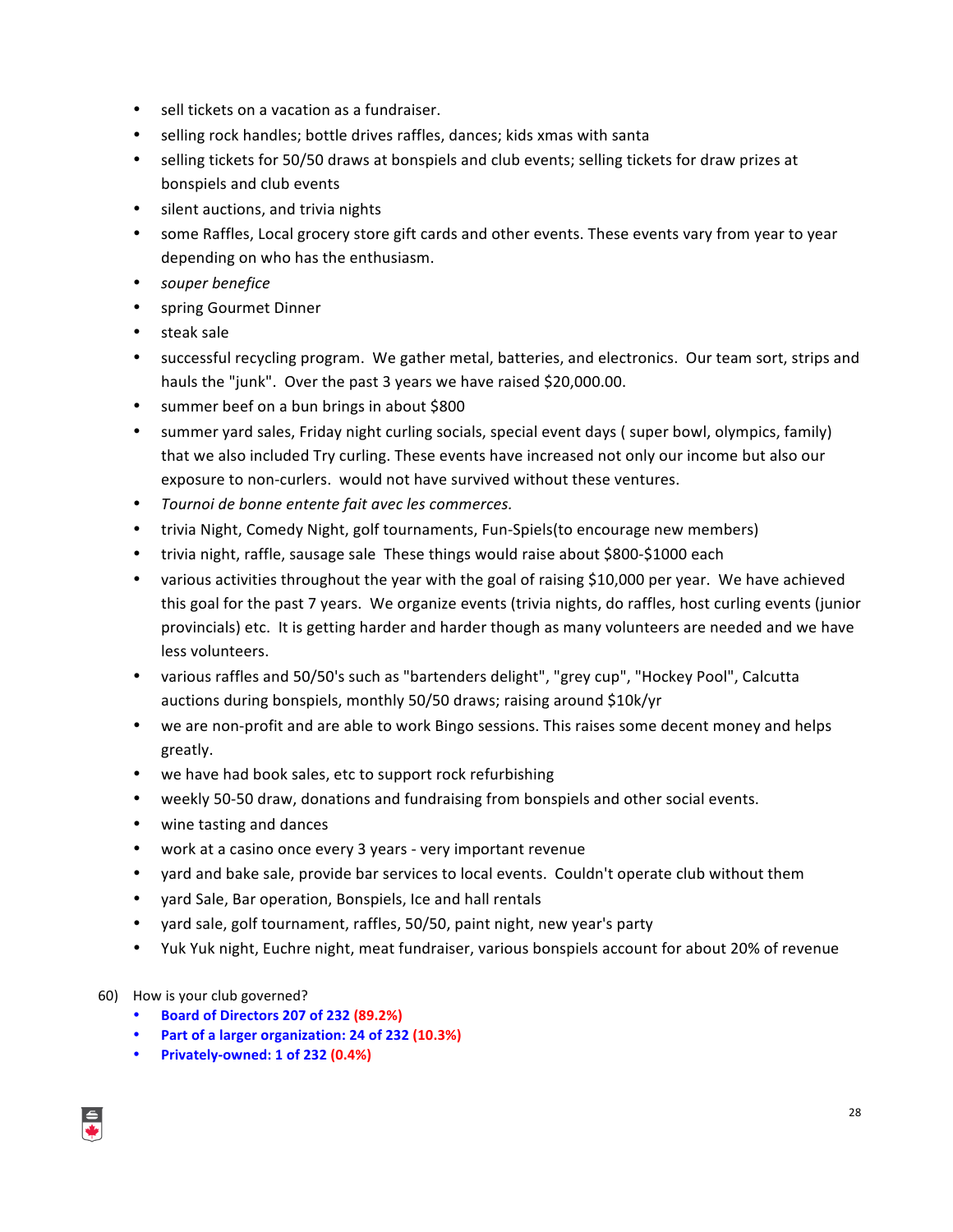- 61) Your Board of Directors is comprised of:
	- **No response: 2 of 232 (0.9%)**
	- **Up to 8 Directors 82 of 230 (35.3%)**
	- **Between 9 and 12 Directors: 138 of 230 (60.0%)**
	- **More than 12 Directors: 12 of 230 (5.2%)**
	- No board of Directors: 3 of 230 (1.3%)
- 62) We have a business and/or strategic plan in place and we actively refer to it.
	- **YES: 87 of 232 (37.5%)**
	- **NO: 145 of 232 (62.5%)**
- 63) We have roles and responsibilities for all our Board members
	- **No answer 1 of 232 (0.45%)**
	- **YES: 191 of 231 (82.7%)**
	- **NO: 40 of 231 (17.3%)**
- 64) We are aware of our Constitution and Bylaws and review them regularly
	- **No answer: 2 of 232 (0.8%)**
	- **YES: 190 of 230 (82.6%)**
	- **NO: 33 of 230 (14.3%)**
	- **Don't know: 7 of 230 (3.0%)**
- 65) Has the club attended a Curling Canada Business of Curling Symposium since 2010?
	- **YES: 107 of 232 (46.1%)**
	- **NO: 97 of 232 (41.8%)**
	- **Don't remember: 28 of 232 (12.1%)**
- 66) We survey our membership to identify their needs
	- **No answer: 2 of 232 (0.9%)**
	- **YES: 144 of 230 (62.6%)**
	- **NO: 86 of 230 (37.4%)**
- 67) We have job descriptions for our volunteers
	- **YES: 125 of 232 (53.9%)**
	- **NO: 107 of 232 (46.1%)**
- 68) In the past seven years, we have successfully applied for and received a grant in the amount of:
	- **None: 72 of 232 (31.0%)**
	- **Less than \$5,000: 36 of 232 (15.5%)**
	- **Between \$5,000 & \$20,000: 56 of 232 (24.1%)**
	- **More than \$20,000: 68 of 232 (29.3%)**
- 69) Tell us what barriers you face to build your business.
	- A disturbing lack of young adults with the time and the stability to actually curl on anywhere near a regular basis. Three quarters of our membership are over 55.
	- Age demographic, cost,
	- Aging building
	- Aging curling base
	- Aging curling populations
	- Aging demographic

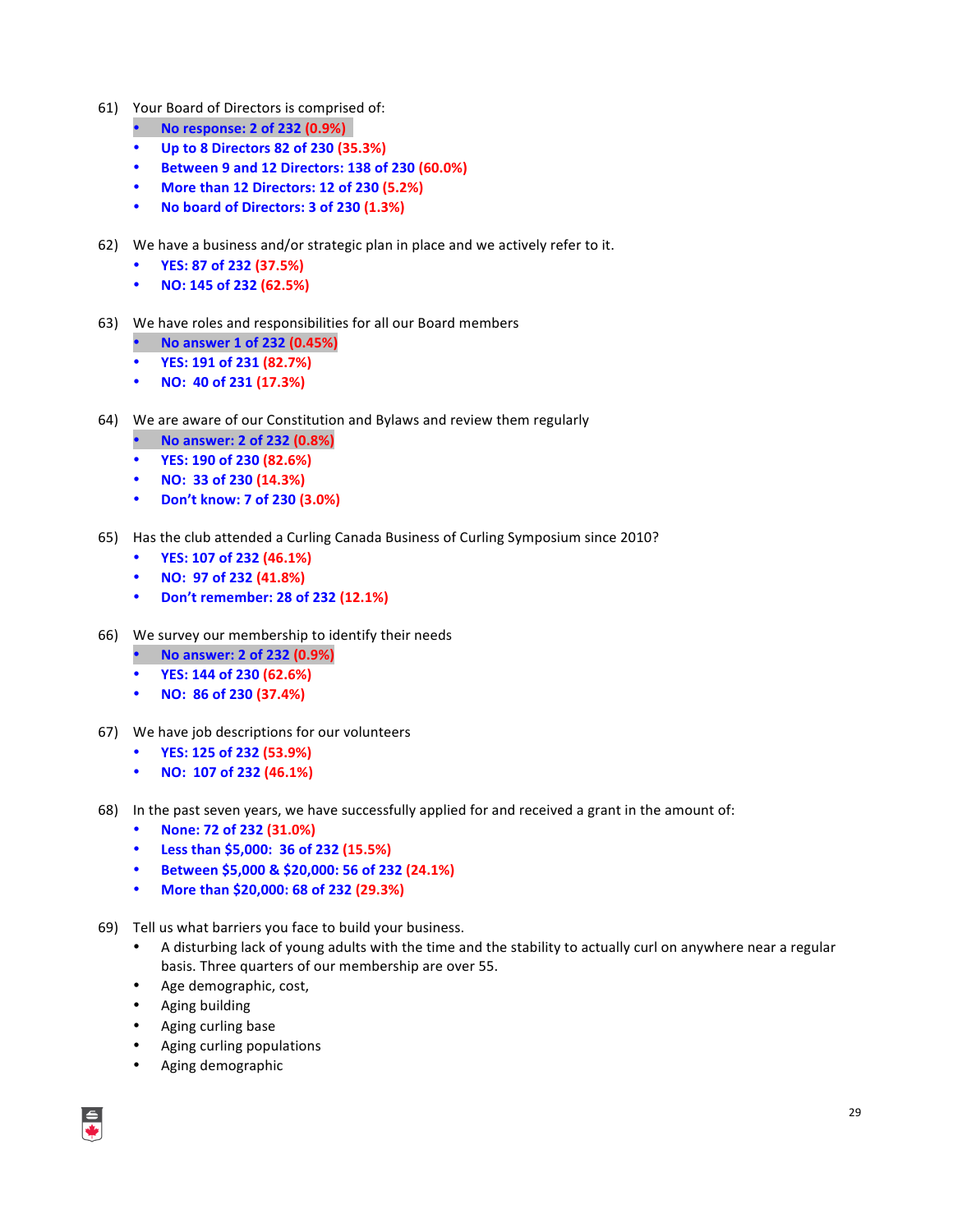- Aging facility, sand floor in shed area means can't rent that out in off season, not accessible building
- Aging facility; increased regulatory bodies safety upgrades for ammonia plants
- Aging infrastructure maintenance costs
- Aging membership, electricity is single biggest expense by far, loss of government aid for recreation
- Aging membership, tough to attract 25-45 age demographic. Rising electrical costs.
- Aging population, competition from other sports
- Aller chercher les membres entre 25 ans à 35 ans.
- Always have to replace turnover, high electric bills
- An aging and declining membership. There are fewer curlers especially young curlers and the grass roots of curling have declined significantly. Another barrier is the lack of volunteers to be on the board of directors and to organize events.
- An inability to attract more younger curlers; our seniors membership is high by comparison.
- As part of this larger recreational facility we must work within the management ad financial framework and the broader priorities of the RA facility.
- Attracting 20-40 year olds. Making the sport/club not just appear to be for elderly players
- Attracting members (particularly youth)
- Attracting new league curlers
- ATTRACTING QUALITY STAFF, ABILITY TO PAY ATTRACTIVE WAGE DUE TO UNREASONABLY LOW MEMBERSHIP FEE LEVELS, ESPECIALLY DAYTIME.
- BATISSE PRENDS DE L'AGE, MEMBRES PRENDS DE L'AGE, RELEVE COMMENCE A ARRIVER MAIS PRENDS PAS DE *RESPONSABILITES*
- Building is a rental limited to what we can do and old building so costly
- **Building repairs**
- Can't get the bodies in building big hockey and other sports area small rural club another club 15 minutes away
- Change of demographics in area / less control because we don't own the facility and it is an older building / public transit / need to do more market research on young adults
- Changing Demographics
- Changing Demographics
- Changing membership demographics
- Competing with other recreational activities; lack of control of facilities (lounge, etc.); getting message out to potential new curlers
- Competition from neighboring communities
- Cost...Hydro...Aging Community.
- Costs of running a curling rink and not being able to build a reserve fund to replace equipment and upgrade facility. Dropping membership
- Could use 30 percent more usage and curling members
- Cultural, housing prices (people move away)
- Curling isn't popular with the younger generation
- *D'avoir de nouveau membres et la rétention*
- Declining number of curlers, no young adults curling
- Declining population and industry
- Declining population, hockey first town
- Demographics of the area
- Demographics, finding volunteers & high lease payment
- *Développement urbain*
- Disinterest in the community. Competing with too many other sports.
- Diversification des loisirs et le coût relié à l'activité plus élevé en comparaison avec d'autres
- Dwindling population base to draw from; most juniors will move away from community
- Expenses are more than income we ended last season several thousand in the red. We are going all out to

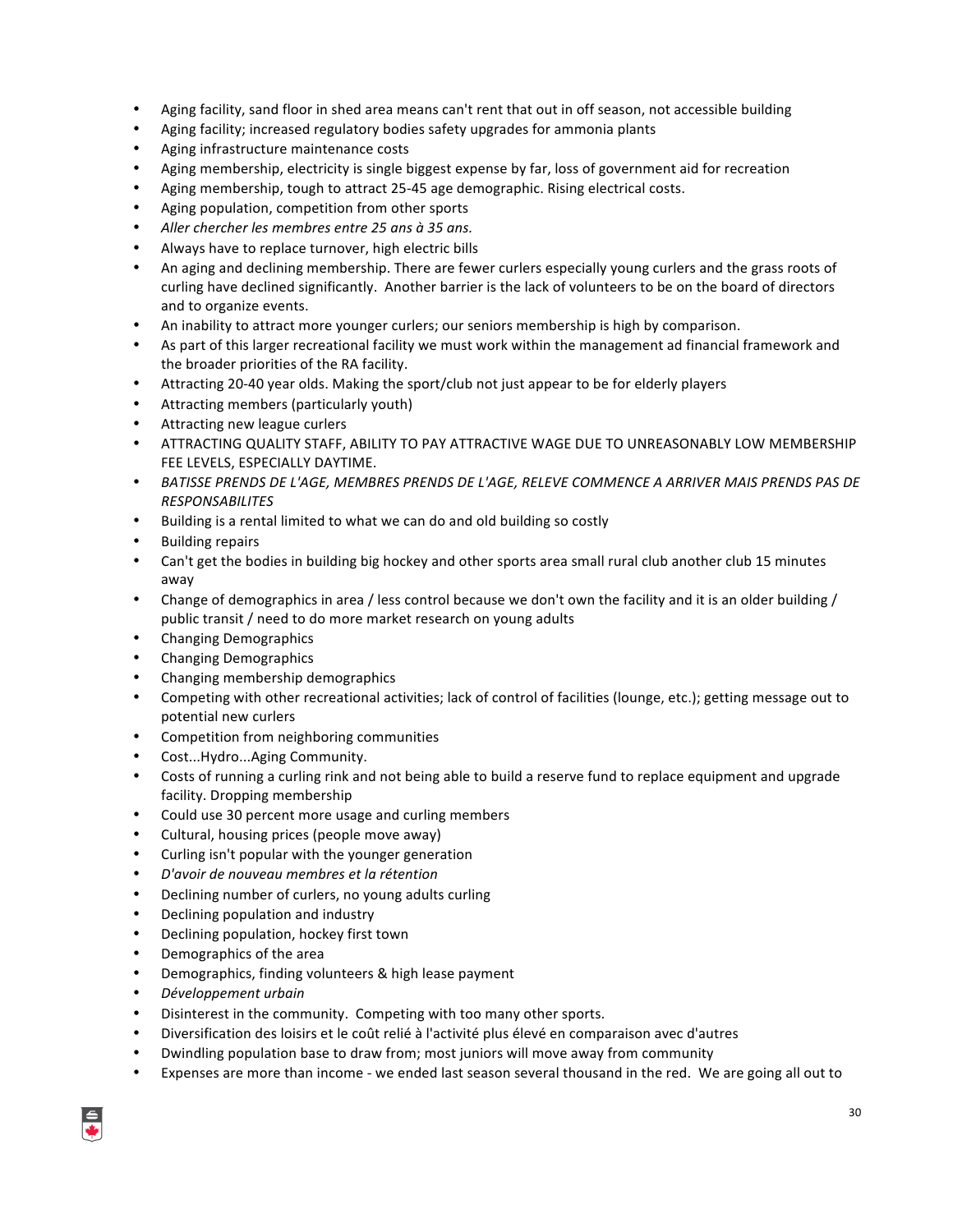increase membership.

- Facility is leased from Municipality. We try to maintain enough members to pay this lease as well as employees
- Farmers Market ties up our parking lot each Saturday in off-season making it tough to book some events.
- Financial & Promoting Membership
- Financial. Age of building. Declining membership.
- Finding new members, great T.V. coverage does not bring new curlers, any interest in curling, why?
- Finding volunteers
- Finding volunteers for juniors & beginner curlers
- First we need to complete sale so board & new owner isn't in limbo. Once completed, increase membership, particularly younger members in both golf & curling. Upgrade all facilities to catch up on 10 years of decline.
- **Funding**
- Getting new members in a small community
- Getting new members in the door
- Getting people to come out to try curling
- Getting younger
- Getting younger people to curl they are to busy
- Getting younger people to curl. Under 40 years
- Grants require audited statements, which we can't afford, getting new volunteers to step up or old members to change their views. Increasing cost of utilities and maintenance repairs
- Growing and maintaining league numbers.
- Growing membership
- Having the people to help with the building of the business. It is hard for a core group to do the work themselves.
- High facility costs and aging infrastructure, declining bar revenue will result in increased membership fees. Large portion of membership are seniors on fixed income -- will be challenging as we are forced to increase fees
- Higher costs to maintain. Hydro, water, insurance. Not enough new members being recruited to cover rising costs.
- Hydro costs, aging population, non competitive attitude
- I would like to see us at 600 + members, one of our issues is to find enough volunteers. We floated the idea of charging a \$50 / member fee that gets refunded if they volunteer. Too many people quickly said here is my \$50; that was not what we wanted.
- I would say the only barrier would be not having control of our own icemakers. They are municipal staff. Although this really doesn't affect our growth
- Ice time available for Juniors
- Ice time, as our leagues are full in prime time. Curlers are not interested in curling after 9:00 pm. Daytime is not full as most people work or are not available in the daytime.
- Increased electrical costs, municipal costs such as water and taxes, new government regulations such as annual inspections, TSSA costs, aging demographics in city, less large corporations in city that used to run independent leagues, maintenance costs for snow removal, equipment upkeep, increased bar costs, maintenance of ice surface due to sand floor, and issues with building being below ground level, etc
- Increasing fixed costs such as hydro. Replacing high cost capital equipment.
- Increasing membership
- Just the overall cost of hydro, propane, staff and the day-to-day operation. The capital costs associated with running and maintaining a curling club
- Keeping early 20's to mid 40's to keep curling, cost of rink operation
- Lack of availability of middle aged people (all busy ferrying their kids to hockey, judo, volleyball etc)
- Lack of capital and lack of people
- Lack of curlers due to hockey/holidays/apathy

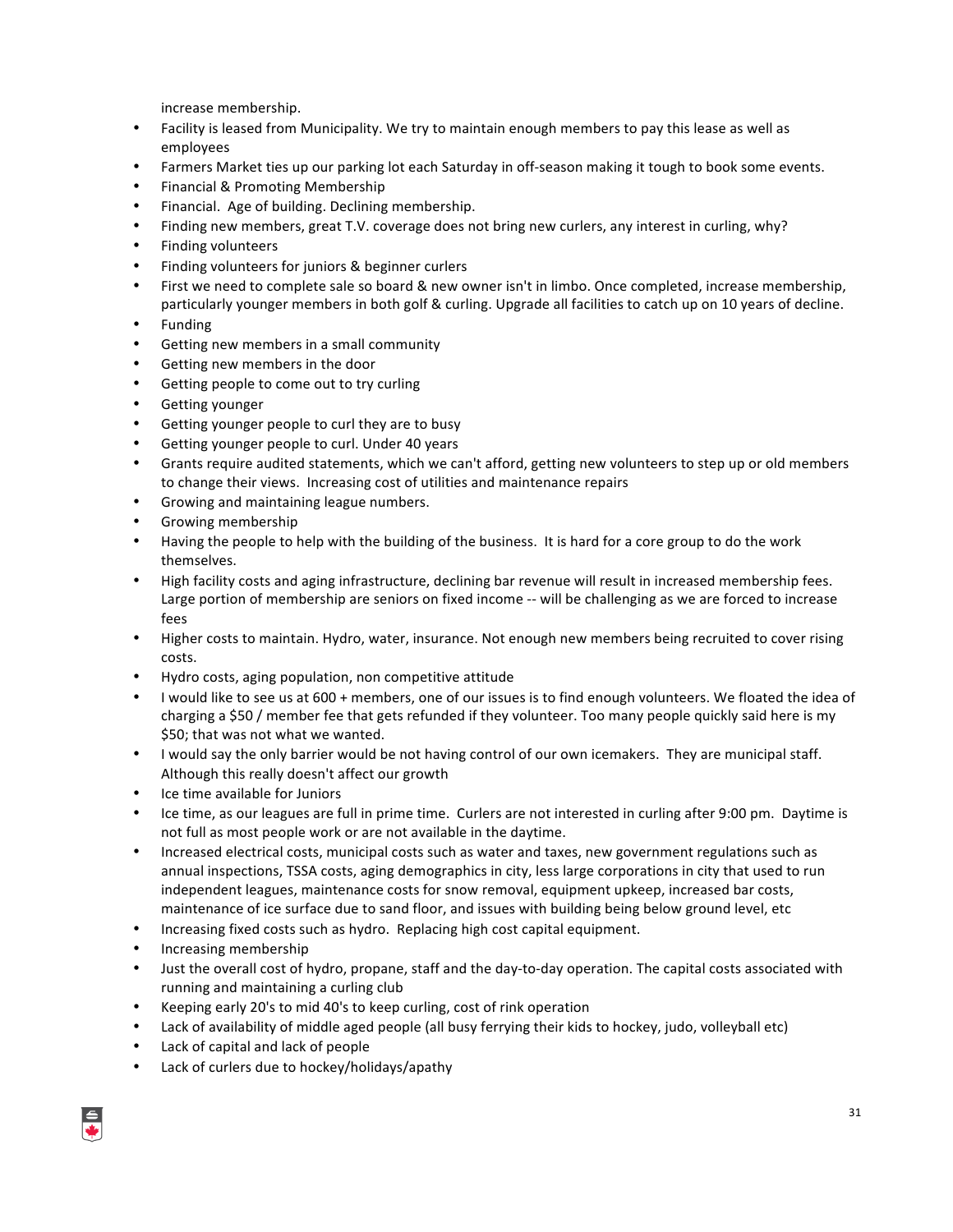- Lack of interest in the sport. A club building with an uncertain future and the need to find a funding to move to a new facility. Clubs in nearby towns constantly spreading to the public not to join our club as our facility is already closed or closing this year.
- Lack of members
- Lack of members and lots of expenses. Tough to keep going
- Lack of Membership, Hydro Costs, Huge operational expenses especially in winter months
- Lack of money to do crucial repairs and to pay enough staff (rely on volunteers greatly)
- Lack of new members, shortage of rentals
- Lack of people
- Lack of volunteers
- Lack of volunteers stepping forward to help
- Lack of volunteers. Lack of members. Lack of interest to participate.
- *Le desintéressement au sport*
- Le fait que nous soyons un entreprise incorporée avec actionnaires nous empêche de recevoir des subventions. *Plusieurs actionnaires ne jouent plus au curling.*
- Le recrutement de nouveau membre
- Leased space no control over lounge/canteen
- Less current members curling, 11 other curling clubs in City of Edmonton.
- Limited marketing funds
- Limited resources due to the small size of the community and an aging population.
- Living in a small community, with a limited number of young people.
- Location
- Low membership
- Low population, young adults claim they don't have the "time"
- Lower memberships, financial worries, aging infrastructures
- Maintain Membership Numbers
- Maintaining the youth who tend to move from the area
- Many other curling clubs located near us
- Marketing dollars, volunteer burnout, hydro costs, utility costs, minimum wage increase
- Member dues are too low
- Members are older and older. Resistance to change. A lot of activities are base on Volunteers feeling of belonging to the club needs to be developed
- Membership
- Membership is getting older, very few young members
- Membership recruitment, utility costs
- Membership retention is biggest obstacle, too much turnover
- More staff / invested volunteer members
- Mostly costs of doing business in Toronto. Hydro, Gas and water costs
- Need grants/funding to fix major ice problem, replace roof, etc its an old building and we need to update. Also need to address dwindling numbers of curlers and attract new blood.
- Need to form a committee
- New people in our area commute to Toronto to work so there schedule does not have time for evening curling
- No local hotels to run large bonspiels and a membership that struggles with change in an economical time that requires adjustment.
- Not a large immediate population base; conflicts with other popular sports primarily hockey; curling rink is old and limited resources and controls to produce great performing ice; seasonal as our facility is sand floor and lounge not air conditioned so can't be used off-season
- Not able to attract younger members (20 to 55 year olds)
- Not enough new curlers. Between the age 20 and 40. NO progression opportunities for Jrs. Not a university city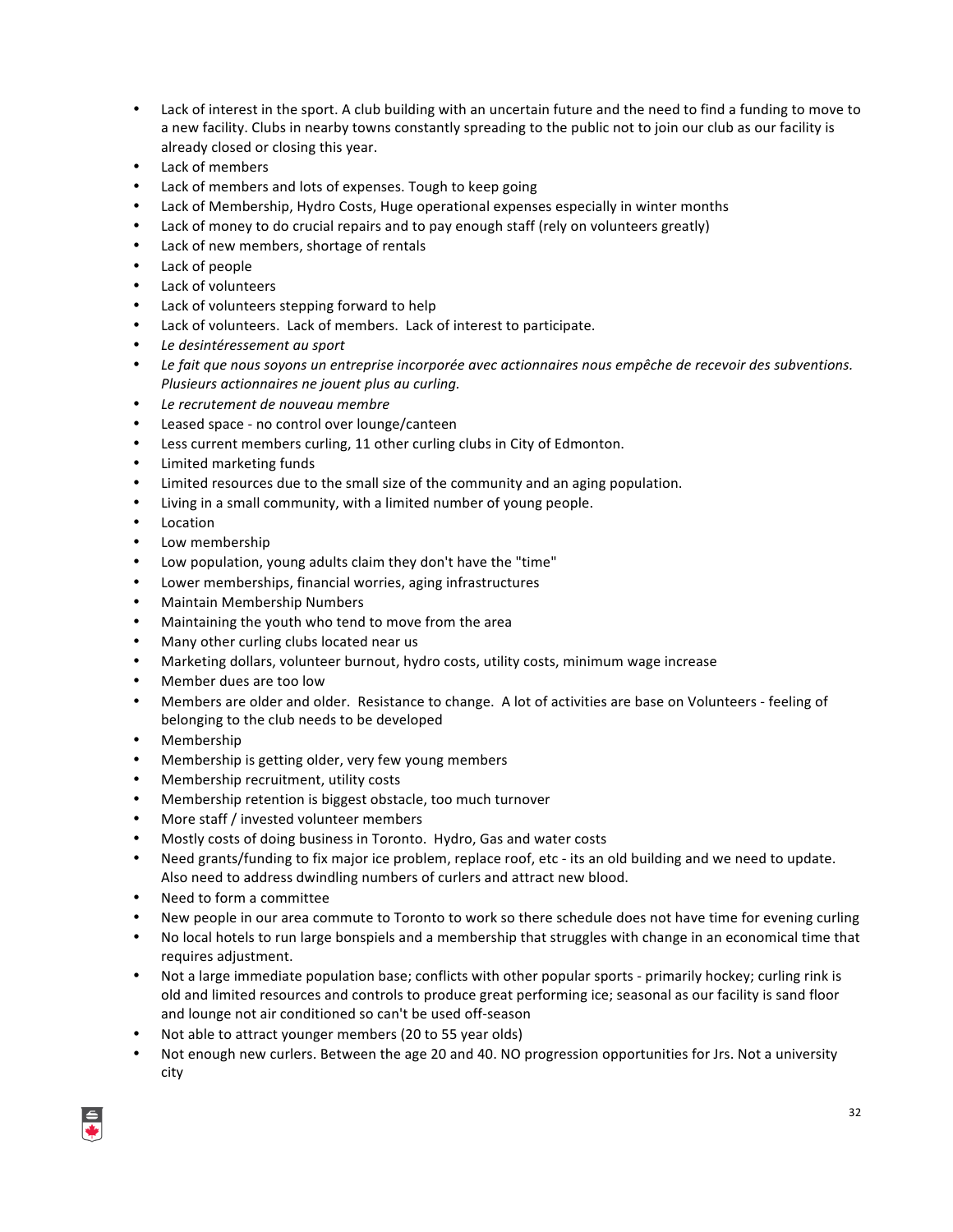- Nous sommes locataire du batiment mais l'équipement de réfrigération et les pierres nous appartiennent. *Étant locataire nous ne sommes pas admissible à aucun programme de subvention pour le remplacement de* notre unité de réfrigération. N'ayant qu'un permis d'alcool temporaire 4 jours pour OSBL toute autre activité en dehors de nos ligues régulières ne nous rapporte aucun profit de vente d'alcool.
- Obtaining grants for major upgrades due to our share structure
- Of course attempting to get new young members
- Old building
- Older generation of Curler who remember the good old days of curling at midnight with 3 draws a night.
- Other sporting activities such as hockey
- Our biggest challenges are increasing membership / attracting new curlers and keeping curling affordable.
- Our club is entirely run by a volunteer board, members of which remain on the board for an average of 3 years. The only Board Member that has been on the Board for many years is the Treasurer. While always well meaning, some board members are more effective to get things done than others.
- Our directors
- Our local population is close to their own community.
- People don't see curling is an option at our club
- Population is elderly and additionally, we are unable to attract the younger people living here who seem to be too busy with work and kids to curl.
- Probably none as well we are full!
- Raising costs
- Raising funds so we can improve the curling experience
- Raising money for capital/infrastructure projects
- Recruiting new and younger members
- *Recrutement d'adolescents et d' adultes entre 20 et 45 ans*
- *Relève*
- *Relève pour des responsibilities de gestion du club*
- *Relève, Contrôle de l'humidité, Contrôle de la température, Règlements sur les gaz réfrigérants*
- Remote location and change is hard for people
- Renovation costs and maintaining membership interest
- Rink is not insulated. 2. Refrigeration plant limits operating season. 3. Not the focus sport for club funds. 4. Many clubs within the area
- **Rising costs**
- Rising costs,
- Rising energy costs, equipment replacement costs, aging facility and repair/upgrade costs
- Salaries in our communities, parents that feel their kids are going to the NHL and don't take time to curl, and ESPECIALLY THE HIGH COST OF HYDRO.
- Seniors not wanting their fees raised yet costs are going up. Clubs offering too low of fees that if they actually paid attention would see that it doesn't cover their costs.
- Shift work, 7 on 7 off or 4 on 4 off. Population is an issue
- Situation du club. On est mal situé, personne à part les membres ou les personnes qui viennent jouer des tournois savent ou on est
- Size of town and age of residents
- Small club, rising costs, older building, aging membership
- Small community
- Small local population
- Small local population; 10 curling clubs in the region; aging population; younger people not picking up curling
- Small Rural area population not growing
- Small rural population competing with hockey
- Small town, interest in curling in a hockey town, aging population
- Static population growth, depressed economic region where a large percentage of the population works shift,

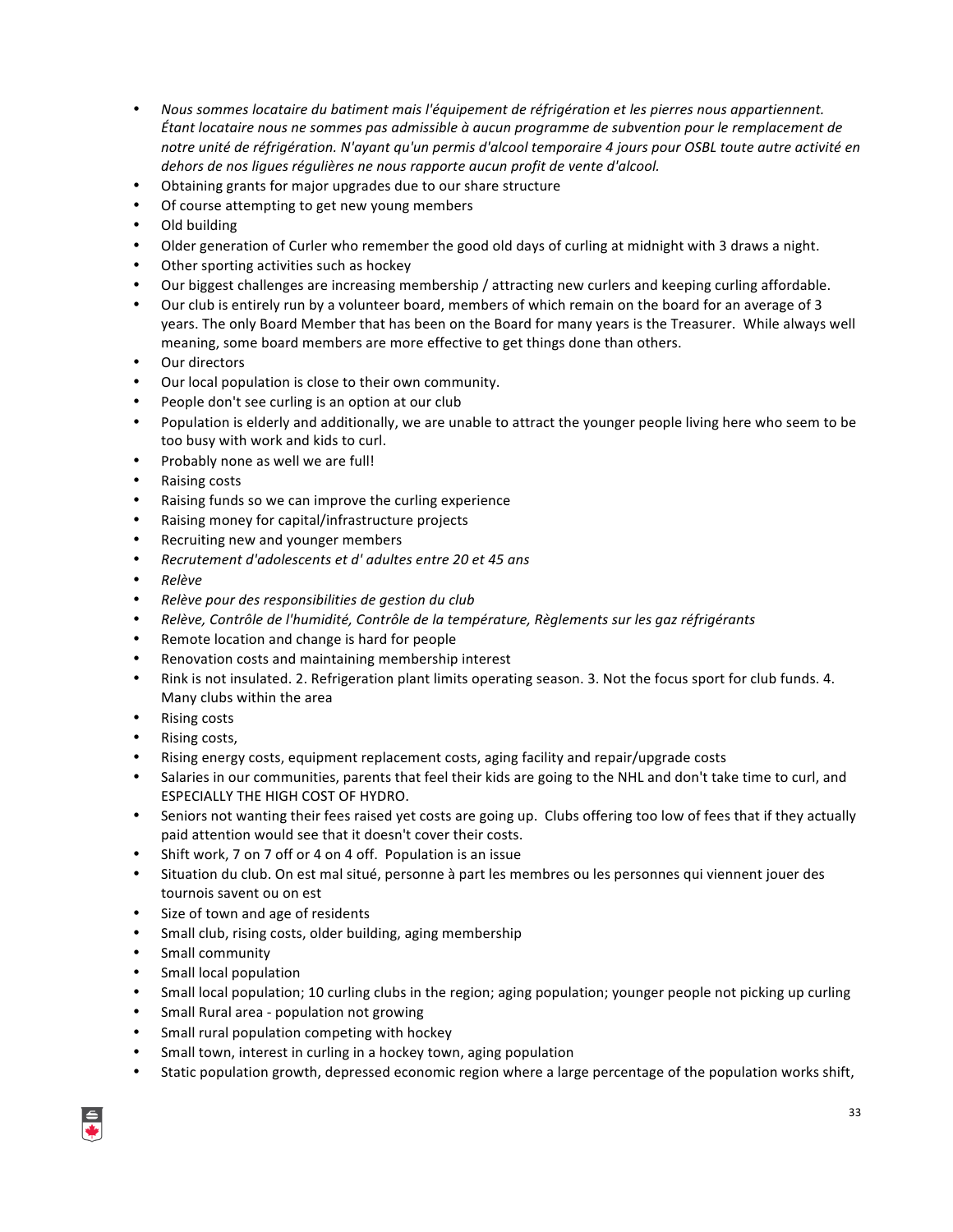high competition-5 clubs all under an hour drive from us, 4 within 20 minutes, low demographic density

- The cost to run/operate and the resultant entrance fees to cover these costs, growth of Membership and interest,
- The demographics are changing and we need to attract the aboriginal and new immigrants to our sport.
- The old "curling CLUB" mentality--I'm a member, therefore I am entitled
- The raising if funds to match the grant is a big undertaking
- The stigma of being a country club
- There is another curling facility within 5 km of our club. This means that potential members are making comparisons, as are existing members. To stay competitive, we emphasize that we are "curling only" and can offer a slightly lower cost as our additional facilities (clubhouse area) are not as sophisticated as a country club. We also compete with 3 facilities that lie within 20 km of us. Another barrier is that people are not as willing to volunteer their time lately, and as a not-for-profit organization this means that we cannot offer the programs that we would like to offer.
- Too few members and thus too few volunteers
- Too much to do, too few people, not enough time
- University policy
- Utilities cost, Marketing, aging equipment
- *Vieillissement de la batisse et son entretien*
- Volunteer base, membership recruitment
- Volunteer time; lack of funds for manager; disinterested members to help with volunteering
- Volunteers to organize events. We have many people willing "to do" work when we need them. However attracting planners/organizers or board members is difficult.
- Volunteers, The old guard not willing to change
- We always need new members, aging physical plant i.e. arena floor, roof, refrigeration equipment, aging member's lounge, washrooms.
- We are a very small community so we don't have a very big base to gather new curlers.
- We are all volunteers and time and people are scarce.
- We are at a point that some of our equipment will need renewing, \$\$\$.
- We are having problems getting the next generation into golf & curling.
- We are located in a community that houses many new Canadians that are not familiar with the game plus there are 11 clubs within the local area for people to choose from.
- We are not the only facility on the city and none of the facilities work well together.
- We can't guarantee anything with our ice plant being so old. We have no money to replace plant. Our main concern is the plant. However, we are still hopeful with our little rocks.
- We don't have any more ice time available
- We have several barriers such as: Age of our membership, municipal taxes, parking and cooling system changes to name a few.
- We just need more curlers
- We lack the population, aging population to increase our business
- We REALLY need help funding a new facility!
- We struggle with people waiting until the last minute to register for almost everything. Keeping teenagers and young adults
- Youth of community leave after high school
- 70) Tell us your biggest success story!
	- *100 ANS EN 2020.*
	- 18 new members in one night.
	- 18 years of year end banquets and auctions, and now chicken pie fundraisers.
	- *2 présentation du tankard provincial 2013-2015.*
	- 32 participants (sold out) in each of our last several years for our learn to curl program.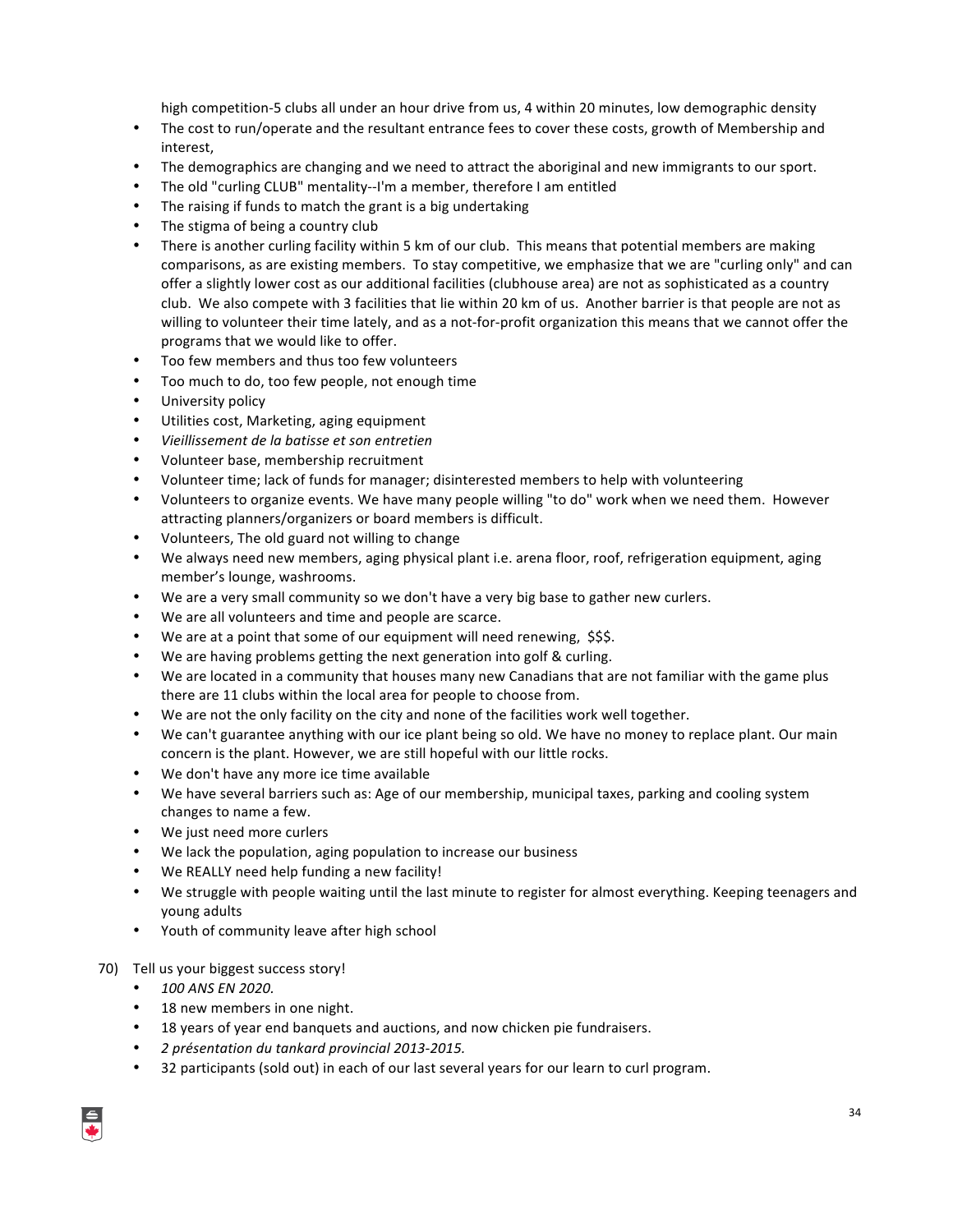- A 100 year old building and club that had not been maintained held by private shareholders, turning that around to a public club changing the culture, getting an infusion of cash and upgrading the club more than just the ice plant to make it more appealing to new members.
- A success story is the fact that we have consistently hosted our two main invitational Bonspiels, namely the Men's Butterfly and the Ladies Valentine's for more than 50 years! The Senior's Mixed Bonspiel has also been very successful and although it started more recently, it is growing in popularity each year!
- Active after-school curling for grades 4 to 6, success at high school curling, keeping the doors open.
- Adult Learn to Curl has brought in new members who are enthusiastic volunteers.
- Adult Learn to Curl league (started 6 years ago) instrumental in continuing to attract new members. Also, in 2016 successfully raised enough money through a syndicated mortgage to get club out from under the bank.
- Adult learn to curl program implementation.
- Adult Learn to Curl. Strong growing program. the lifeblood of the club.
- Al Hacker, Rick Lang! Team McCarville! our involvement with community.
- As mentioned before, we have raised a significant amount of money through recycling. It is hard work, but the club members and community at large have embraced our efforts and contribute their metal, batteries and electronics on a regular basis. We started by collecting our pop cans, and have ended up tearing apart washers, metal sheds, and fences!
- Attended Binbrook Fair this past summer and had 30 people join our fall Learn to Curl program with many signing on to complete the season.
- Avoir pu s'entendre pour un bail de 10 ans avec le Club de Golf en 2017 car auparavant c'était une entente annuelle qui se finalisait en septembre, donc toujours dans l'incertitude de débuter une nouvelle saison et non *propice à moderniser nos équipements.*
- Becoming "Barrier Free" our "Elevator project one of our wheelchair curlers Ellis Tull was selected to Team Canadian last season and went to South Korea for the worlds.
- Beginning construction on five more sheets of ice to continue to grow our membership.
- Built a brand new 12 sheet facility in 2012 and are currently debt free.
- Built a new facility in 2017.
- Canadian Junior and Canada Games teams developed in our club.
- Club faced some financial struggles and is now stable again. Going into year three of a full time GM. We have also established a very strong relationship with the city
- Community club feeling in a big city.
- Complete replacement of our rink piping, headers and chiller system also re-leveling of the sand base all with donations by club membership totaling nearly 150K!
- Completion of 2 year \$438,000 renovation project including many cost savings upgrades.
- Creation of an intermediate league.
- Curling school has helped us build our membership.
- Dernièrement, le fait que nous avons appliquer à la lettre le programme "Lean 2 Curl" de Curling Canada est sans doute notre plus grande histoire à succès.
- Eight years ago we installed a new curling floor using all volunteers for significant less money than it would have cost to have it professionally installed. And this past summer we fundraised and installed a new ice plant.
- Every year we organize a major Open Bonspiel for Juvenile.
- Excellent volunteer base and junior program.
- Facility improvements in 2016 and 2017.
- Financial recovery and membership increases since 2015. turning a profit every season since 2015
- Finding a new owner committed to rebuilding curling, tennis & golf club, hopefully using some of the resources available through Curl ON & the curling community in general.
- First Learn to curl league had 17 women attend...15 signed up and we started our first ladies league in years!
- Four years ago two younger members planned and pulled together the biggest fundraiser in our history, raising almost \$5000 in one night.....this was our first annual gala.
- Four years ago, we were in rough shape. New management turned it around, We now run as a business.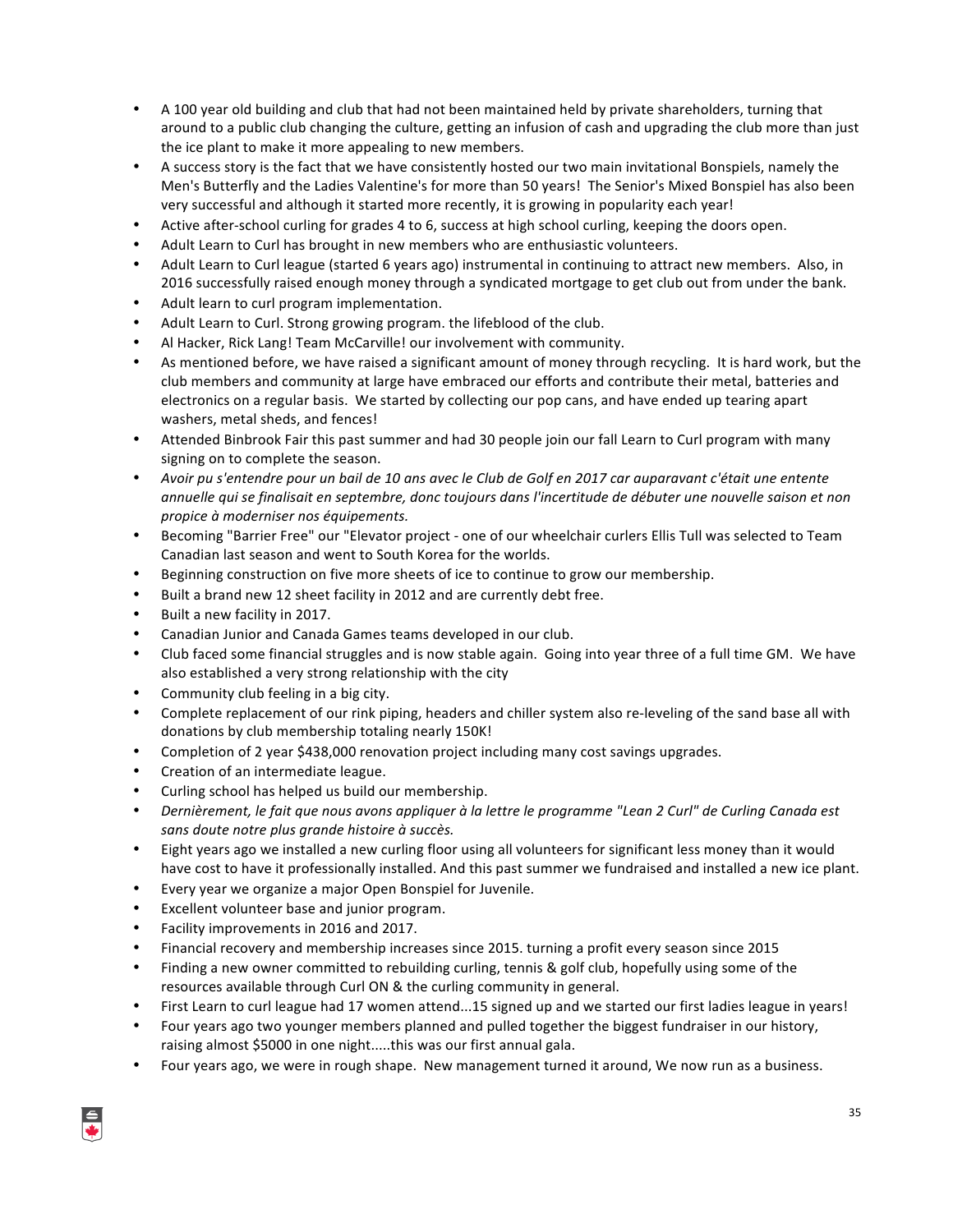People are accountable; our curlers feel like they belong. We also rebranded last summer and the community got behind us!!

- Friday evening offer of 2 for 1 membership, daytime senior's league, active junior and little rock program.
- Friday social league and day time curling.
- Fun Leagues! Shorter games to emphasize fun and sociality have been a terrific success at our club. Waiting leagues year after year.
- Getting better local coverage and knowledge about the game of curling and the social aspects of the game.
- Getting the 2018 Manitoba Winter Games along with accessing the many grants we have over the past few years.
- Getting the roof replaced and wheelchair accessibility and washrooms added.
- Grant for LED lighting of \$20900
- Great ice conditions created by volunteers.
- Great ice.
- Great Volunteers, Strong membership, Facility renovated and continually upgraded, Hosting Men's WCT event 6 years,
- Have held many fun curling weekend events, have been able to keep curling going with small increases in membership when other clubs are shutting doors and youth curlers participating in adult leagues weekly.
- Have hosted the 2007 Scotties and the 2017 Fire Fighters Nationals
- Have hosted the Northern Ontario Men's Provincials twice now.
- Hosted many events Canada Cup to Grand Slam Challenge.
- Hosted the 2003 Canada winter curling games.
- Hosted the Provincial Scotties in 2017 and our Junior Program.
- Hosting 2011 provincial men.
- Hosting a national event.
- Hosting district and Southern Alberta playdowns.
- Hosting events Tankard.
- Hosting Manitoba Canola growers' Junior event 2016.
- Hosting many successful major events.
- Hosting minor OCA events in our community and the club and its community enjoying the events.
- Hosting profitable National events.
- Hosting Tankard 2010 and Canadian Juniors 2012
- Hosting the 2014 Ontario Mens Tankard
- Hosting the GSOC, 3400 school groups and trying to host the 2019 U18 Jrs currently getting the contract signed!!
- Hosting the NB Mixed and Travelers. We all feel like a family and a great team of curlers.
- Huge project for building renovation in 2016.
- I would like to think our biggest success story is our overall growth in the last 8-10 years. Including having 3 successful (sold-out) bonspiels. Mixed 24 teams. Women's 24 teams. Men's 40 teams (we could get more if we had control of our ice maintenance).
- *Il* y a quelques années, nous avions plus de \$200,000 a mettre en rénovation du toit et du système de *refroidissement. Nous avons fait une demande au membre pour des dons et des prêts, la réponse a été un grand succès. Nous avons réussi a faire toute les rénovations nécessaires.*
- In July of 2017 our board went to the press claiming the high cost of hydro was causing them to close the doors. A few non board members gathered the troops, created a new board, which has been working diligently to try new things, engage the current members etc. As of today we are operating in the black and are optimistic that we can continue the progress into the 2017-18 season.
- Increasing membership after it was falling off.
- Increasing membership since the wildfire.
- Increasing the number of primary school classes has been our biggest achievement in the past year.
- Last year we successfully ran the High School Provincial Championship, which was a very successful event.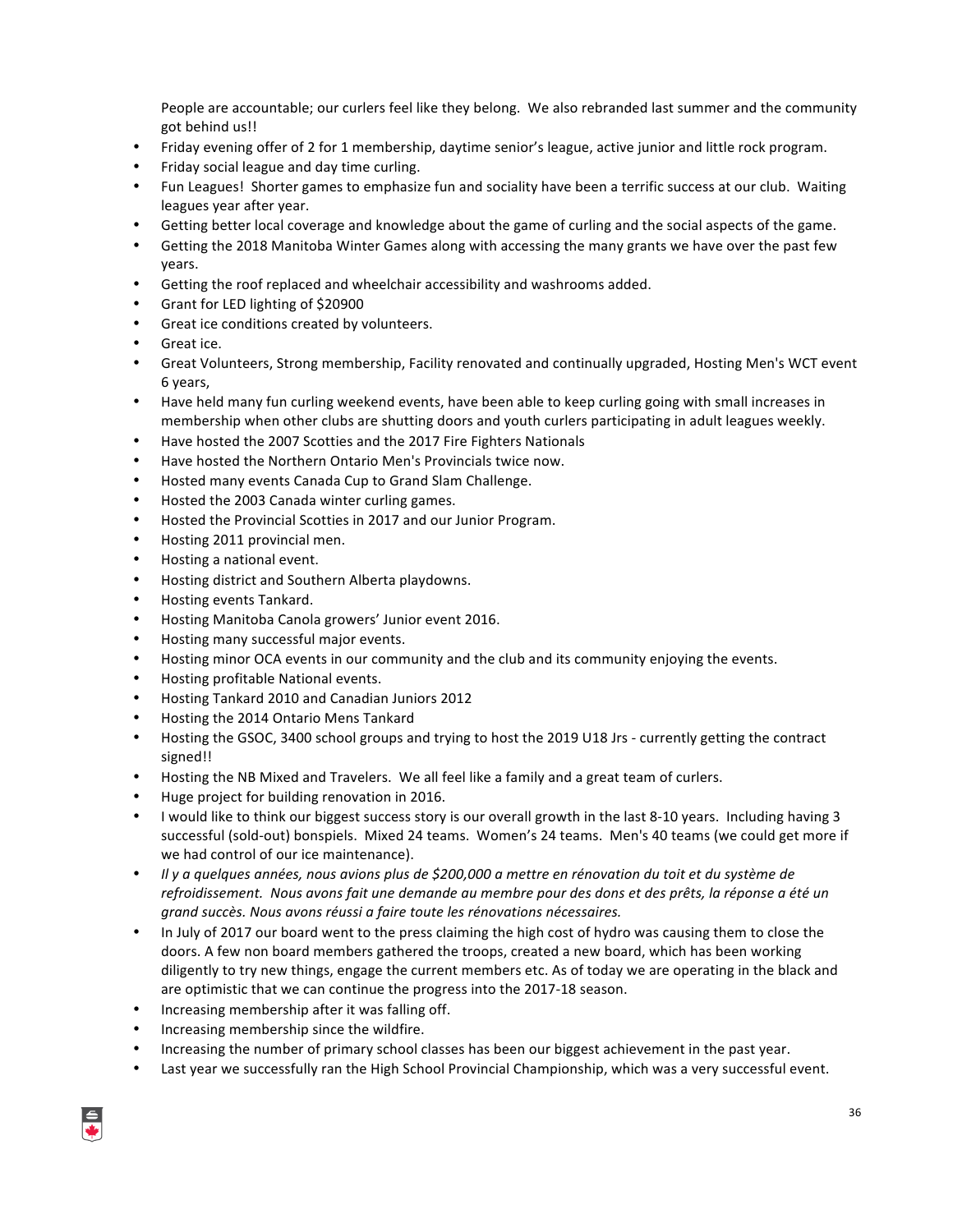- *Le bénévolat de certain membre.*
- Le recrutement massif de 70 membres du club de curling de Longue Pointe à sa fermeture.
- Learn to Curl & School Program.
- Learn to Curl and open house has introduced a number of people to the game. We are running Try Curling on a spare sheet of ice on Thursday nights that is gaining traction and filling up on a weekly basis.
- Learn to curl and the development league has resulted in steady influx of new curlers over the past three years
- Learn to Curl program has grown mixed leagues over past 5 years. New rookie league a direct result
- Learn to Curl Program!!!
- Learn to Curl programs / Rookie League.
- Learn to curl.
- Les bénévoles, dont certains passent plus de 35 heures a travailler au club. La mise sur pied de ligues de sturling a permis d'augmenter le nombre de membres qui pratiquent a la fois le sturling et le curling.
- Les salle de reception et le service de traiteur.
- Lots of kids in our Grade 4-6 program. More of them continuing to curl in Grade 7+ and recent success in High School Boys provincials. Also a spark of potential new members on some last weeks of the season. More families spending time at the rink!
- *Maintien de notre memberships.*
- *Maintien du membership.*
- Major roof upgrade, title to land, recent membership drive added 25 curlers.
- Managing to bring in more rentals and having them be impressed with facility and ease of working with us.
- Manitoba Men's Provincials 2015.
- Membership drive over the past few years and the demographic around our club seems to be changing to a slightly younger membership base.
- Membership is strong. Running the club as a business.
- MODERNIZING ALL ASPECTS OF OUR CLUB ( LOUNGE, CAFE, ICE ) OVER 10 YEAR PLAN, INCLUDING GOING FROM AVERAGE ICE TO BEST IN THE CITY.
- Most recent, is receiving donations to help off set our accessibility project.
- Moving our Mixed Bonspiel from March to November in 2016 allowed us to include snowbirds.
- New member program, which yields us 20-30 new curlers every year.
- New membership drive for the past 5 years.
- New plant in 2017 fund raised all in 6 months.
- New roof and became barrier free.
- New roof on facility.
- *Nos jeunes filles pour le scotties*
- Nos tournois invitations regroupant près de 200 joueurs à quelques reprises durant l'année.
- *Notre expansion à 4 glaces en 2004.*
- *Notre programme junior, inexistant en 2007. Cette année notre équipe junior fille (Laurie St-Georges) a gagné la* médaille d'argent au tournoi national junior 2018.
- Nous avons deja eu un championnat canadien et espère en avoir un autre.
- Novice leagues.
- Obtaining grants to enable us to make our club wheelchair accessible upstairs and downstairs. Also ramps on ice surface for wheelchair access.
- Obtaining grants to stay open.
- Obviously our community still likes to curl, everyone volunteering makes it our curling club and that is how it is treated
- Offering rental space and hosting fundraising events.
- Oldest continuously operating curling club in Ontario. Have an active partnership with the Fergus Pipe Band who still pipe on players to every bonspiel we hold.
- One of the largest memberships in Northern Ontario multiple provincial champions, three national champions, hosted numerous local, regional, provincial and national championships. Club has existed since

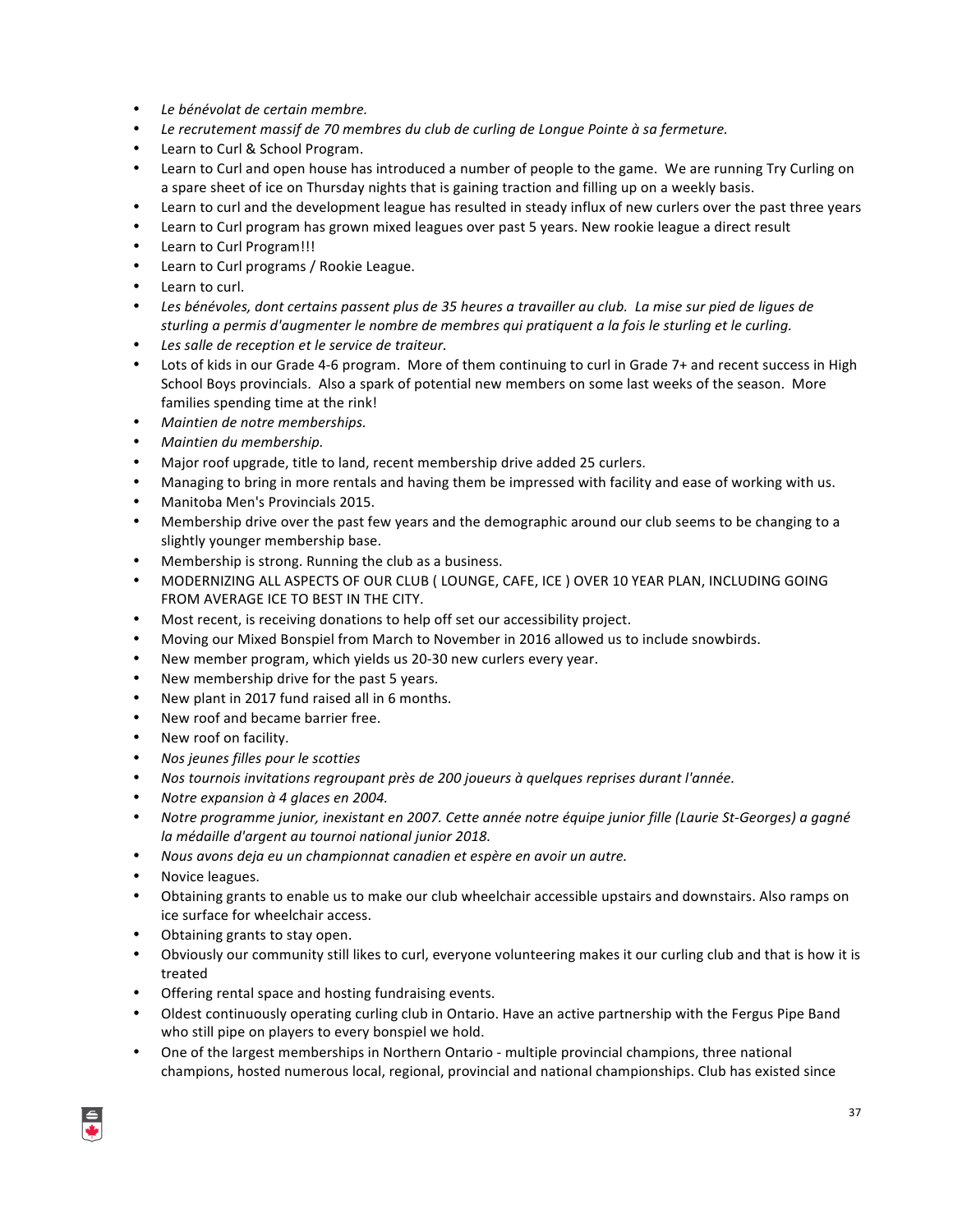1887.

- Ontario Scotties held at our club. A great success
- Open house drives about 10-15 new members, completely insulated, de-humidified the shed.
- Opening up leagues to any combination of male/female players. Sharing information using Facebook.
- Our annual outdoor spiel (The Pond Spiel). Three full draws of curlers of all levels and bring many people from across our province to our club.
- Our biggest story is our volunteers!!! Without them, our club would not have survived. Our members/volunteers are our foundation for a sustainable club.
- Our biggest success story has always been our Men's Invitational Bonspiel (sometimes known as the "Pie Bonspiel"). The participants play for the "Nichol Trophy" which is a trophy that has been played for since 1933.
- Our City is currently constructing us an \$11 million stand-alone 8 sheet curling facility to be opened in Sept 2018. 15 years of lobbying.
- Our club won the brier in 1950.
- Our dedicated members.
- Our events and reputation have grown recently. We hosted an SCT event that was very well received and ran with "Professionalism" (quote from a player), Curl Sask Events held at the club have also received excellent reviews. Even our recreation events like our year end "chicken and wine" went from being cancelled in 2010 due to low entries to our biggest event "fundraiser" drawing many NON-curlers to the club once a year (many repeat).
- Our facility is very highly rated by other clubs and we enjoy 100% full entries in bonspiels we host.
- Our fund raising ability to replace the roof and last year we raised \$27,000 to resurface rocks and it took 5 days to get the money raised.
- Our fundraising efforts.
- Our fundraising.
- Our Junior Program & trained competitive and community coaches.
- Our junior program grew from an average of 50 juniors to 86 juniors in 1 year.
- Our Juniors are Provincial champions, our Senior ladies have 3 provincial titles, The Kiddie Rock kids have several Gold at the Tim Claverly Christmas Bonspiel, and our club received 2 awards of Merit from Curling Quebec for excellence in our Junior program.
- Our learn to curl had 38 participants, and 18 of them signed up to become full members.
- Our learn to curl night has become our biggest success with many of the new curlers graduating to play in regular leagues.
- Our Learn to Curl program and the mail out to advertise it.
- Our marquee event, The Wild Goose Bonspiel, was almost dead. They were struggling to even try to get 16 teams to sign up. Last year, myself and a couple of the people I curl with (and travel to many clubs throughout the US and Canada to play in bonspiels) took over the event. We made it 24 teams last year (after barely getting 16 teams the year prior) and this year's event will be up to 32 teams. We have teams from Lansing Michigan, Kalamazoo Michigan, Fort Wayne Indiana, Columbus Ohio, and several across Southwestern Ontario attending. This will be the biggest bonspiel our club has ever had.
- Our mixed Friday league went from a dozen teams to over 20 teams in the last 10 years (almost three full draws on Fridays!), our annual mixed bonspiel went from 12 teams to 32 teams with a waiting list in the last five years, our juniors/little rocks numbers doubled in the last 2 years.
- Our most recent biggest success story was hosting the BC Men's Curling Championship in 2017. Our members were very proud to showcase their club and host the best Men's curlers in BC. We are looking forward to hosting the International tankard in 2019.
- Our new learn to curl program, upwards of 50 new curlers on the ice.
- Our Novice Program.
- Our U18/U15 bonspiel, always full as soon as registration opens and have international teams seeking entry
- Provincial Championships.
- Received money last year from ACOA to help put on a new roof, new dehumidifier, paved parking lot, new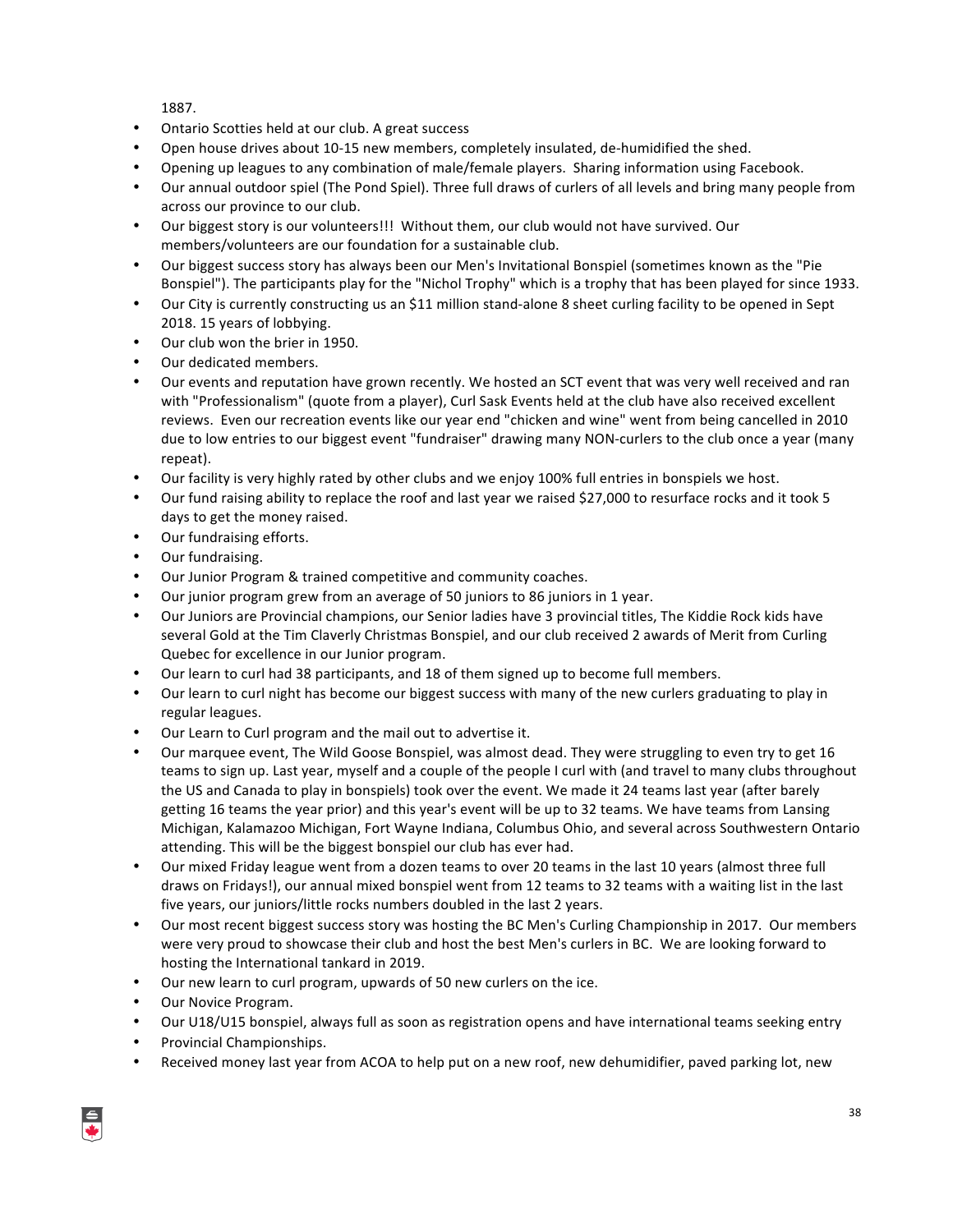staging, LED lighting though out the whole building.

- Recent Little Rocks Championships.
- Recent provincial hosting (U18).
- *Remise à neuf des infrastructures et locaux.*
- *Rénovation de notre club.*
- Renovation of the club five years ago.
- Rookies rock program. We have been doing this for 20 years. WE have graduated 100's of players that have gone on to find places to play at other curling clubs.
- Some members got to nationals: travelers under 18 legions.
- Staying financially independent, not having to be run by town / municipality.
- Stick league membership, casual renters.
- Strong Junior program producing prov. quality players from 2006 thru 2013 after which the coaches etc moved on with the older kids.
- Successful grants for LED lighting, renovation of interior of club (lobby, lounge carpeting and painting); great Municipal Rec contacts; energetic Board; great Junior Curling response since it was resurrected a few years ago.
- Taking over the club operations from the city of Toronto.
- The Adult Learn to Curl program. We are getting up to 60 participants per year with a 30%-50% retention rate. Our Learn to Curl teams have won Learn to Curl bonspiels for the past 2 consecutive years.
- The expansion of our club from 2 to 4 sheets and our ability to pay off about \$300,000 in debt in the last 7 years. Our biggest success is the collective effort of many club and community members to run events, manage the club, fundraise and run learn to curl. We're an all-volunteer club with awesome members... and we have a lot of great curlers too.
- The greatest asset we have is our volunteers we did the men's and women's provincial championships in an arena in 2013,2015. this summer we insulated our ice shed and installed a dehumidifier all on volunteer work.
- The money we raise each year for two charity events.
- The Morrisburg lions club donated 5800.00 toward the purchase of 48 refurbished curling stones. There contribution paid for 1 compete set( 16 stones).
- The replacement of our ice plant in 2016 on the occasion of our 40th anniversary. This was a \$160,000.00 project.
- There are two. #1 Connecting with the town, I regularly participate in the Richmond Hill Board of Trade monthly meetings to help raise awareness in the business community of who we are and what we do. Too often we hear people say we have driven by your club for years and did not know what the club or curling was all about. This is defiantly helping, so much so that the Richmond Hill Curling Club has been nominated for a business award, ( https://www.rhbot.ca/2018-business-achievement-awards) #2 Our Tuesday morning Special needs / special Olympic curling league, it has tripled in size.
- *Tournoi Provincial*
- Undoubtedly the youngest board and membership in the province youth retention, integration, and successful Junior program. For example: I am a product of our Youth Program and I am now 36... been on the board for 9 years, President for 5.
- Very successful rental year and very successful Open House in February.
- Volunteers, we are able to run a provincial competition, bonspiels at a low cost.
- WE ARE A FULL CLUB THAT HAS MINIMAL AVAILABLE ICE TIME.
- We are full with regular leagues 7 days a week.
- We are known as the friendly and competitive club and have been chosen to host many big events by Curling Quebec. This year we hosted the men's provincial championship and our home team won. We had several teams at the Scotties in the past few years as well as in the Mixed, Mixed Doubles and Senior and Master events.
- We are surviving and the roof hasn't fallen in yet.
- We did sponsored club jackets through Dynasty this year. Regular price is \$160. After a generous discount